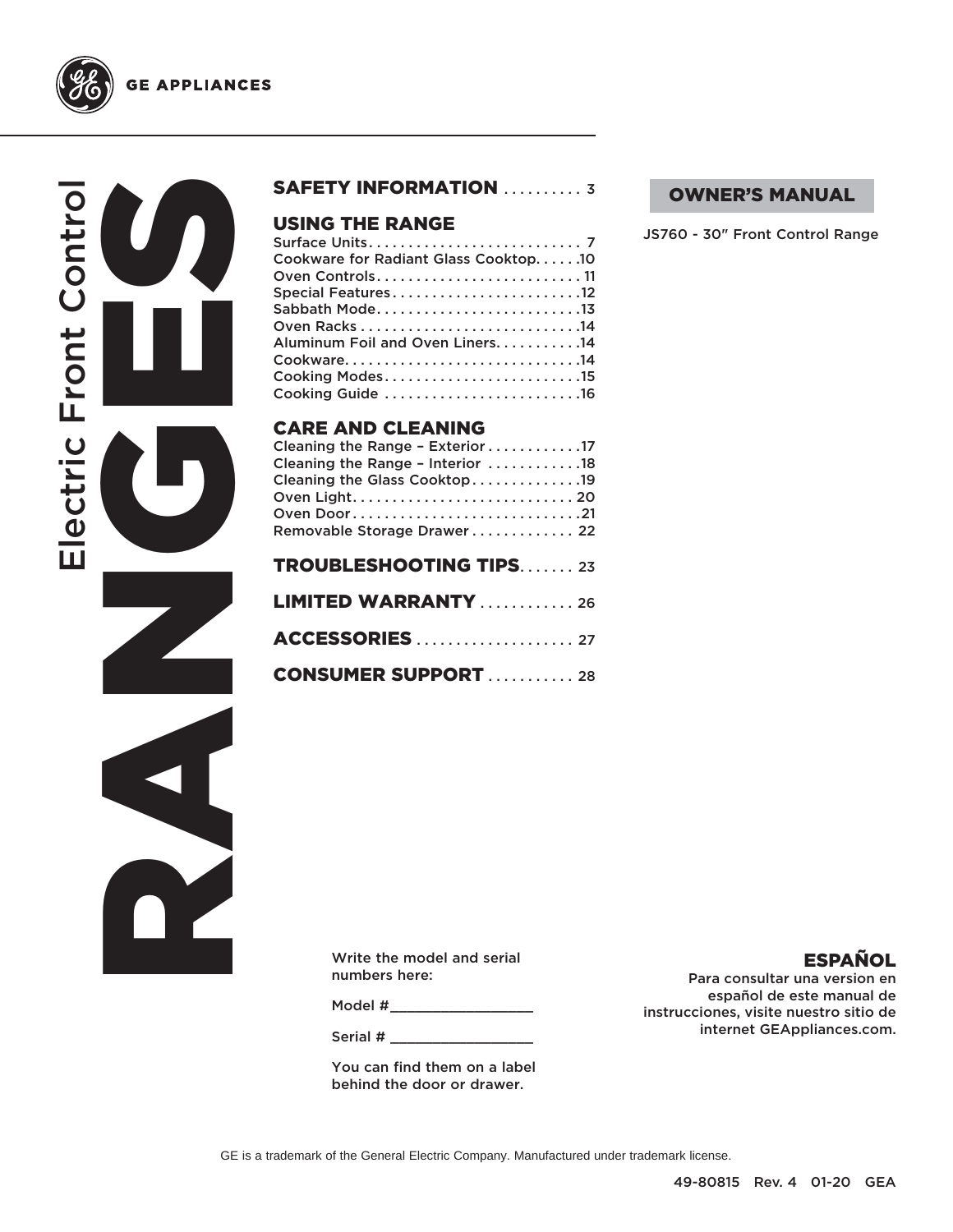## **THANK YOU FOR MAKING GE APPLIANCES A PART OF YOUR HOME.**

Whether you grew up with GE Appliances, or this is your first, we're happy to have you in the family.

We take pride in the craftsmanship, innovation and design that goes into every GE Appliances product, and we think you will too. Among other things, registration of your appliance ensures that we can deliver important product information and warranty details when you need them.

Register your GE appliance now online. Helpful websites and phone numbers are available in the Consumer Support section of this Owner's Manual. You may also mail in the pre-printed registration card included in the packing material.

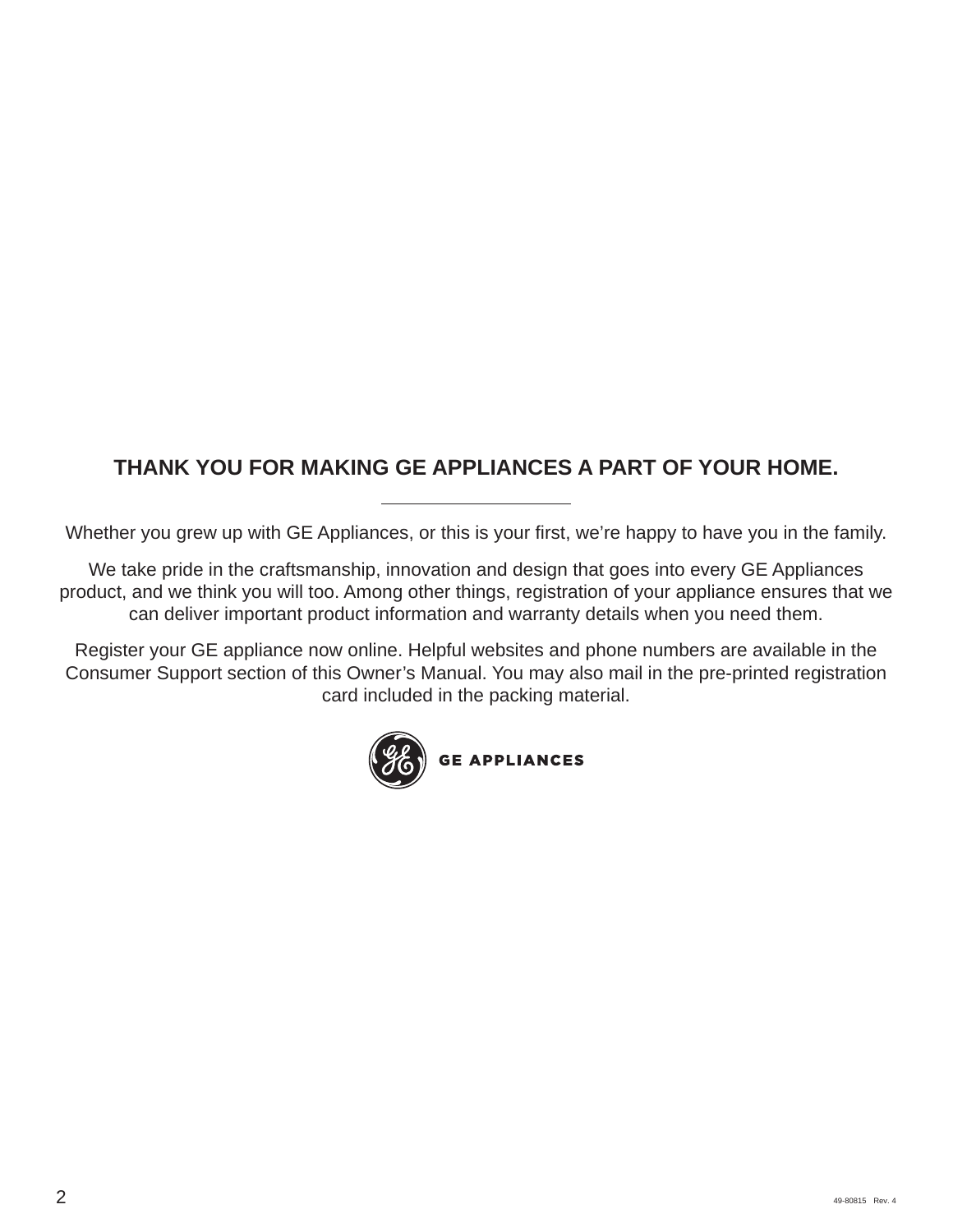**AWARNING** Read all safety instructions before using the product. Failure to follow these instructions may result in fire, electrical shock, serious injury or death.

#### **ANTI-TIP DEVICE**



To reduce the risk of tipping the range, the range must be secured by a properly installed anti-tip bracket. See installation instructions shipped with the bracket for complete details before attempting to install.

#### **For Free-Standing and Slide-In Ranges**

To check if the bracket is installed and engaged properly, look underneath the range to see that the rear leveling leg is engaged in the bracket. On some models, the storage drawer or kick panel can be removed for easy inspection. If visual inspection is not possible, slide the range forward, confirm the anti-tip bracket is securely attached to the floor or wall, and



Free-Standing and Slide-In Ranges

slide the range back so the rear leveling leg is under the anti-tip bracket.

If your range is removed for cleaning, servicing or any reason, be sure the anti-tip device is reengaged properly when the range is replaced. Failure to take this precaution could result in tipping of the range and can result in death or serious burns to children or adults.

Never completely remove the leveling legs or the range will not be secured to the anti-tip device properly.

## **WARNING GENERAL SAFETY INSTRUCTIONS**

- $\blacksquare$  Use this appliance only for its intended purpose as described in this Owner's Manual.
- $\blacksquare$  Be sure your appliance is properly installed and grounded by a qualified installer in accordance with the provided installation instructions.
- $\blacksquare$  Do not attempt to repair or replace any part of your range unless it is specifically recommended in this manual. All other servicing should be transferred to a qualified technician.
- $\blacksquare$  Before performing any service, unplug the range or disconnect the power supply at the household distribution panel by removing the fuse or switching off the circuit breaker.
- Do not leave children alone—children should not be left alone or unattended in an area where an appliance is in use. They should never be allowed  $\widehat{\Delta}$  climb, sit or stand on any part of the appliance.
- Ŷ Do not store items of interest to children above a range or on the backguard of a range—children climbing on the range to reach items could be seriously injured.
- $\blacksquare$  Use only dry pot holders—moist or damp pot holders on hot surfaces may result in burns from steam. Do not let pot holders touch hot surface units or heating elements. Do not use a towel or other bulky cloth in place of pot holders.
- $\blacksquare$  Never use your appliance for warming or heating the room.
- $\blacksquare$  Do not touch the surface units, the heating elements or the interior surface of the oven. These surfaces may be hot enough to burn even though they are dark in color. During and after use, do not touch, or let clothing or other flammable materials contact the surface units, areas nearby the surface units or any interior area of the oven; allow sufficient time for cooling first. Other surfaces of the appliance may become hot enough to cause burns. Potentially hot surfaces include the cooktop, areas facing the cooktop, oven vent opening, surfaces near the opening and crevices around the oven door.
- Do not heat unopened food containers. Pressure could build up and the container could burst, causing an injury.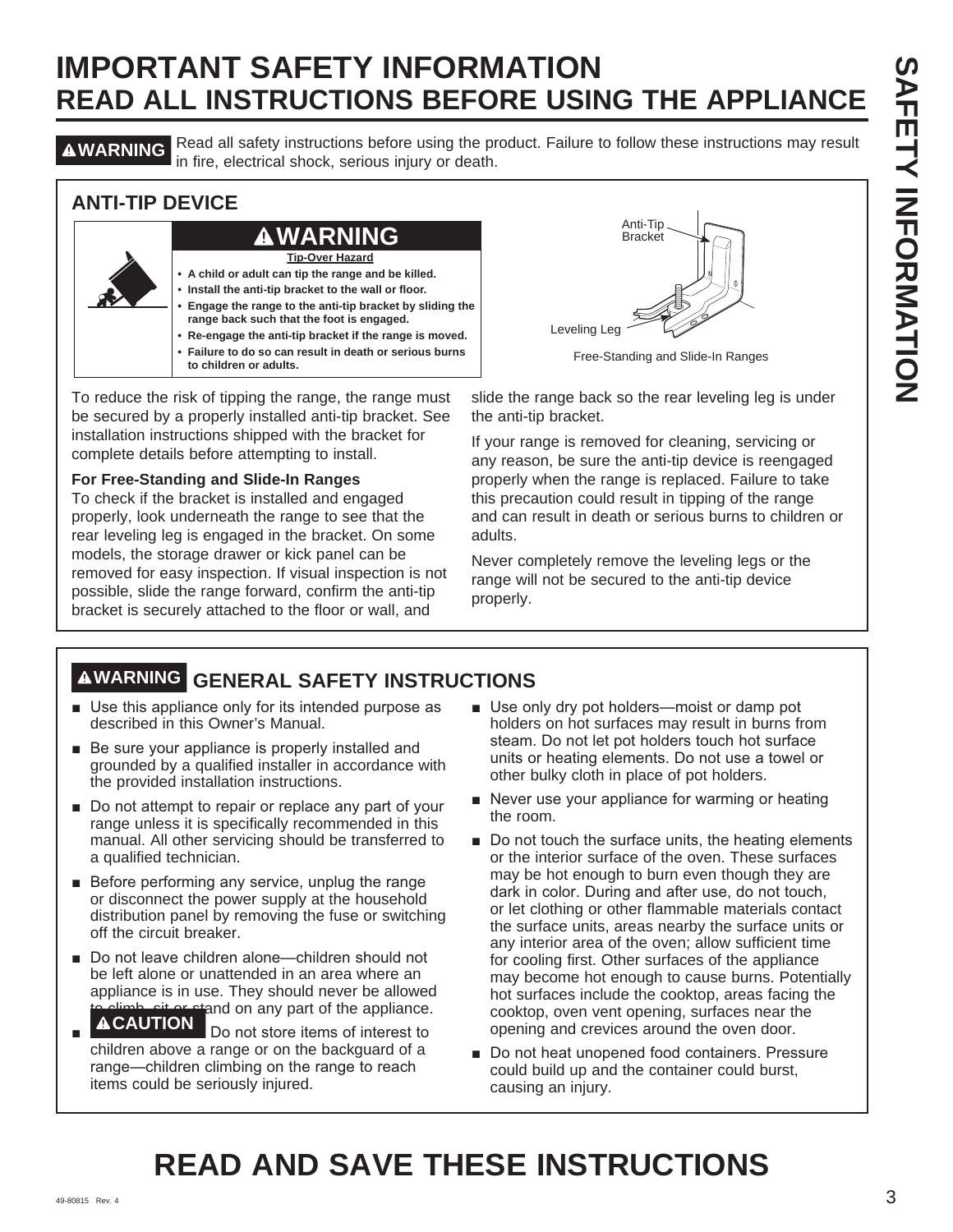# **WARNING GENERAL SAFETY INSTRUCTIONS (Cont.)**

- Do not use any type of foil or liner to cover the oven bottom or anywhere in the oven, except as described in this manual. Oven liners can trap heat or melt, resulting in damage to the product and risk of shock, smoke or fire.
- Avoid scratching or impacting glass doors, cook tops or control panels. Doing so may lead to glass breakage. Do not cook on a product with broken glass. Shock, fire or cuts may occur. Contact a qualified technician immediately
- Cook food thoroughly to help protect against foodborne illness. Minimum safe food temperature recommendations can be found at **IsItDoneYet.gov** and fsis.usda.gov. Use a food thermometer to take food temperatures and check several locations.

#### **WARNING KEEP FLAMMABLE MATERIALS AWAY FROM THE OVEN Failure to do so may result in fire or personal injury.**

Do not store or use flammable materials in an oven or near the cooktop, including paper, plastic, pot holders, linens, wall coverings, curtains, drapes and gasoline or other flammable vapors and liquids.

using the appliance. These garments may ignite if they contact hot surfaces causing severe burns.

- Do not let cooking grease or other flammable materials accumulate in or near the range. Grease in the oven or on the cooktop may ignite.
- Never wear loose-fitting or hanging garments while

#### **WARNING IN THE EVENT OF A FIRE, TAKE THE FOLLOWING STEPS TO PREVENT INJURY AND FIRE SPREADING**

- Do not use water on grease fires. Never pick up a flaming pan. Turn the controls off. Smother a flaming pan on a surface unit by covering the pan completely with a well-fitting lid, cookie sheet or flat tray. Use a multi-purpose dry chemical or foam-type fire extinguisher.
- $\blacksquare$  If there is a fire in the oven during baking, smother the fire by closing the oven door and turning the

oven off or by using a multi-purpose dry chemical or foam-type fire extinguisher.

 $\blacksquare$  If there is a fire in the oven during self-clean, turn the oven off and wait for the fire to go out. Do not force the door open. Introduction of fresh air at selfclean temperatures may lead to a burst of flame from the oven. Failure to follow this instruction may result in severe burns.

## **WARNING COOKTOP SAFETY INSTRUCTIONS**

- $\blacksquare$  Never leave the surface units unattended at medium or high heat settings. Boilovers cause smoking and greasy spillovers that may ignite.
- Never leave oil unattended while frying. If allowed to heat beyond its smoking point, oil may ignite resulting in fire that may spread to surrounding cabinets. Use a deep fat frying thermometer whenever possible to monitor oil temperature.
- To avoid oil spillover and fire, use a minimum amount of oil when shallow pan-frying and avoid cooking frozen foods with excessive amounts of ice.
- Use proper pan size-select cookware having flat bottoms large enough to cover the surface heating element. The use of undersized cookware will expose a portion of the surface unit to direct contact and may result in ignition of clothing. Proper relationship of cookware to surface unit will also improve efficiency.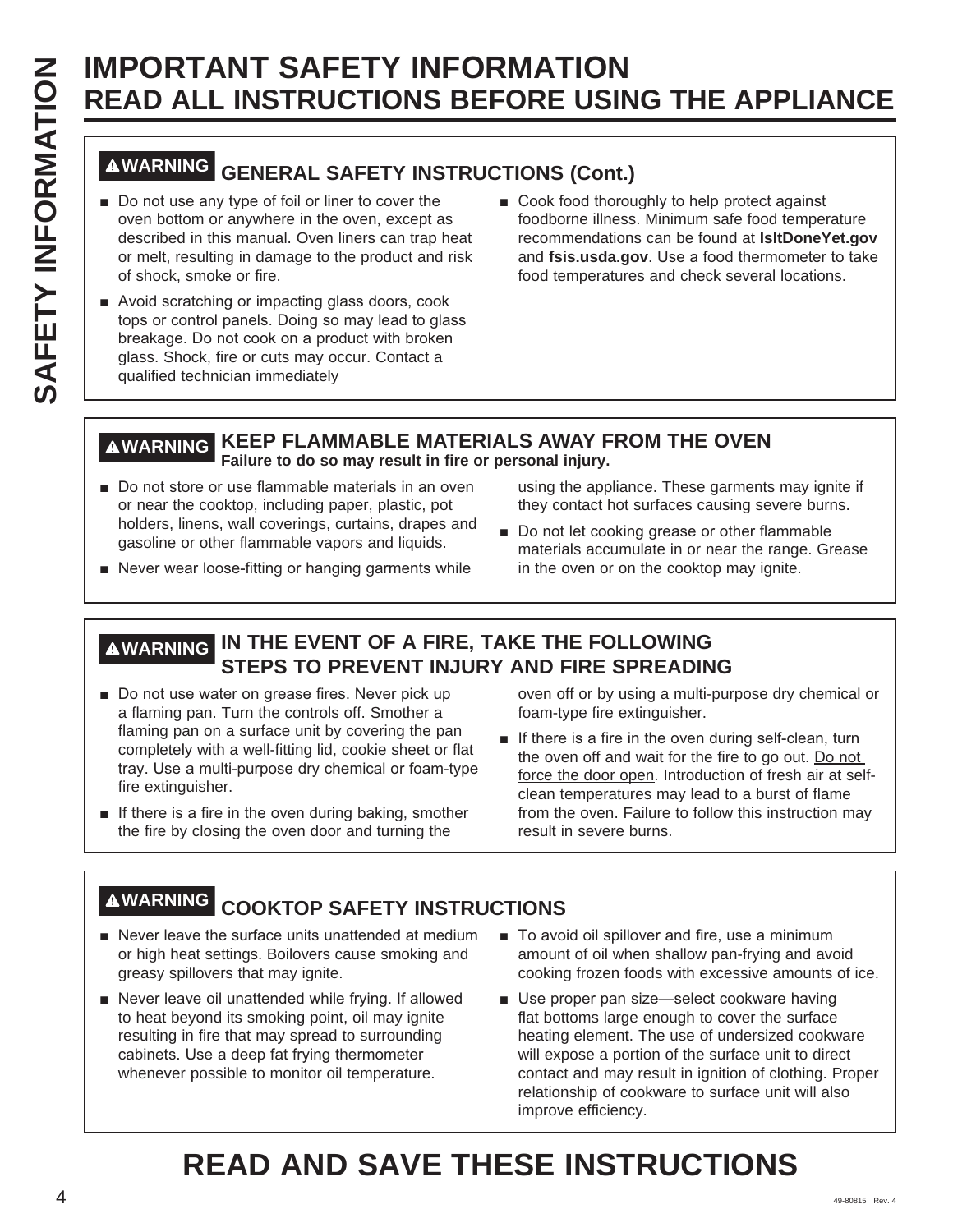## **WARNING COOKTOP SAFETY INSTRUCTIONS (Cont.)**

- When using glass/ceramic cookware, make sure it is suitable for cooktop service; others may break because of sudden change in temperature.
- $\blacksquare$  To minimize the possibility of burns, ignition of flammable materials and spillage, the handle of a container should be turned toward the center of the range without extending over nearby surface units.
- When preparing flaming foods under a hood, turn the fan on.
- $\blacksquare$  If power is lost to an electric cooktop while a surface unit is ON, the surface unit will turn back on as soon as power is restored. In the event of power loss, failure to turn all surface unit knobs to the OFF position may result in ignition of items on or near the cooktop, leading to serious injury or death.

## **WARNING RADIANT COOKTOP SAFETY INSTRUCTIONS**

- $\blacksquare$  Use care when touching the cooktop. The glass surface of the cooktop will retain heat after the controls have been turned off.
- Do not cook on a broken cooktop. If glass cooktop should break, cleaning solutions and spillovers may penetrate the broken cooktop and create a risk of electric shock. Contact a qualified technician immediately.
- $\blacksquare$  Avoid scratching the glass cooktop. The cooktop can be scratched with items such as knives, sharp instruments, rings or other jewelry, and rivets on clothing.
- $\blacksquare$  Do not place or store items that can melt or catch fire on the glass cooktop, even when it is not being

used. If the cooktop is inadvertently turned on, they may ignite. Heat from the cooktop or oven vent after it is turned off may cause them to ignite also.

- Use ceramic cooktop cleaner and non-scratch cleaning pad to clean the cooktop. Wait until the cooktop cools and the indicator light goes out before cleaning. A wet sponge or cloth on a hot surface can cause steam burns. Some cleaners can produce noxious fumes if applied to a hot surface. **NOTE:** Sugar spills are an exception. They should be scraped off while still hot using an oven mitt and a scraper. See the Cleaning the glass cooktop section for detailed instructions.
- Read and follow all instructions and warnings on the cleaning cream label.

## **WARNING OVEN SAFETY INSTRUCTIONS**

- Stand away from the range when opening the oven door. Hot air or steam which escapes can cause burns to hands, face and/or eyes.
- $\blacksquare$  Do not use the oven if a heating element develops a glowing spot during use or shows other signs of damage. A glowing spot indicates the heating element may fail and present a potential burn, fire, or shock hazard. Turn the oven off immediately and have the heating element replaced by a qualified service technician.
- Keep the oven vent unobstructed.
- Keep the oven free from grease buildup. Grease in the oven may ignite.
- Place oven racks in desired location while oven is cool. If rack must be moved while oven is hot, do not let pot holder contact hot heating element in oven.
- When using cooking or roasting bags in the oven, follow the manufacturer's directions.
- Pull the oven rack to the stop-lock position when loading and unloading food from the oven. This helps prevent burns from touching hot surfaces of the door and oven walls.
- Do not leave items such as paper, cooking utensils or food in the oven when not in use. Items stored in an oven can ignite.
- Never place cooking utensils, pizza or baking stones, or any type of foil or liner on the oven floor. These items can trap heat or melt, resulting in damage to the product and risk of shock, smoke or fire.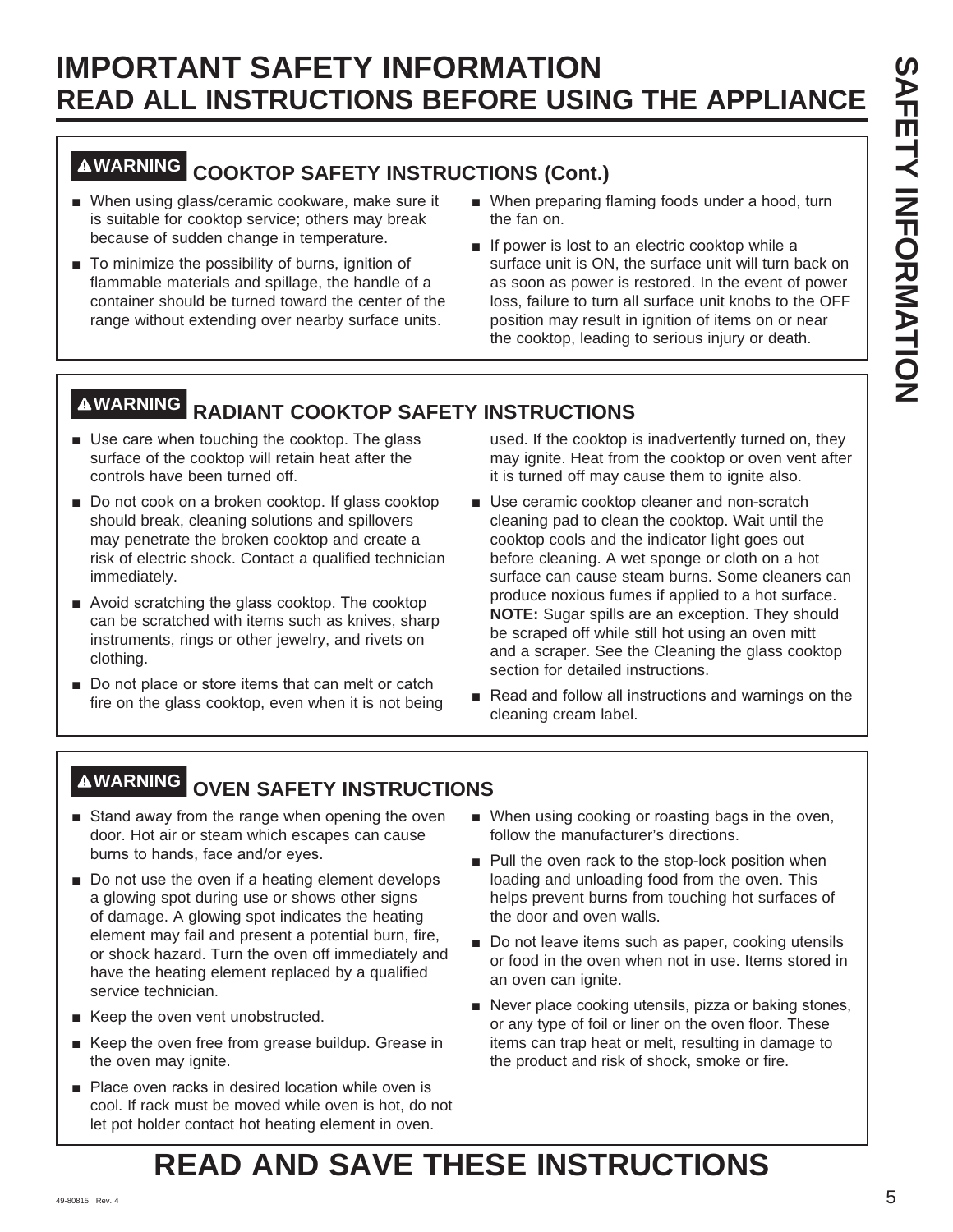## **WARNING SELF-CLEANING OVEN SAFETY INSTRUCTIONS**

The self-cleaning feature operates the oven at temperatures high enough to burn away food soils in the oven. Follow these instructions for safe operation.

- Do not touch oven surfaces during self-clean operation. Keep children away from the oven during self-cleaning. Failure to follow these instructions may cause burns.
- $\blacksquare$  Before operating the self-clean cycle, remove pans, shiny metal oven racks and other utensils from the oven. Only enameled (not shiny) oven racks may be left in the oven. Do not use self-clean to clean other parts, such as drip pans or bowls.
- Before operating the self-clean cycle, wipe grease and food soils from the oven. Excessive amount of grease may ignite leading to smoke damage to your home.
- $\blacksquare$  If the self-cleaning mode malfunctions, turn the oven off and disconnect the power supply. Have it serviced by a qualified technician.
- Do not clean the door gasket. The door gasket is essential for a good seal. Care should be taken not to rub, damage or move the gasket.
- Do not use oven cleaners. No commercial oven cleaner or oven liner protective coating of any kind should be used in or around any part of the oven.

## **How to Remove Protective Shipping Film and Packaging Tape**

Carefully grasp a corner of the protective shipping film with your fingers and slowly peel it from the appliance surface. Do not use any sharp items to remove the film. Remove all of the film before using the appliance for the first time.

To assure no damage is done to the finish of the product, the safest way to remove the adhesive from packaging tape on new appliances is an application of a household liquid dishwashing detergent. Apply with a soft cloth and allow to soak.

**NOTE:** All protective packing must be removed from all parts. It cannot be removed if it is baked on.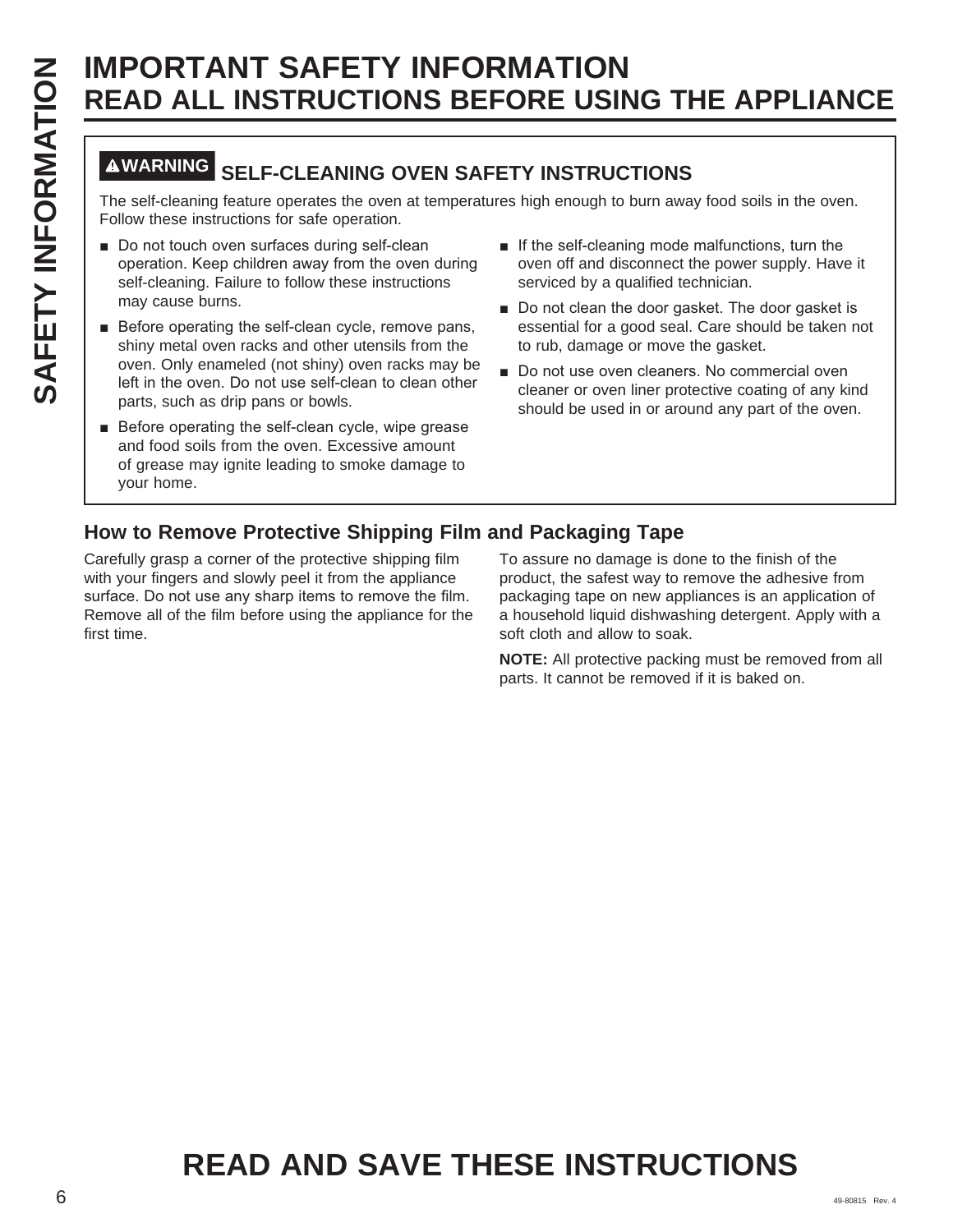# **USING THE RANGE: Scriace Clits USING THE RANGE:**Surface Units

## **Surface Units**

**WARNING FIRE HAZARD:** Never leave the range unattended with the cooktop on medium or high settings. Keep flammable items away from the cooktop. Turn off all controls when done cooking. Failure to follow these instructions can result in fire, serious injury or death.

Throughout this manual, features and appearance may vary from your model.

**NOTE:** Before using the cooktop for the first time, clean it with ceramic cooktop cleaner. This helps protect the top and makes cleanup easier. Off

#### **How to Set**

Push the knob in and turn in either direction to the setting you want.

A surface ON indicator light will glow when any surface unit is on

#### **For glass cooktop surfaces:**

A **HOT COOKTOP** indicator light will:

- $\blacksquare$  come on when the unit is hot to the touch.
- $\blacksquare$  stay on even after the unit is turned off.
- $\blacksquare$  stay on until the unit is cooled to approximately 150°F.



At both **OFF** and **HI** the control clicks into position. You may hear slight clicking sounds during cooking, indicating the control is maintaining your desired setting. Be sure you turn the control knob to **OFF** when you finish cooking.



Hi

Melt

**Melt** setting (on some models) will melt chocolate or butter.

#### **Dual Surface Units and Control Knobs (on some models)**

The surface unit has 2 or 3 cooking sizes to select from so you can match the size of the unit to the size of the cookware you are using.



Models with a Dual-Ring surface element only

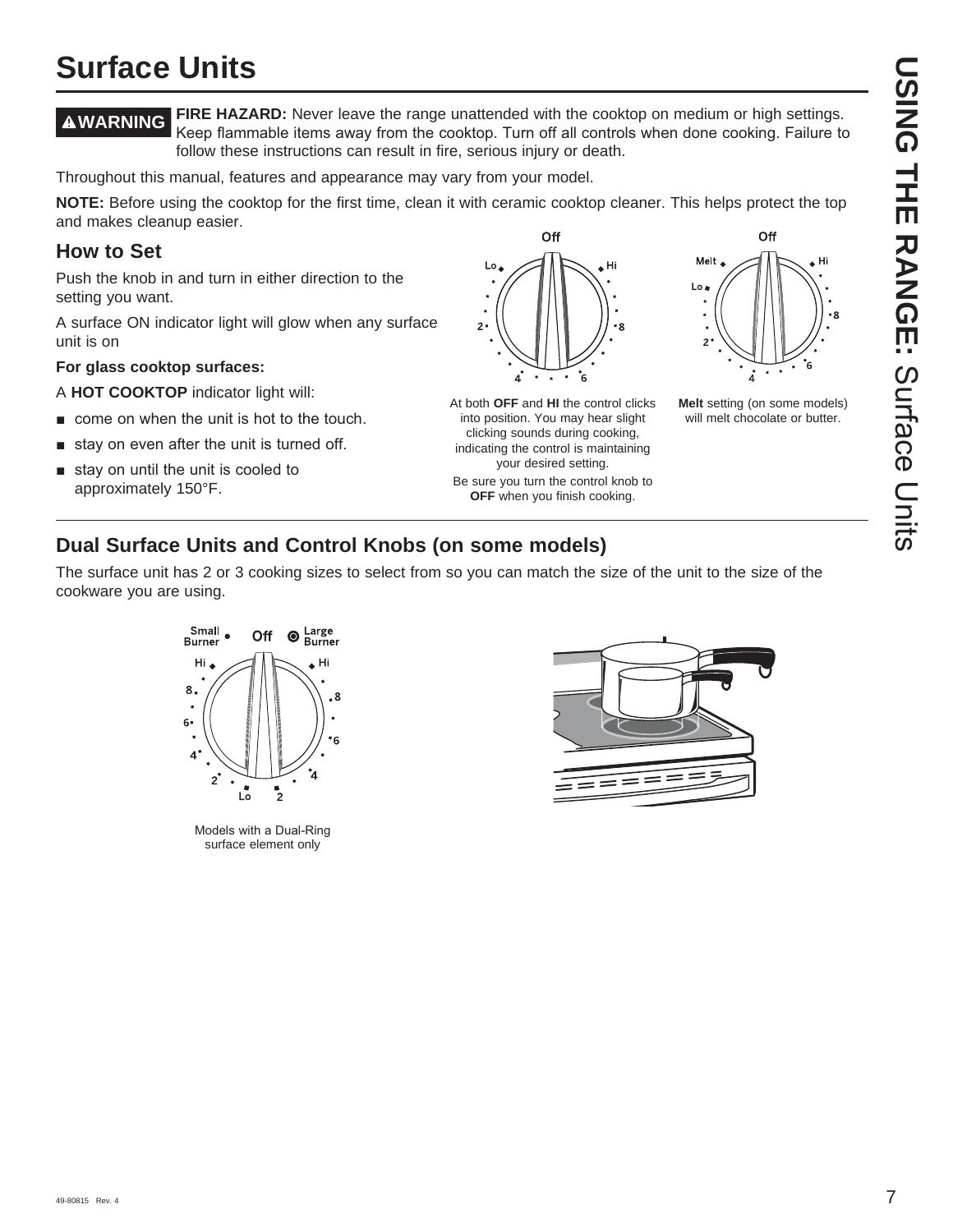# **Surface Units (Cont.)**

#### **WARNING**

**FOOD POISON HAZARD:** Bacteria may grow in food at temperatures below 140°F.

- **E** Always start with hot food. Do not use warm setting to heat cold food.
- Do not use warm setting for more than 2 hours.

**USING THE RANGE STATES SET ANARGEM STATES SET ANARGEM CONDIDENSIGNATION**<br> **USING THE RANGES SET ANARGEM STATE ANARGEM CONDIDENSIGNATION**<br> **USING THE WARMING ZONE**, located in the glass surface, will keep hot, co<br>
temperat The **WARMING ZONE**, located in the back center of the glass surface, will keep hot, cooked food at serving temperature. Always start with hot food. Do not use to heat cold food. Placing uncooked or cold food on the **WARMING ZONE** could result in foodborne illness.

To turn the **WARMING ZONE** on, press **Warming Zone ON/OFF**, select **Lo, Med** or **Hi** with the number pads, and press **Start** .

#### To turn the **WARMING ZONE** off, press the **Warming Zone ON/OFF** pad.

For best results, all foods on the **WARMING ZONE** should be covered with a lid or aluminum foil. When warming pastries or breads, the cover should be vented to allow moisture to escape.

The initial temperature, type and amount of food, type of pan, and the time held will affect the quality of the food.

Always use pot holders or oven mitts when removing food from the **WARMING ZONE**, since cookware and plates will be hot.

**NOTE:** The surface warmer will not glow red like the cooking elements.

**NOTE:** The Cancel/Off pad does not turn off the Warming Zone

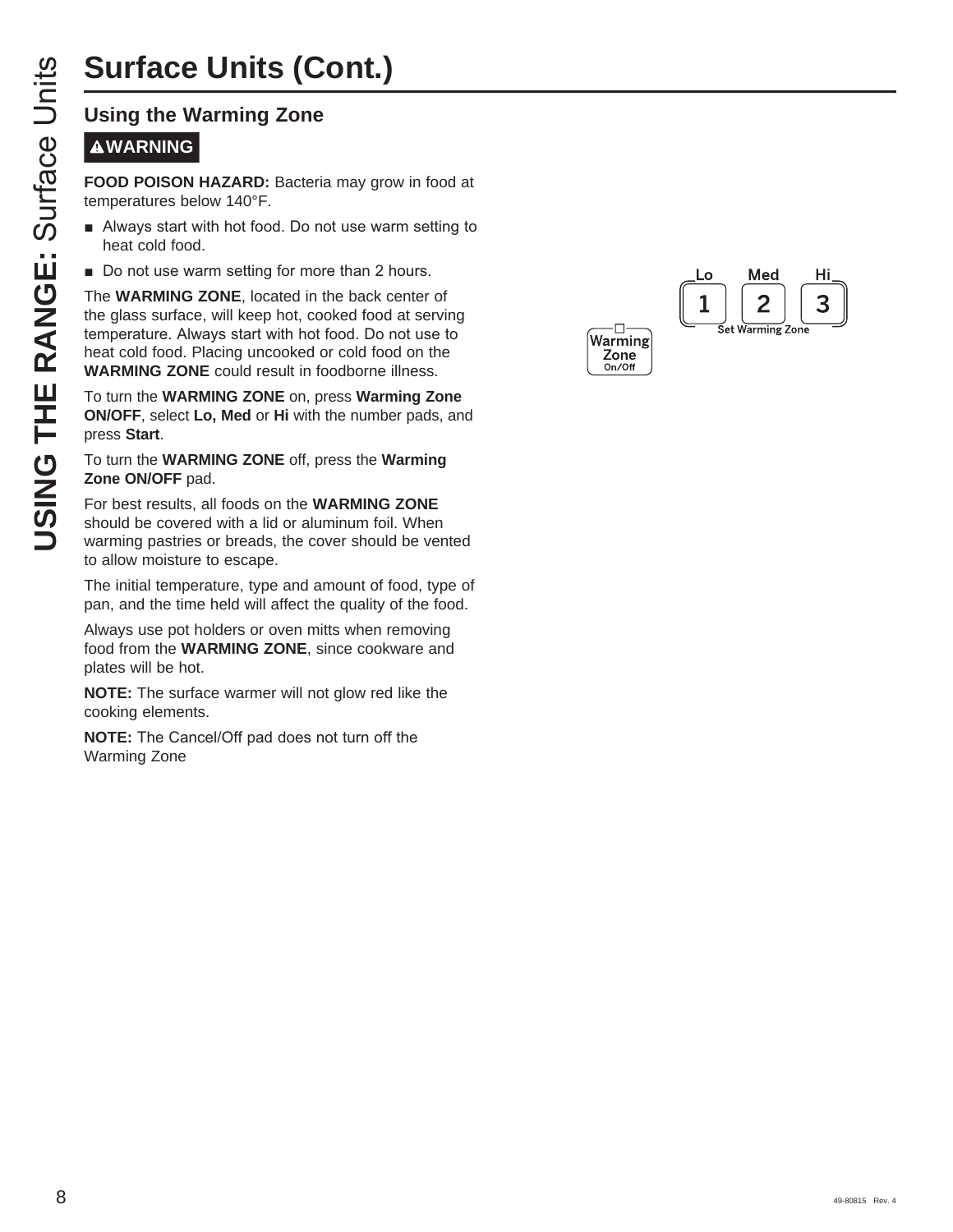## **Surface Units (Cont.)**

#### **Home Canning Tips**

Be sure the canner is centered over the surface unit.

Make sure the canner is flat on the bottom.

To prevent burns from steam or heat, use caution when canning.

Use recipes and procedures from reputable sources. These are available from manufacturers such as Ball® and Kerr<sup>®</sup> and the Department of Agriculture Extension Service.

Flat-bottomed canners are recommended. Use of water bath canners with rippled bottoms may extend the time required to bring the water to a boil.

#### **Radiant Glass Cooktop**

The radiant cooktop features heating units beneath a smooth glass surface.

**NOTE:** A slight odor is normal when a new cooktop is used for the first time. It is caused by the heating of new parts and insulating materials and will disappear in a short time.

**NOTE:** On models with light-colored glass cooktops, it is normal for the cooking zones to change color when hot or cooling down. This is temporary and will disappear as the glass cools to room temperature.

The surface unit will cycle on and off to maintain your selected control setting.

It is safe to place hot cookware on the glass surface even when the cooktop is cool.

Even after the surface units are turned off, the glass cooktop retains enough heat to continue cooking. To avoid overcooking, remove pans from the surface units when the food is cooked. Avoid placing anything on the surface unit until it has cooled completely.

- Water stains (mineral deposits) are removable using the cleaning cream or full-strength white vinegar.
- $\blacksquare$  Use of window cleaner may leave an iridescent film on the cooktop. The cleaning cream will remove this film.
- $\blacksquare$  Don't store heavy items above the cooktop. If they drop onto the cooktop, they can cause damage.
- Do not use the surface as a cutting board.

**SURFACE** COOKING

Never cook directly on the glass. Always use cookware.



Always place the pan in the center of the surface unit you are cooking on.



Do not slide cookware across the cooktop because it can scratch the glass-the glass is scratchresistant, not scratch proof.

#### **Temperature Limiter on Radiant Glass Cooktops**

Every radiant surface unit has a temperature limiter.

The temperature limiter protects the glass cooktop from getting too hot.

The temperature limiter may cycle the surface units off for a time if:

- $\blacksquare$  the pan boils dry.
- $\blacksquare$  the pan bottom is not flat.
- $\blacksquare$  the pan is off-center.
- $\blacksquare$  there is no pan on the unit.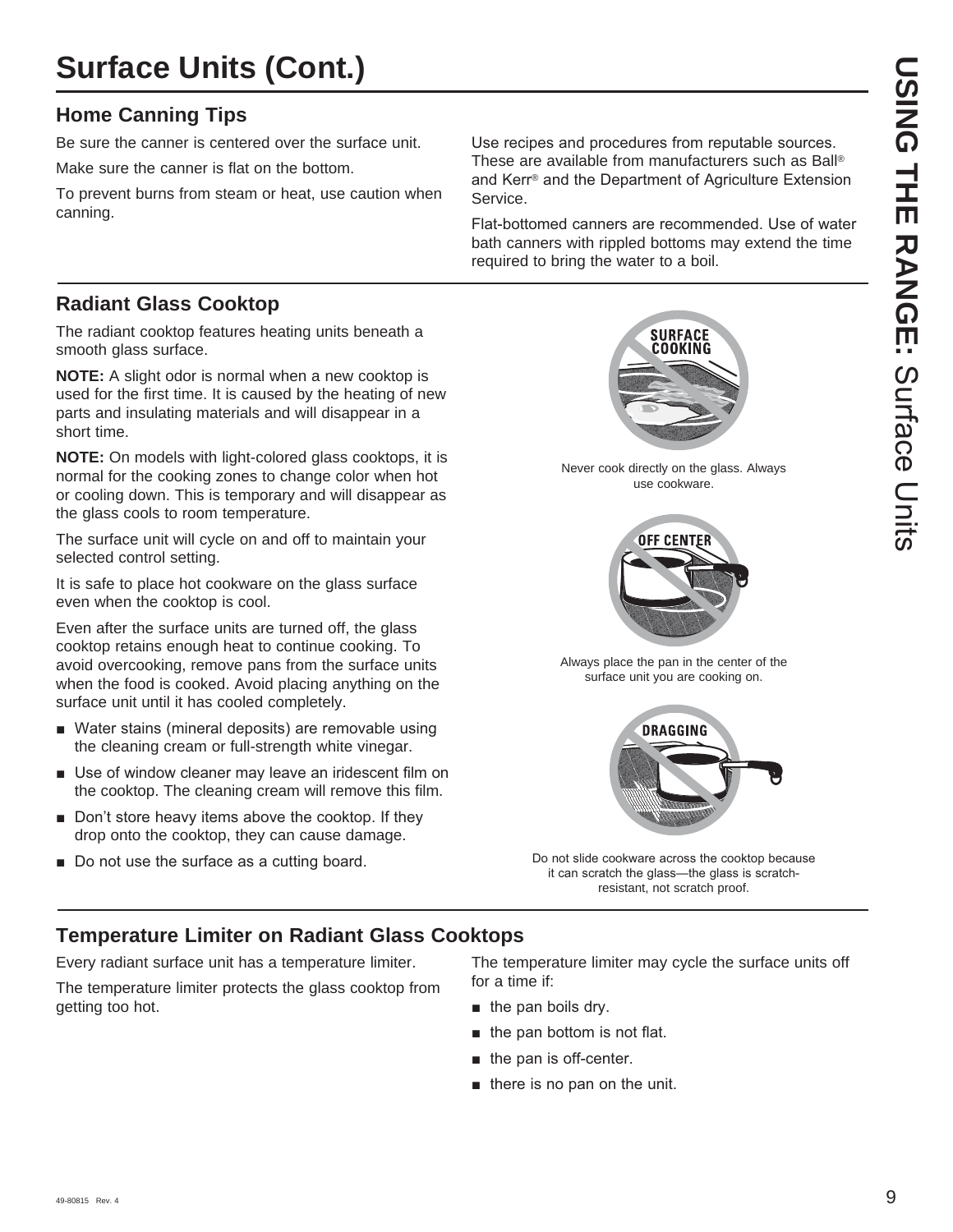# **Cookware for Radiant Glass Cooktop**

**NOTE:** Follow all cookware manufacturer's recommendations when using any type of cookware on the ceramic cooktop.

### **Recommended**

#### **Stainless Steel**

#### **Aluminum:**

heavy weight recommended

Good conductivity. Aluminum residues sometimes appear as scratches on the cooktop but can be removed if cleaned immediately. Because of its low melting point, thin weight aluminum should not be used.

#### **Copper Bottom:**

COOKWATE for Radiant Glass Cooktop<br>
The following information will help you choose cookware which will give good performance on glass cookdop.<br>
CO Recommended Example (painted cook will give good performance on glass Cook Copper may leave residues which can appear as scratches. The residues can be removed, as long as the cooktop is cleaned immediately. However, do not let these pots boil dry. Overheated metal can bond to glass cooktops. An overheated copper bottom pot will leave a residue that will permanently stain the cooktop if not removed immediately.

#### **Enamel (painted) on Cast Iron:**

recommended if bottom of pan is coated

## **Avoid/Not Recommended**

#### **Enamel (painted) on Steel:**

Heating empty pans can cause permanent damage to cooktop glass. The enamel can melt and bond to the ceramic cooktop.

#### **Glass-ceramic:**

Poor performance. Will scratch the surface.

#### **Stoneware:**

Poor performance. May scratch the surface.

#### **Cast Iron:**

not recommended—unless designed specifically for glass cooktops

Poor conductivity and slow to absorb heat. Will scratch the cooktop surface.



Check pans for flat bottoms by using a straight edge.







Pans with rounded, curved, ridged or warped bottoms are not recommended.

#### **For Best Results**

- $\blacksquare$  Place only dry pans on the surface elements. Do not place lids on the surface elements, particularly wet lids. Wet pans and lids may stick to the surface when cool.
- $\blacksquare$  Do not use woks that have support rings. This type of wok will not heat on glass surface elements.
- $\blacksquare$  We recommend that you use only a flat-bottomed wok. They are available at your local retail store. The bottom of the wok should have the same diameter as the surface element to ensure proper contact.
- Some special cooking procedures require specific cookware such as pressure cookers or deep-fat fryers. All cookware must have flat bottoms and be the correct size.



Do not place wet pans on the glass cooktop.



Do not use woks with support rings on the glass cooktop.



Use flat-bottomed woks on the glass cooktop.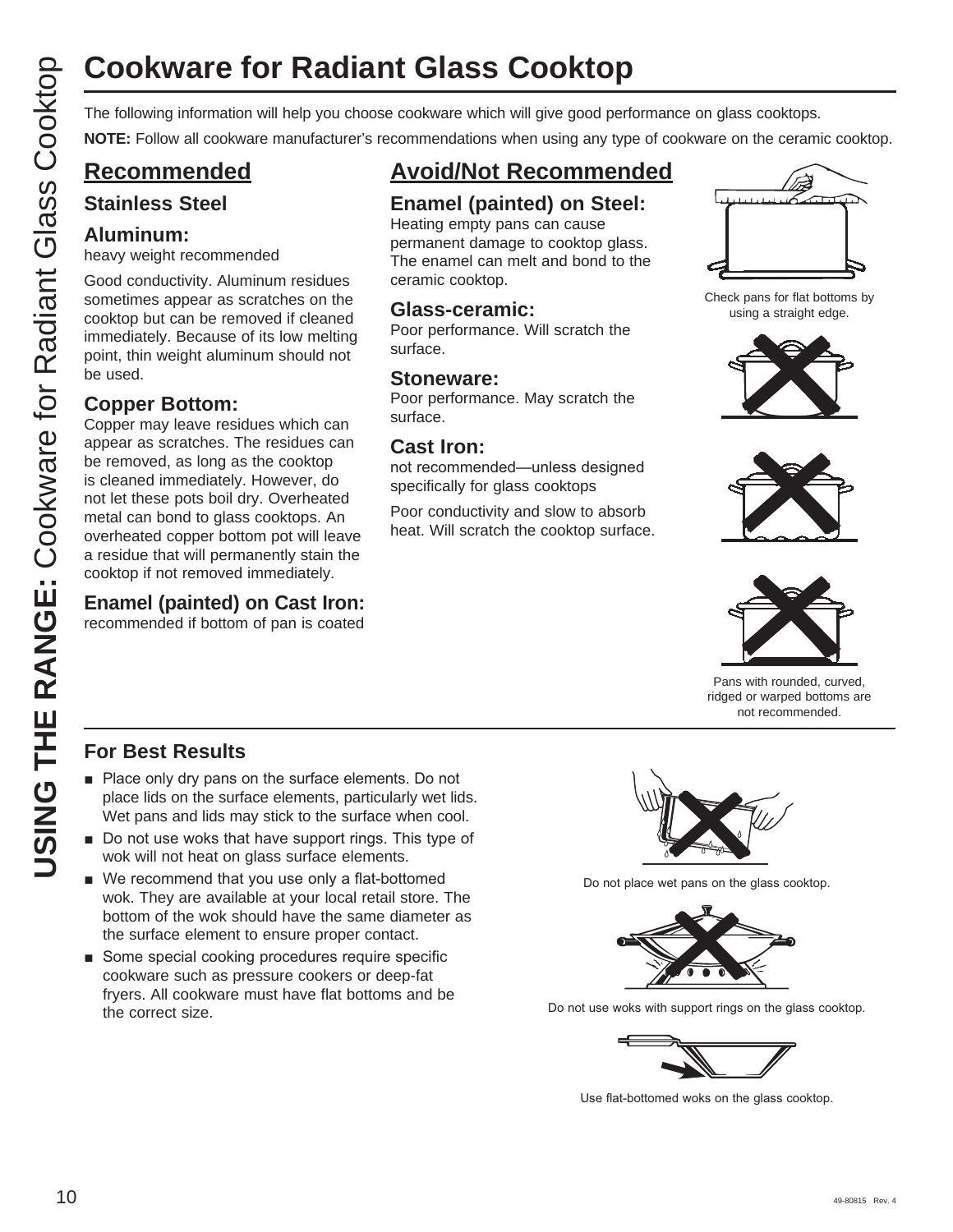

- **1. Convection Cooking (on some models):** Convection cooking modes use increased air circulation to improve performance. See the Cooking Modes section for more information.
- **2. Traditional Cooking Modes:** Your oven has the following traditional cooking modes: Bake and Broil Hi/Lo. See the Cooking Modes section for more information.
- **3. Clean:** Your oven has two cleaning modes: Self Clean and Steam Clean. See the Cleaning the Oven section for important information about using these modes.
- **4.** Start: Must be pressed to start any cooking, cleaning, or timed function.
- **5. Cancel/Off:** Cancels ALL oven operations except the clock and timer.
- **6. Number Pad**
- **7. Warming Zone:** The Warming Zone, located in the back center of the glass surface, will keep hot, cooked food at serving temperatures. Always start with hot food. Do not use to heat cold food. Placing uncooked or cold food on the Warming Zone could result in foodborne illness. See Warming Zone section for more information.
- **8. Cook Time:** Counts down cooking time and turns off the oven when the cooking time is complete. Press the **Cook Time** pad, use the **n**u**m**ber pads to program a cooking time in hours and minutes, then press **Start.** This can only be used with Bake, Convection Bake, and Convection Roast (where available).
- **9. Clock:** Sets the oven clock time. Press the **Set Clock** pad twice and the **n**u**m**ber pads to program the clock. Press **Start** to save the time.
- **10. Timer:** Works as a countdown timer. Press the **Timer** pad and the **n**u**m**ber pads to program the time in hours and minutes. Press the **Start** pad. The timer countdown is complete. To turn the timer off press the **Timer** pad.
- **11. Delay Time:** Delays when the oven will turn on. Use this to set a time when you want the oven to start. Press the **Delay Time** pad and use the number pads to program the time of day for the oven to turn on then press **Start**. Press the desired cooking mode and temperature then press **Start**. A Cook Time may also be programmed if desired. Follow the directions under Cook Time for setting this feature. This can only be used with Bake, Convection Bake and Self-Clean.

**NOTE:** When using the Delay Time feature, foods that spoil easily-such as milk, eggs, fish, stuffings, poultry and pork-should not be allowed to sit for more than 1 hour before or after cooking. Room temperature promotes the growth of harmful bacteria. Be sure that the oven light is off because heat from the bulb will speed harmful bacteria growth.

- 12. Oven Light: Turns the oven light on or off.
- 13. Lock Controls: Locks out the control so that pressing the pads does not activate the controls. Press and hold the number pads or the **Lock Controls** pad, for three seconds to lock or unlock the control. **Cancel/ Off** is always active, even when the control is locked.
- **14. Warm:** Warm mode is designed to keep hot foods hot for up to 3 hours. To use this mode, select **WARM** and then **START**. Cover foods that need to remain moist and do not cover foods that should be crisp. Preheating is not required. Do not use warm to heat cold food other than crisping crackers, chips or dry cereal. It is also recommended that food not be kept warm for more than 2 hours.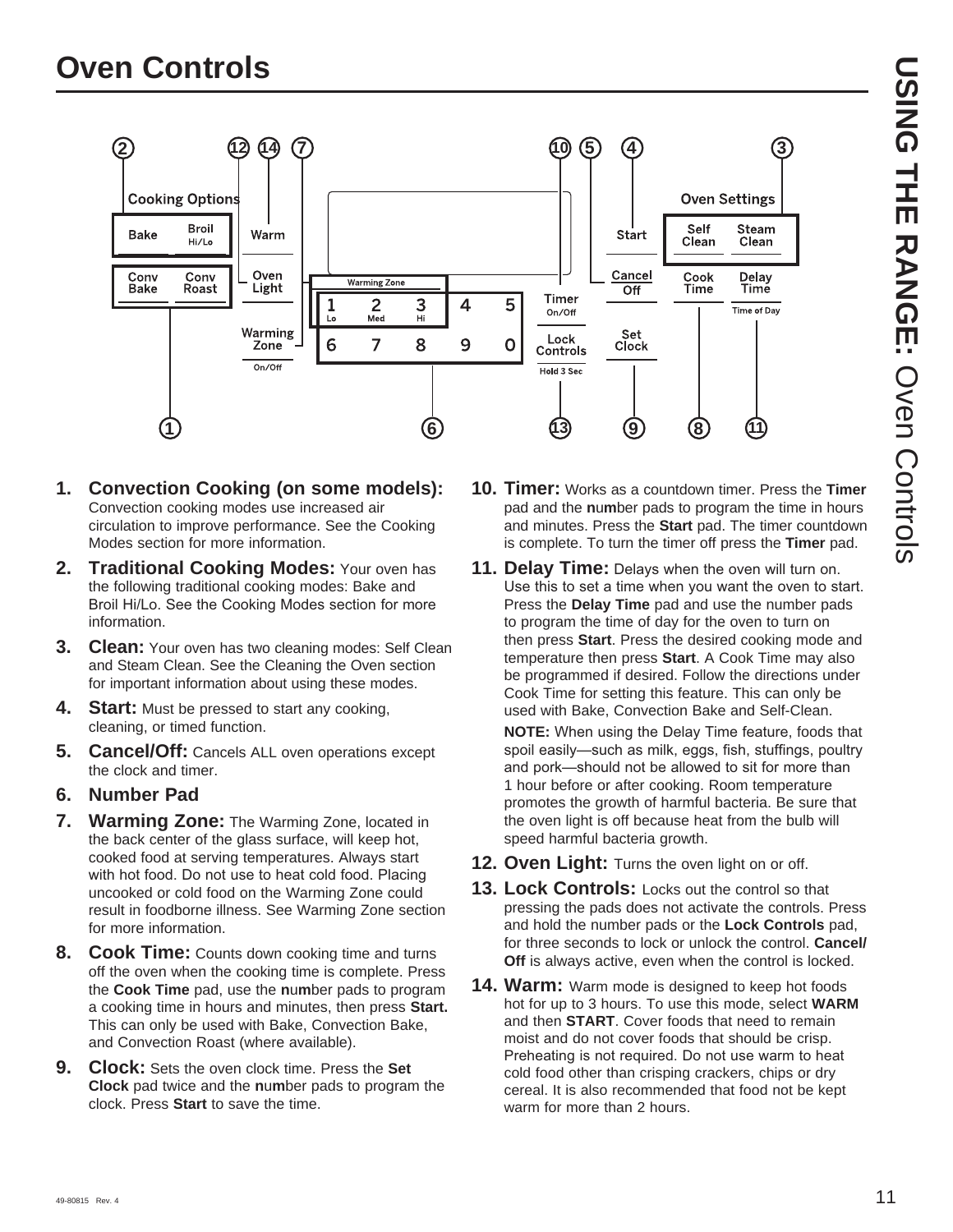## **Special Features**

- To enter the Special Features menu, press the **Bake** and **Broil** pads at the same time and hold for three seconds. "OFFSEt" will appear in the display.
- Scroll through Special Features menu using the 8 pad for down and the 3 pad for up.
- To select a feature to change, or to confirm a change, press the **0** pad.
- To cancel a change and return to the Special Features menu, press the 6 pad. To exit the Special Features menu, press the **6** pad again.

## **Adjust the Oven Temperature (OFFSEt)**

**Special Features**<br>
There are several different special features on your range.<br>
To enter the Special Features menu, press the Bake are<br>
Scroll firough Special Features menu using the 8 pad in<br>
To select a feature to chang This feature allows the oven baking and convection baking temperature to be adjusted up to 35ºF hotter or down to 35°F cooler. Use this feature if you believe your oven temperature is too hot or too cold and wish to change it. This adjustment affects Bake and Convection Bake modes. No other cooking modes are affected.

Using the number pads to navigate as described above, select "OFFSEt". A number between positive and hegative 35 will display. Use the 8 or 3 pads to increase or decrease the offset value. Save and confirm by pressing the **0** pad.

#### **Sound Volume (Sound)**

This feature allows the oven tone volume to be adjusted between high (Hi), medium (rEg), low (Lo), and off (OFF). The control will sound the oven tone at the new volume level each time the sound level is changed.

#### **End of Timer Signals (End tonE)**

This is the tone that signals the end of a timer. The tone can be continuous (Cont) or one repeating beep (bEEP). A continuous setting will continue to sound a tone until a button on the control is pressed.

#### **12-hour Shutoff (2H ShutoFF)**

This feature shuts the oven down after 12 hours of continuous operation. It may be enabled or disabled.

#### **Fahrenheit or Celsius Temperature Display (dEg Unit)**

The oven control is set to use Fahrenheit temperatures (F), but you can change it to use Celsius temperatures (C).

## **Clock Display (Cloc diSP)**

This feature specifies whether the clock appears in the display. It may be On or Off.

#### **Clock Configuration (Cloc cFg)**

This feature specifies how the time of day will be displayed. You can select a standard 12-hour clock (12) or 24-hour military time (24).

#### **Auto Recipe Conversion (Auto rEciPE)**

When using Convection Bake cooking, Auto Recipe Conversion will automatically convert the regular baking temperatures entered to convection bake cooking temperatures when turned on. Note that this option does not convert convection bake cooking times, it only converts temperatures. This feature may be turned On or Off.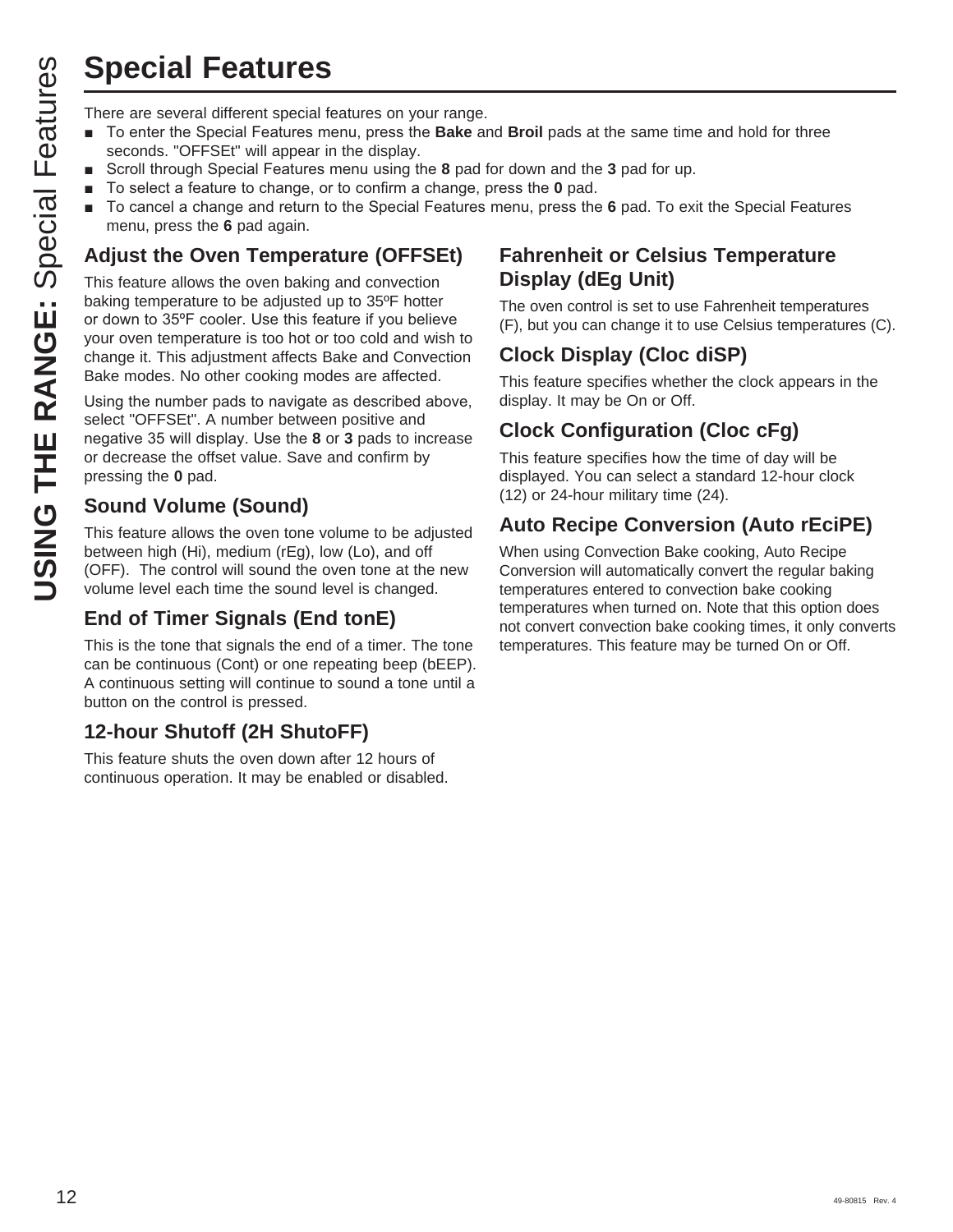## **Sabbath Mode**

The Sabbath mode feature complies with standards set forth by Star K. Some of these standards that will be noticed by the consumer include the disabling of tones, disabling of oven lights, and delays of about 30 seconds to one minute on display changes. Only continuous baking or timed baking is allowed in the Sabbath mode. Cooking in the Sabbath mode is a two-step process, first the Sabbath mode must be set and then the bake mode must be set.

#### **Setting the Sabbath Mode**

- 1. Press the **Bake** and **Broil** pads at the same time and hold until the special features menu is displayed.
- 2. Use the **3** or **8** number pads to scroll through the special features until "SAbbAth" is displayed and then press **0**. Refer to the graphic in the Special Features section to see how the number keys are mapped.
- 3. Use the 3 or 8 number pads to scroll through the options until "On" is shown in the display, then press the **0** number pad to save the setting. Press **6** to exit the Special Features menu. A single bracket "]" will appear in the display indicating that the Sabbath mode is set. The clock will not be displayed. Continuous bake or timed bake can now be programmed.

#### **Starting a Continuous Bake**

- 1. Press the **Bake** pad.
- 2. If the desired temperature is 350F, press **Start**. If a different cooking temperature is desired, use the **1** through **5** number pads or **Timer** pad to select a preset cooking temperature, then press **Start**. Refer to the graphic below to determine which pad sets the desired cooking temperature.

After a delay, a second bracket "] [" will appear in the display indicating that the oven is baking.

| 400                     |     | Temperature (°F) |     |      |     |
|-------------------------|-----|------------------|-----|------|-----|
| <b>Timer</b><br>On/Off  | 5   | 4                | 3   | 2    |     |
|                         | 325 | 300              | 250 | 200  | 170 |
| Lock<br><b>Controls</b> | 0   | 9                | 8   |      | 6   |
|                         | 4h  | 3.5h             | 3h  | 2.5h | 2h  |
| Hold 3 Sec<br>6h        |     | Time (hours)     |     |      |     |

 $1 = 170^{\circ}$  F,  $2 = 200^{\circ}$  F,  $3 = 250^{\circ}$  F,  $4 = 300^{\circ}$  F,  $5 = 325^{\circ}$  F, Timer = 400° F



### **Adjusting the Temperature**

- 1. Press **Bake**, use the **1** through **5** number pads and the **Timer** pad to select a different preset cooking temperature, and press **Start**.
- 2. Since no feedback is given during temperature change, an oven thermometer can be used to confirm temperature changes.

#### **Starting a Timed Bake**

- 1. Press the **Bake** pad.
- 2. If the desired temperature is 350F, use the **6** through **0** number pads or the **Lock Control** pad to select a cooking time. If a cooking temperature other than 350F is desired, use the **1** through **5** number pads or the **Timer** pad to select a preset cooking temperature, then select the cooking time. Refer to the graphic on this page to determine which pad sets the desired cooking temperature and cooking time.

#### 3. Press **Start**.

After a delay, a second bracket "] [" will appear in the display indicating that the oven is baking. When the cook time expires, the display will change back to a single bracket "]" indicating that the oven is no longer baking. No tone will sound when the cook time is complete.

#### **Exit the Sabbath Mode**

Exiting the Sabbath mode should be done after the Sabbath is over.

- 1. Press **Cancel/Off** to end any bake mode that may be running.
- 2. Press **Bake** and **Broil** pads at the same time and hold until the Special Features menu is displayed.
- 3. Use the 3 or 8 number pads to scroll through the special features until "SAbbAth" is displayed, then press **0**.
- 4. Use the 3 or 8 number pads to scroll through the options until "OFF" is displayed and press **0** to save the setting. Press the **6** number pad to exit the Special Features menu.

#### **Sabbath Mode Power Outage Note**

If a power outage occurs while the oven is in Sabbath Mode, the unit will return to Sabbath Mode when power is restored, however the oven will return to the off state even if it was in the middle of a bake cycle when the power outage occurred.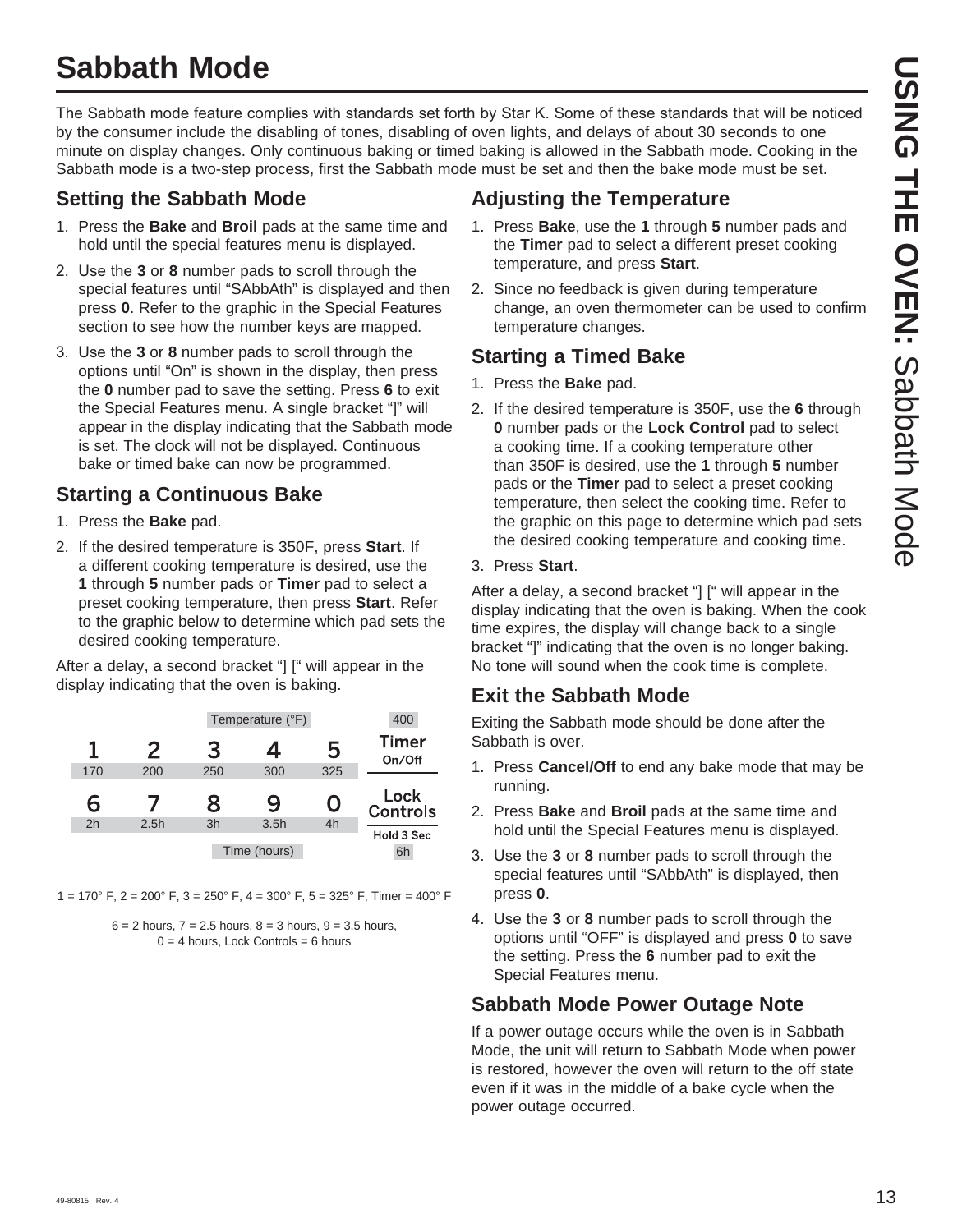Recommended rack positions for various types of foods are provided in the Cooking Guide. Adjusting rack position is one way to impact cooking results. For example, if you would prefer darker tops on cakes, muffins, or cookies, try moving food one rack position higher. If you find foods are too brown on top try moving them down next time.

When baking with multiple pans and on multiple racks, ensure there is at least  $1\frac{1}{2}$ " between pans to allow sufficient space for air to flow.

The number of rack positions may vary by model.

#### To avoid possible burns, place the racks in the desired position before you turn the oven on.

# **Aluminum Foil and Oven Liners**

Do not use any type of foil or oven liner to cover the oven bottom. These items can trap heat **or melt, resulting in damage to the product and risk of shock, smoke or fire. Damage from improper use of these items is not covered by the product warranty.** 

Foil may be used to catch spills by placing a sheet on a lower rack, several inches below the food. Do not use more foil than necessary and never entirely cover an oven rack with aluminum foil. Keep foil at least 1-1/2" from oven walls to prevent poor heat circulation.

## **Cookware**

#### **Cookware Guidelines**

The material, finish, and size of cookware affect baking performance.

Dark, coated and dull pans absorb heat more readily than light, shiny pans. Pans that absorb heat more readily can result in a browner, crisper, and thicker crust. If using dark and coated cookware check food earlier than minimum cook time. If undesirable results are obtained with this type of cookware consider reducing oven temperature by 25º F next time.

Shiny pans can produce more evenly cooked baked goods such as cakes and cookies.

Glass and ceramic pans heat slowly but retain heat well. These types of pans work well for dishes such as pies and custards.

Air insulated pans heat slowly and can reduce bottom browning.

Keep cookware clean to promote even heating.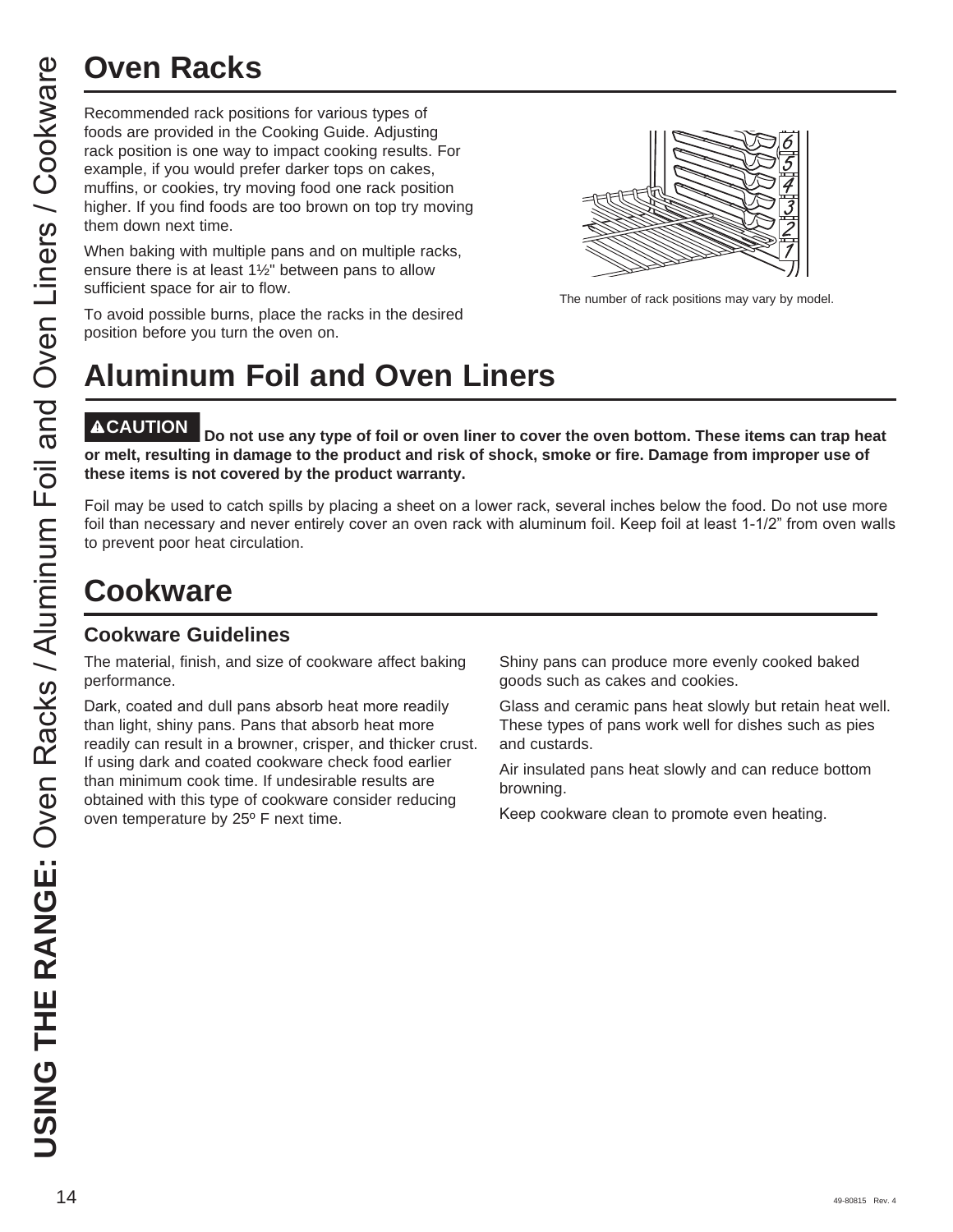## **Cooking Modes**

Your new oven has a variety of cooking modes to help you get the best results. These modes are described below. Refer to the Cooking Guide section for recommendations for specific foods. Remember, your new oven may perform differently than the oven it is replacing. **NOTE:** Remove unused racks when using the oven for faster preheat, improved efficiency and optimal performance.

#### **Baking and Roasting Modes**

Select a mode for baking and roasting based on the type and quantity of food you are preparing. When preparing baked goods such as cakes, cookies, and pastries always preheat the oven first. Follow recipe recommendations for food placement. If no guidelines are provided, center food in the oven.

#### **Traditional Bake**

The traditional bake mode is intended for single rack cooking. This mode uses heat primarily from the lower element but also from the upper element to cook food. To use this mode press the **Bake** pad, enter a temperature, and then press **Start**. Preheating is generally recommended when using this mode.

#### **Convection Bake**

The Convection Bake mode is intended for baking on multiple racks at the same time. This mode uses heat from the upper and lower elements, along with air movement from the convection fan to enhance cooking evenness. Your oven is equipped with Auto Recipe Conversion, so it is not necessary to convert the temperature when using this mode. Baking time might be slightly longer for multiple racks than what would be expected for a single rack. To use this mode press the **Convection Bake** pad, enter a temperature, and then press **Start**. Always preheat when using this mode.

#### **Convection Roast**

The Convection Roast mode is intended for roasting whole cuts of meat on a single rack. This mode uses heat from the lower, upper, and rear elements along with air movement from the convection fan to improve browning and reduce cooking time. It is not necessary to convert temperature. Check food earlier than the recipe suggested time when using this mode or use a meat probe. To use this mode press the **Convection Roast**  pad, enter a temperature, and then press **Start**. It is not necessary to preheat when using this mode.

#### **Broiling Modes**

Always broil with the door closed. Monitor food closely while broiling. Use caution when broiling on upper rack positions as placing food closer to the broil element increases smoking, spattering, and the possibility of fats igniting. For best performance center food below the broil heating element. **Broiling on rack position 7 is not recommended.**

Try broiling foods that you would normally grill. Adjust rack positions to adjust the intensity of the heat to the food. Place foods closer to the broil element when a seared surface and rare interior is desired. Thicker foods and foods that need to be cooked through should be broiled on a rack position farther from the broiler or by using **Broil Lo.**

#### **Broil Hi**

The Broil Hi mode uses intense heat from the upper element to sear foods. Use Broil Hi for thinner cuts of meat and/ or foods you prefer less done on the interior. To use this mode press the **Broil** pad once and then press **Start**. It is not necessary to preheat when using this mode.

#### **Broil Lo**

The Broil Lo mode uses less intense heat from the upper element to cook food thoroughly while also producing surface browning. Use Broil Lo for thicker cuts of meat and/or foods that you would like cooked all the way through. To use this mode press the **Broil** pad **twice** and then press **Start**. It is not necessary to preheat when using this mode.

#### **Warm**

To use this mode, press the **Warm** pad then press **Start.** Cover foods that need to remain moist and do not cover foods that should be crisp. Preheating is not required. Do not use warm to heat cold food other than crisping crackers, chips or dry cereal. It is also recommended that food not be kept warm for more than 2 hours.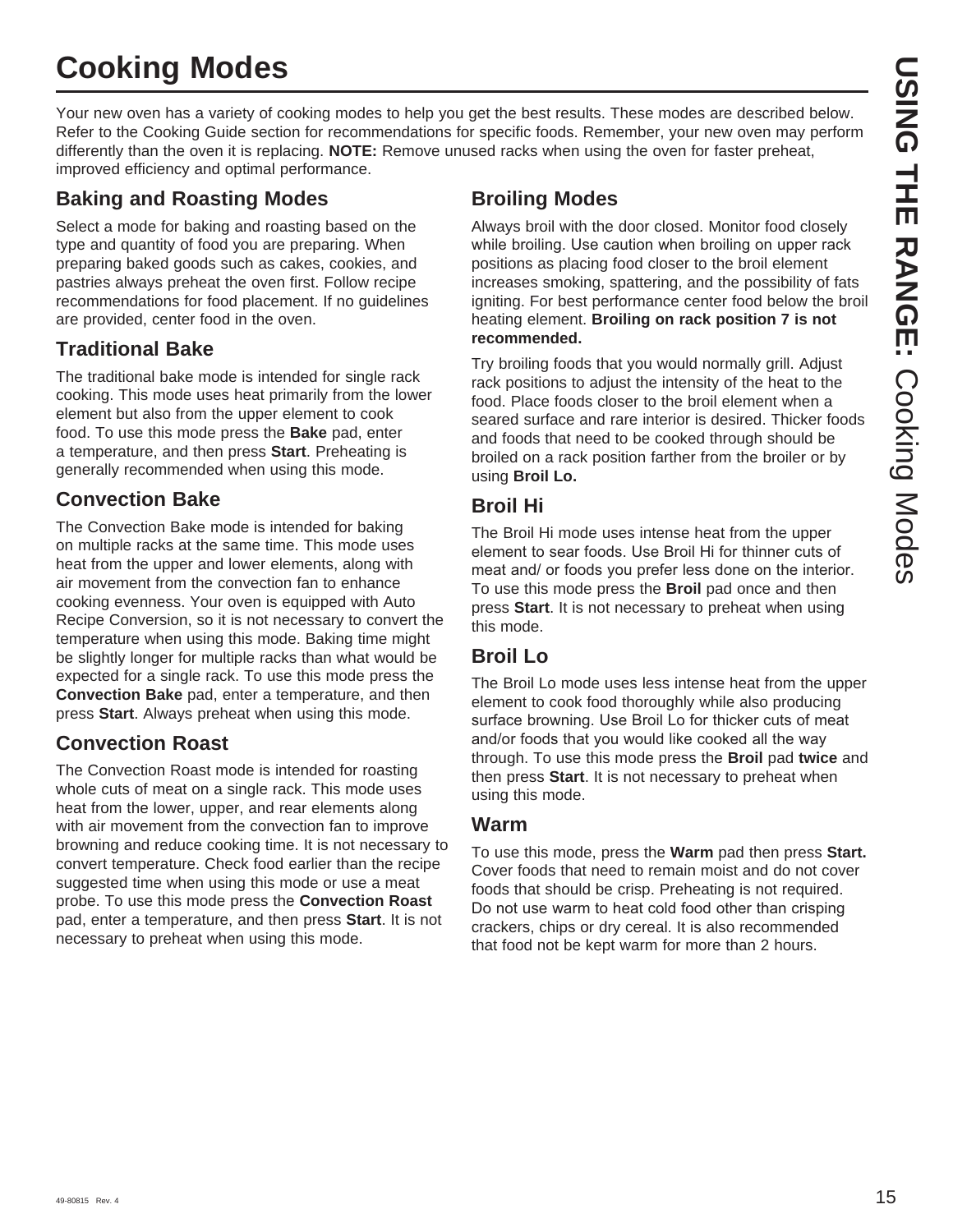| <b>FOOD TYPE</b>                                                                    | <b>RECOMMENDED</b><br><b>MODE(S)</b>   | <b>RECOMMENDED</b><br><b>RACK POSITION(S)</b> | <b>ADDITIONAL SUGGESTIONS</b>                                                                                                                                                                   |
|-------------------------------------------------------------------------------------|----------------------------------------|-----------------------------------------------|-------------------------------------------------------------------------------------------------------------------------------------------------------------------------------------------------|
| <b>Baked Goods</b>                                                                  |                                        |                                               |                                                                                                                                                                                                 |
| Layer Cakes, sheet cakes,<br>bundt cakes, muffins, quick<br>breads on a Single Rack | <b>Bake</b>                            | 3                                             | Use shiny cookware.                                                                                                                                                                             |
| Layer cakes* on Multiple<br>Racks                                                   | <b>Bake</b><br><b>Convection Bake</b>  | $2$ and $4$                                   | Use shiny cookware. Ensure adequate airflow<br>(see illustration below).                                                                                                                        |
| Chiffon cakes (angel food)                                                          | <b>Bake</b>                            | $\mathbf{1}$                                  | Use shiny cookware.                                                                                                                                                                             |
| Cookies, biscuits, scones on<br>a Single Rack                                       | <b>Bake</b>                            | 3                                             | Use shiny cookware.                                                                                                                                                                             |
| Cookies, biscuits, scones on<br><b>Multiple Racks</b>                               | <b>Convection Bake</b>                 | $2$ and $4$                                   | Use shiny cookware. Ensure adequate airflow.                                                                                                                                                    |
| Beef & Pork                                                                         |                                        |                                               |                                                                                                                                                                                                 |
| Hamburgers                                                                          | <b>Broil Hi</b>                        | 6                                             | Use a broil pan; move food down for more doneness/<br>less searing. Watch food closely when broiling. For best<br>performance center food below the broil heater.                               |
| Steaks & Chops                                                                      | <b>Broil Hi</b>                        | 5 or 6                                        | Use a broil pan; move food down for more doneness/<br>less searing. Watch food closely when broiling. For best<br>performance center food below the broil heater.                               |
| Roasts                                                                              | <b>Bake</b><br><b>Convection Roast</b> | 2 or 3                                        | Use a low sided pan such as a broil pan. Preheating is not<br>necessary.                                                                                                                        |
| <b>Poultry</b>                                                                      |                                        |                                               |                                                                                                                                                                                                 |
| Whole chicken                                                                       | Bake<br><b>Convection Roast</b>        | 2 or 3                                        | Use a low sided pan such as a broil pan.<br>Preheating is not necessary.                                                                                                                        |
| Bone-in chicken breasts,<br>legs, thighs                                            | <b>Broil Lo</b><br>Bake                | 3                                             | If breaded or coated in sauce avoid Broil Hi modes. Broil skin<br>side down first. Watch food closely when broiling. For best<br>performance when broiling, center food below the broil heater. |
| Boneless chicken breasts                                                            | <b>Broil Lo</b><br>Bake                | 3                                             | If breaded or coated in sauce avoid Broil Hi modes. Broil skin<br>side down first. Watch food closely when broiling. For best<br>performance when broiling, center food below the broil heater. |
| Whole turkey                                                                        | <b>Bake</b><br><b>Convection Roast</b> | $\mathbf{1}$                                  | Use a low sided pan such as a broil pan.<br>Preheating is not necessary.                                                                                                                        |
| <b>Turkey Breast</b>                                                                | <b>Bake</b><br><b>Convection Roast</b> | 3                                             | Use a low sided pan such as a broil pan.<br>Preheating is not necessary.                                                                                                                        |
| Fish                                                                                | <b>Broil Lo</b>                        | 6 (1/2 thick or less)<br>$5$ ( $>1/2$ inch)   | Watch food closely when broiling. For best performance center<br>food below the broil heater.                                                                                                   |
| <b>Casseroles</b>                                                                   | <b>Bake</b>                            | 3 or 4                                        |                                                                                                                                                                                                 |
| <b>Frozen Convenience Foods</b>                                                     |                                        |                                               |                                                                                                                                                                                                 |
| Pizza, potato products,<br>chicken nuggets, appetizers<br>on a Single Rack          | <b>Bake</b>                            | 3                                             | Use dark cookware for more browning/crisping;<br>use shiny cookware for less browning.                                                                                                          |
| Pizza, potato products,<br>chicken nuggets, appetizers<br>$A \cup B$                | <b>Convection Bake</b>                 | $2$ and $4$                                   | Use shiny cookware. Stagger pizzas left to right, do not place<br>directly over each other.                                                                                                     |

\*When baking four cake layers at a time, use racks 2 and 4. Place the pans as shown so that one pan is not directly above another.

on Multiple Racks

Cook food thoroughly to help protect against food borne illness. Minimum safe food temperature recommendations for food safety can be found at **IsItDoneYet.gov**. Make sure to use a food thermometer to take food temperatures.



**Rack positions**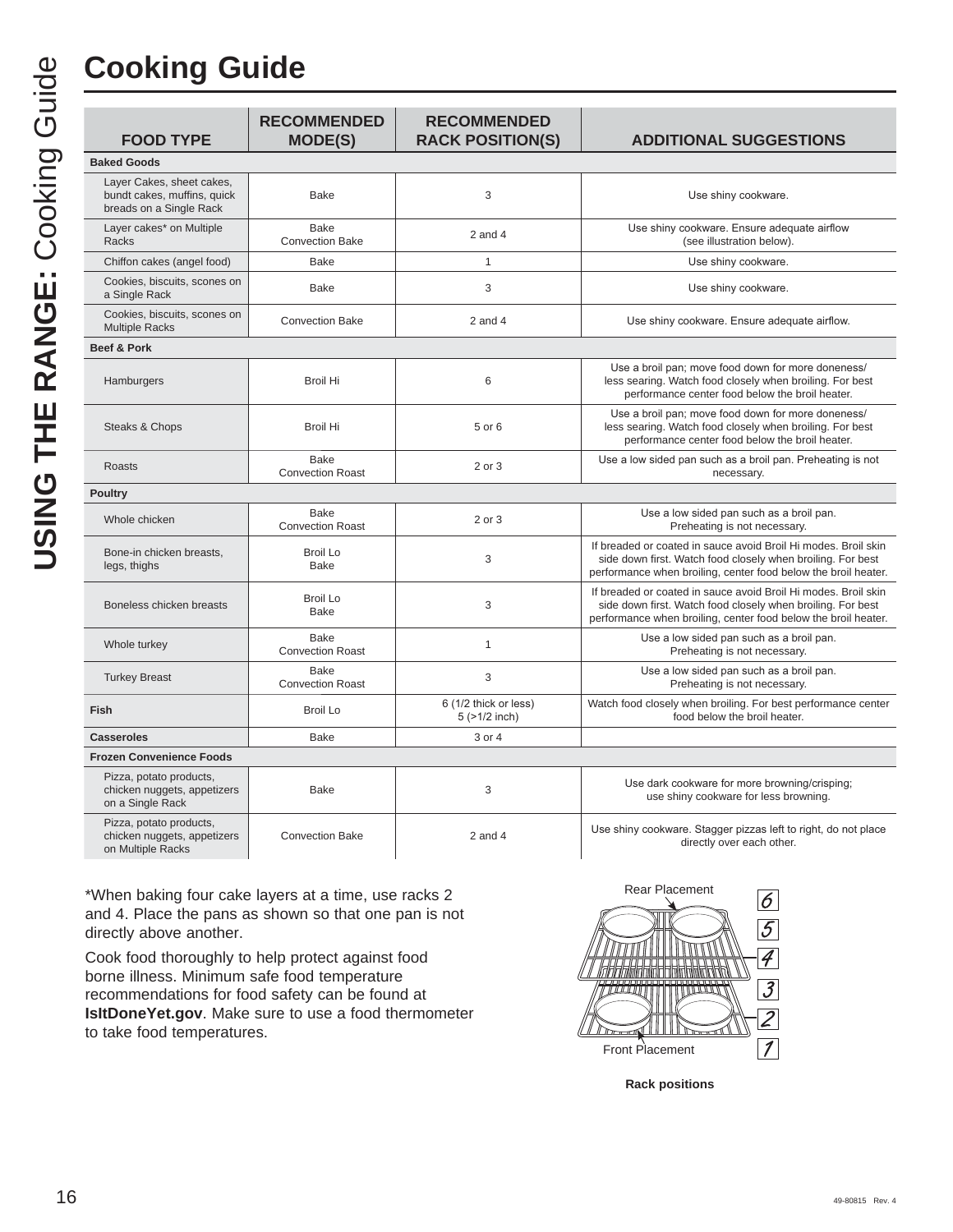## **Cleaning the Range – Exterior**

Be sure all controls are off and all surfaces are cool before cleaning any part of the range.



**AWARNING** If your range is removed for cleaning, servicing or any reason, be sure the anti-tip device is reengaged properly when the range is replaced. Failure to take this precaution could result in tipping of the range and can result in death or serious burns to children or adults.

#### **Control Knobs**

The control knobs may be removed for easier cleaning. Make sure the knobs are in the **OFF** positions and pull them straight off the stems for cleaning. The knobs can be cleaned in a dishwasher or they may also be washed with soap and water. Make sure the inside of the knobs are dry before replacing. Replace the knobs, in the **OFF** position to ensure proper placement. **Control Lockout** If desired, the touch pads may be deactivated before cleaning. See Lock Controls in the Oven Controls section in this manual. Clean up splatters with a damp cloth. Remove heavier soil with warm, soapy water. Do not use abrasives of any kind. Reactivate the touch pads after cleaning. **Control Panel** It's a good idea to wipe the control panel after each use. Clean with mild soap and water or vinegar and water, rinse with clean water and polish dry with a soft cloth. Do not use abrasive cleansers, strong liquid cleansers, plastic scouring pads or oven cleaners on the control panel - they will damage the finish, including Black

Stainless Steel.

#### **Oven Exterior**

Do not use oven cleaners, abrasive cleansers, strong liquid cleansers, steel wool, plastic scouring pads, or cleaning powders on the interior or exterior of the oven. Clean with a mild soap and water or vinegar and water solution. Rinse with clean water and dry with a soft cloth. When cleaning surfaces, make sure that they are at room temperature and not in direct sunlight.

If stain on the door vent trim is persistent, use a mild abrasive cleaner and a sponge-scrubber for best results.

Spillage of marinades, fruit juices, tomato sauces and basting liquids containing acids may cause discoloration and should be wiped up immediately. Let hot surfaces cool, then clean and rinse.

#### **Painted Surfaces and Black Stainless Steel**

Painted surfaces include the sides of the range and the door, top of control panel, maintop trims and the drawer front. Clean these with soap and water or a vinegar and water solution.

Do not use commercial oven cleaners, cleaning powders, steel wool or harsh abrasives on any painted surface, including Black Stainless Steel.

#### **Stainless Steel - Excluding Black Stainless Steel (on some models)**

Do not use a steel wool pad; it will scratch the surface.

To clean the stainless steel surface, use warm sudsy water or a stainless steel cleaner or polish. Always wipe the surface in the direction of the grain. Follow the cleaner instructions for cleaning the stainless steel surface.

To inquire about purchasing cleaning products including stainless steel appliance cleaner or polish, see the Accessories and Consumer Support sections at the end of this manual.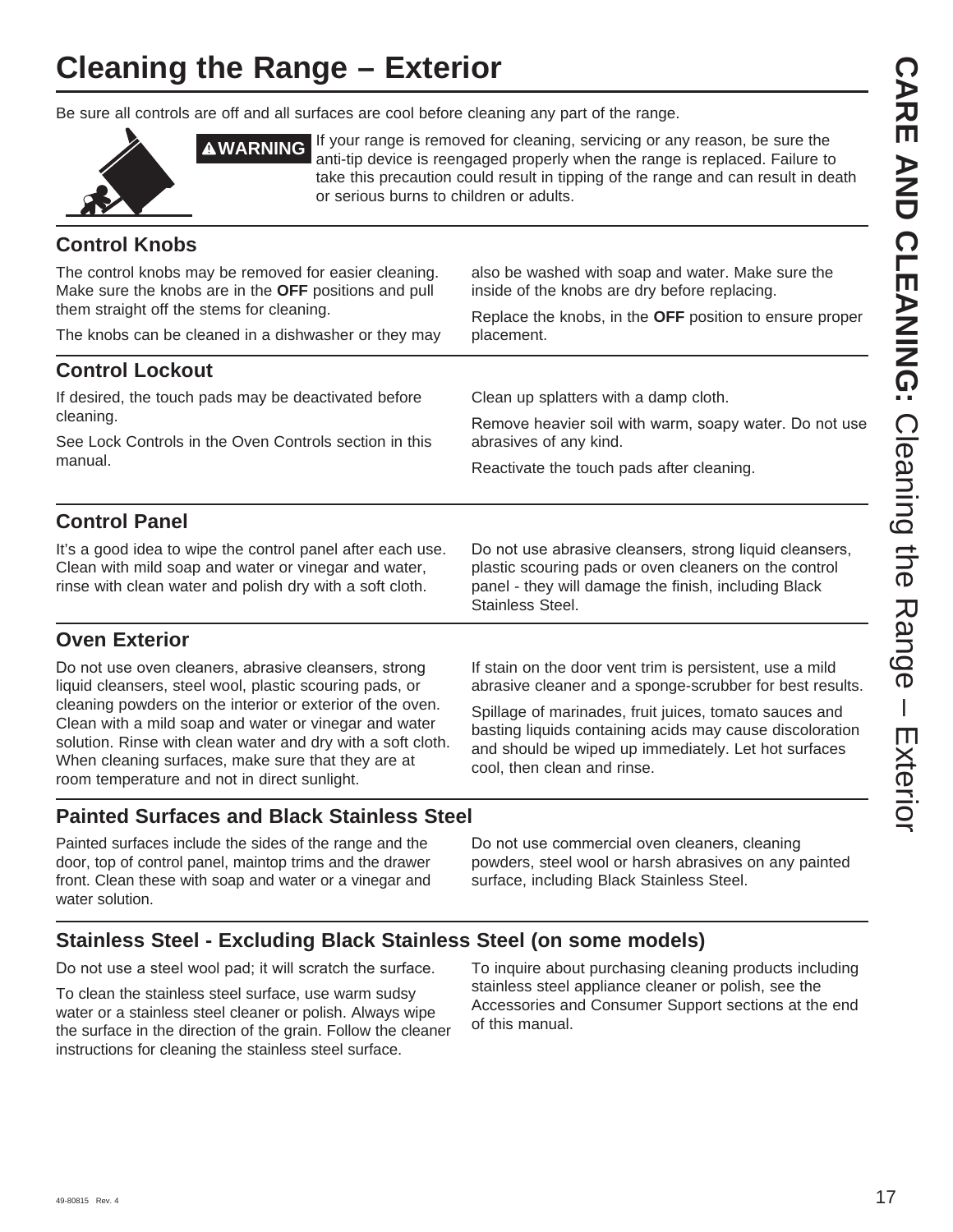Be sure all controls are off and all surfaces are cool before cleaning any part of the range. The interior of your new oven can be cleaned manually or by using Steam Clean or Self Clean modes.

Spillage of marinades, fruit juices, tomato sauces and basting liquids containing acids may cause discoloration and should be wiped up immediately. Let hot surfaces cool, then clean and rinse.

#### **Manual Cleaning**

Do not use oven cleaners, abrasive cleaners, strong liquid cleansers, steel wool, scouring pads, or cleaning powders on the interior of the oven. Clean with a mild

#### **Steam Clean Mode**

Steam clean is intended to clean light soils using water and a lower cleaning temperature than Self-Clean.

To use the Steam Clean feature, wipe grease and soils from the oven. Pour one cup of water into the bottom of the oven. Close the door. Press the **Steam Clean** pad

#### **Self Clean Mode**

Read Self-Cleaning Oven Safety Instructions at the beginning of this manual before using Self Clean Mode. Self clean uses very high temperatures to clean the oven interior. The oven door will lock when using this feature. Before operating the self-clean cycle, wipe up grease and soils from the oven. Remove all items from the oven other than enameled (dark color) racks. Shiny or silver racks, the meat probe, and any cookware or other items should all be removed from the oven before initiating a self-clean cycle. Close the door. Press the **Self Clean** pad and a default self-clean time is displayed. The clean time can be changed to any time between 3:00 and 5:00 hours by using the number pads to enter a different time and pressing **Start**. For heavily soiled ovens, the maximum 5 hour clean time is recommended. If you wish to use the default time, press the **Start** pad immediately after pressing the **Clean** pad. The oven will turn off automatically when the self-clean cycle is complete. The door will stay locked until the oven has cooled down. After the oven has cooled down wipe any ash out of the oven. We recommend venting your kitchen with an open window or using a ventilation fan or hood during the first self-clean cycle.

**Racks**

All racks can be washed with warm, soapy water. Enameled (not shiny) racks can be left in the cavity during self clean. Racks may be more difficult to slide, especially after a selfclean. Put some vegetable oil on a soft cloth or paper towel and rub onto the left and right edges.

#### **Oven Heating Elements**

Do not clean the bake element or the broil element. Any soil will burn off when the elements are heated.

To clean the oven floor when the bake element is exposed, gently lift the bake element. On some models, the bake element is not exposed and is under the oven floor. Clean the oven floor with warm, soapy water. Gently lift the bake element Wipe up heavy soil on the oven bottom.

soap and water or vinegar and water solution. Rinse with clean water and dry with a soft cloth. When cleaning surfaces, make sure that they are at room temperature.

and then press **Start**. The door will lock. You can not open the door during the 30 minute steam clean as this will decrease the steam clean performance. When the cycle completes, soak up remaining water and wipe the oven walls and door.

Soil on the front frame of the range and outside the gasket on the door will need to be cleaned by hand. Clean these areas with hot water, soap-filled steel-wool pads or cleansers such as Soft Scrub®. Rinse well with clean water and dry.

Do not clean the gasket. The fiberglass material of the oven door gasket cannot withstand abrasion. It is essential for the gasket to remain intact. If you notice it becoming worn or frayed, replace it.

Make sure the oven light bulb cover is in place and the oven light is off.

**IMPORTANT:** The health of some birds is extremely sensitive to the fumes given off during the self-cleaning cycle of any range. Move birds to another well-ventilated room.

#### **On Some Models:**

The surface units are automatically disabled during the self-clean cycle. Make sure that all surface unit controls are turned off at all times during the self-clean cycle. Any surface unit that is set to an "on" position while the self-clean cycle is operating will automatically come on after the self-clean cycle is finished, and could result in an "on" unattended surface unit. Wait until the self-clean cycle is finished to set and use the surface units.

**NOTE:** Using other cooking oils will cause a discoloring or a rust like color residue on the racks and cavity sides. To clean this residue, use a soap and water or a vinegar and water solution. Rinse with clean water and dry with a soft cloth.



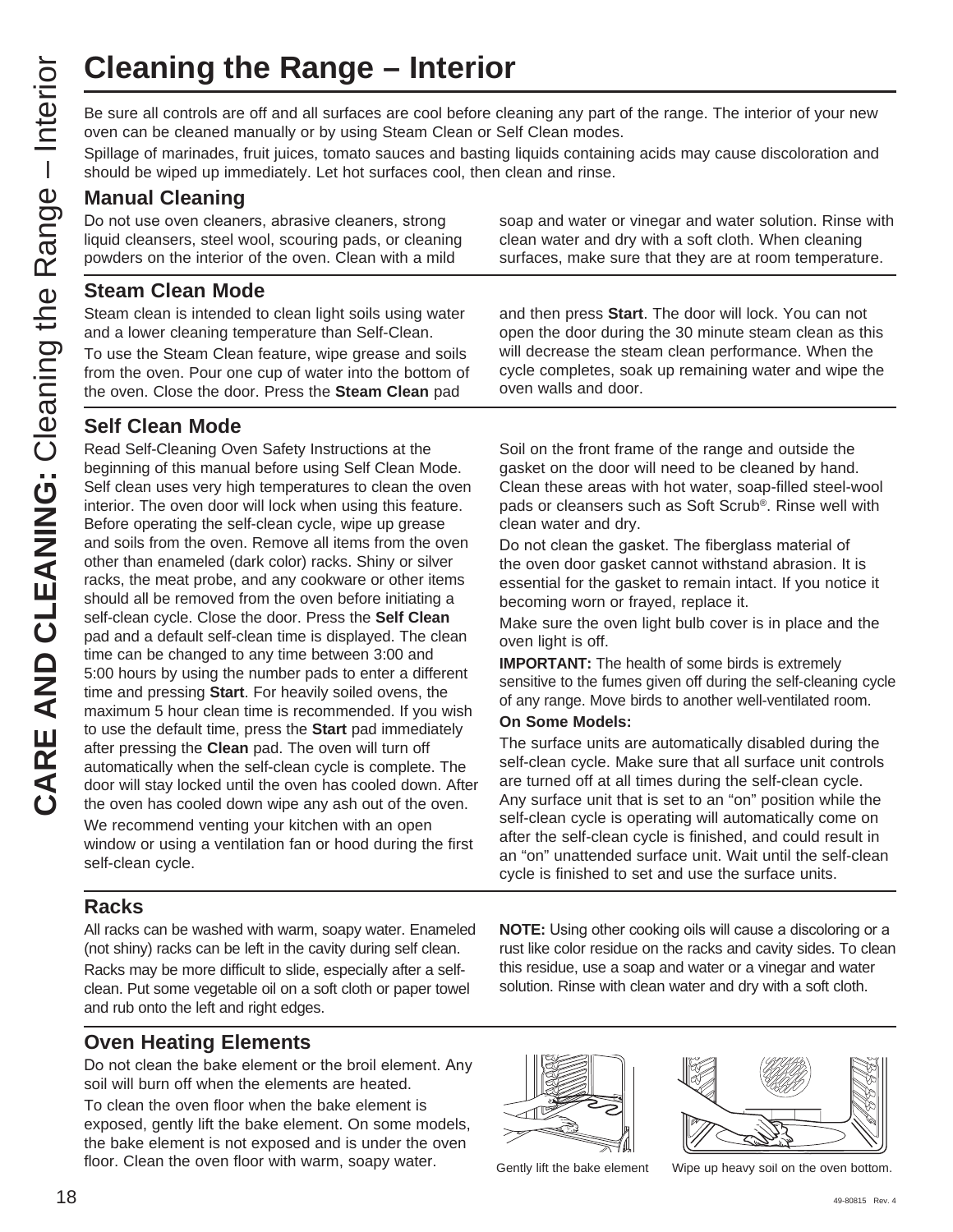To maintain and protect the surface of your glass cooktop, follow these steps:

- 1. Before using the cooktop for the first time, clean it with a ceramic cooktop cleaner. This helps protect the top and makes cleanup easier.
- 2. Regular use of ceramic cooktop cleaner will help keep the cooktop looking new.
- 3. Shake the cleaning cream well. Apply a few drops of ceramic cooktop cleaner directly to the cooktop.
- 4. Use a paper towel or non-scratch cleaning pad for ceramic cooktops to clean the entire cooktop surface.
- 5. Use a dry cloth or paper towel to remove all cleaning residue. No need to rinse..

#### **Burned-On Residue**

**NOTE:** DAMAGE to your glass surface may occur if you use scrub pads other than those recommended.

- 1. Allow the cooktop to cool.
- 2. Spread a few drops of ceramic cooktop cleaner on the entire burned residue area.
- 3. Using a non-scratch cleaning pad for ceramic cooktops, rub the residue area, applying pressure as needed.
- 4. If any residue remains, repeat the steps listed above as needed.

#### **Heavy, Burned-On Residue**

- 1. Allow the cooktop to cool.
- 2. Use a single-edge razor blade scraper at approximately a 45° angle against the glass surface and scrape the soil. It will be necessary to apply pressure to the razor scraper in order to remove the residue.
- 3. After scraping with the razor scraper, spread a few drops of ceramic cooktop cleaner on the entire burned residue area. Use a non-scratch cleaning pad to remove any remaining residue.
- 4. For additional protection, after all residue has been removed, polish the entire surface with ceramic cooktop cleaner and a paper towel.

#### **Metal Marks and Scratches`**

1. Be careful not to slide pots and pans across your cooktop. It will leave metal markings on the cooktop surface.

 These marks are removable using the ceramic cooktop cleaner with the non-scratch cleaning pad for ceramic cooktops.

**NOTE:** It is very important that you DO NOT heat the cooktop until it has been cleaned thoroughly.



Clean your cooktop after each spill. Use a ceramic cooktop cleaner.

5. For additional protection, after all residue has been removed, polish the entire surface with ceramic cooktop cleaner and a paper towel.



Use a non-scratch cleaning pad for Ceramic Cooktops.



The ceramic cooktop scraper and all recommended supplies are available through our Parts Center. See the Accessories and Consumer Support sections at the end of this manual. **NOTE:** Do not use a dull or nicked blade.

2. If pots with a thin overlay of aluminum or copper are allowed to boil dry, the overlay may leave black discoloration on the cooktop.

 This should be removed immediately before heating again or the discoloration may be permanent.

**NOTE:** Carefully check the bottom of pans for roughness that would scratch the cooktop.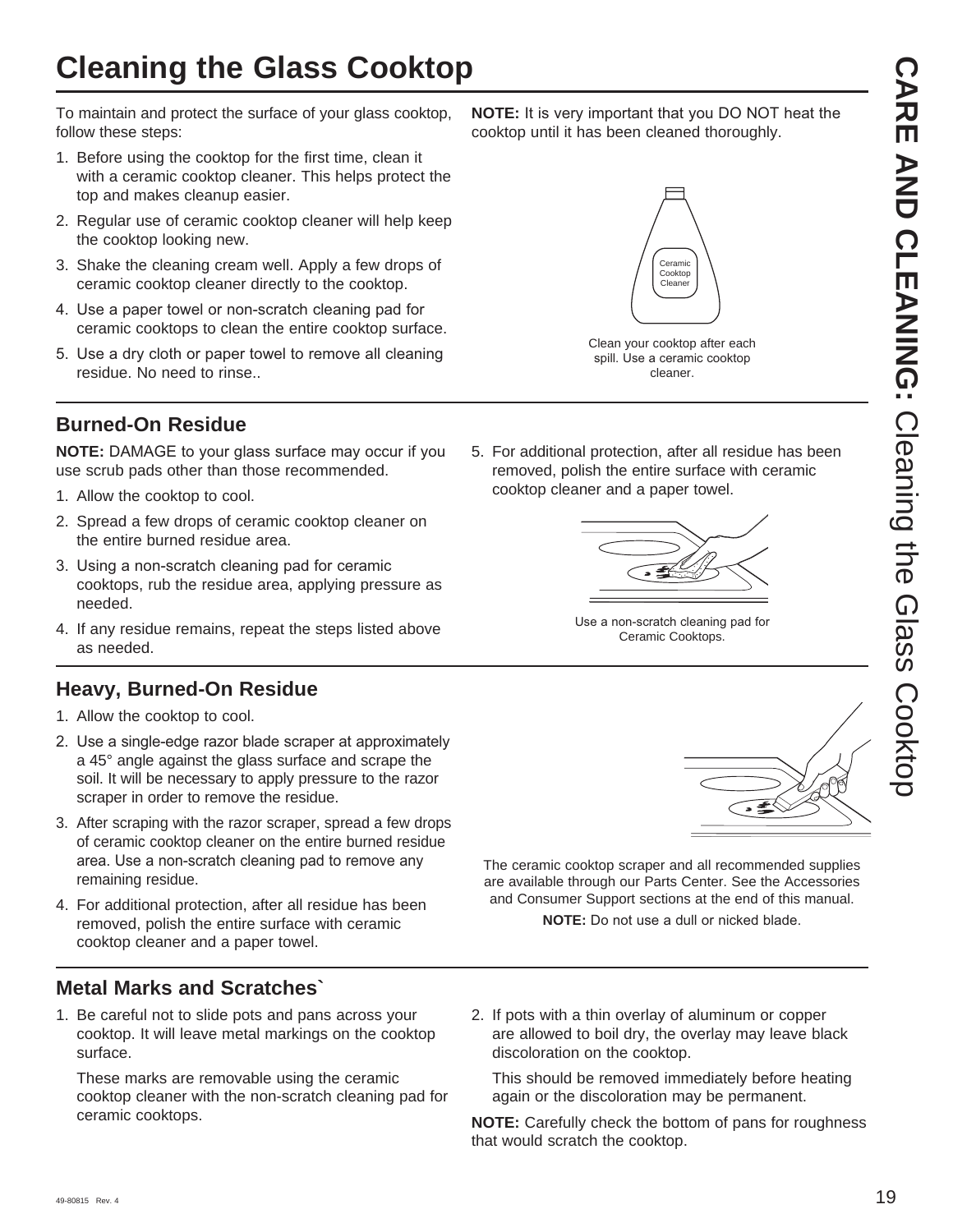## **Cleaning the Glass Cooktop (Cont.)**

#### **Cooktop Seal**

To clean the cooktop seal around the edges of the glass, lay a wet cloth on it for a few minutes, then wipe clean with nonabrasive cleaners.



#### **Damage from Sugary Spills and Melted Plastic**

Special care should be taken when removing hot substances **to avoid permanent damage of the glass surface**. Sugary spillovers (such as jellies, fudge, candy, syrups) or melted plastics can cause pitting of the surface of your cooktop (not covered by the warranty) unless the spill is removed while still hot. Special care should be taken when removing hot substances.

Be sure to use a new, sharp razor scraper.

Do not use a dull or nicked blade.

- 1. Turn off all surface units. Remove hot pans.
- 2. Wearing an oven mitt:
	- a. Use a single-edge razor blade scraper to move the spill to a cool area on the cooktop.
	- b. Remove the spill with paper towels.
- 3. Any remaining spillover should be left until the surface of the cooktop has cooled.
- 4. Don't use the surface units again until all of the residue has been completely removed.

**NOTE:** If pitting or indentation in the glass surface has already occurred, the cooktop glass will have to be replaced. In this case, service will be necessary.

**WARNING SHOCK OR BURN HAZARD:** Before replacing oven light bulb, disconnect the electrical power to the range at the main fuse or circuit breaker panel. Failure to do so may result in electric shock or burn.

**ACAUTION** BURN HAZARD: The glass cover and bulb should be removed when cool. Touching hot glass with bare hands or a damp cloth can cause burns.

#### **Oven Light Replacement (on some models)**

#### **To remove:**

- 1. Turn the glass cover counterclockwise 1/4 turn until the tabs of the glass cover clear the grooves of the socket. Wearing latex gloves may offer a better grip.
- 2. Using gloves or a dry cloth, remove the bulb by pulling it straight out.

#### **To replace:**

- 1. Use a new 120/130-volt halogen bulb, not to exceed 50 watts. Replace the bulb with the same type of bulb that was removed. Be sure the replacement bulb is rated 120 volts or 130 volts (NOT 12 volts).
- 2. Using gloves or a dry cloth, remove the bulb from its packaging. Do not touch the bulb with bare fingers. Oil from skin will damage the bulb and shorten its life.
- 3. Push the bulb straight into the receptacle all the way.
- 4. Place the tabs of the glass cover into the grooves of the socket. Turn the glass cover clockwise 1/4 turn.

 For improved lighting inside the oven, clean the glass cover frequently using a wet cloth. This should be done when the oven is completely cool.

5. Reconnect electrical power to the oven.

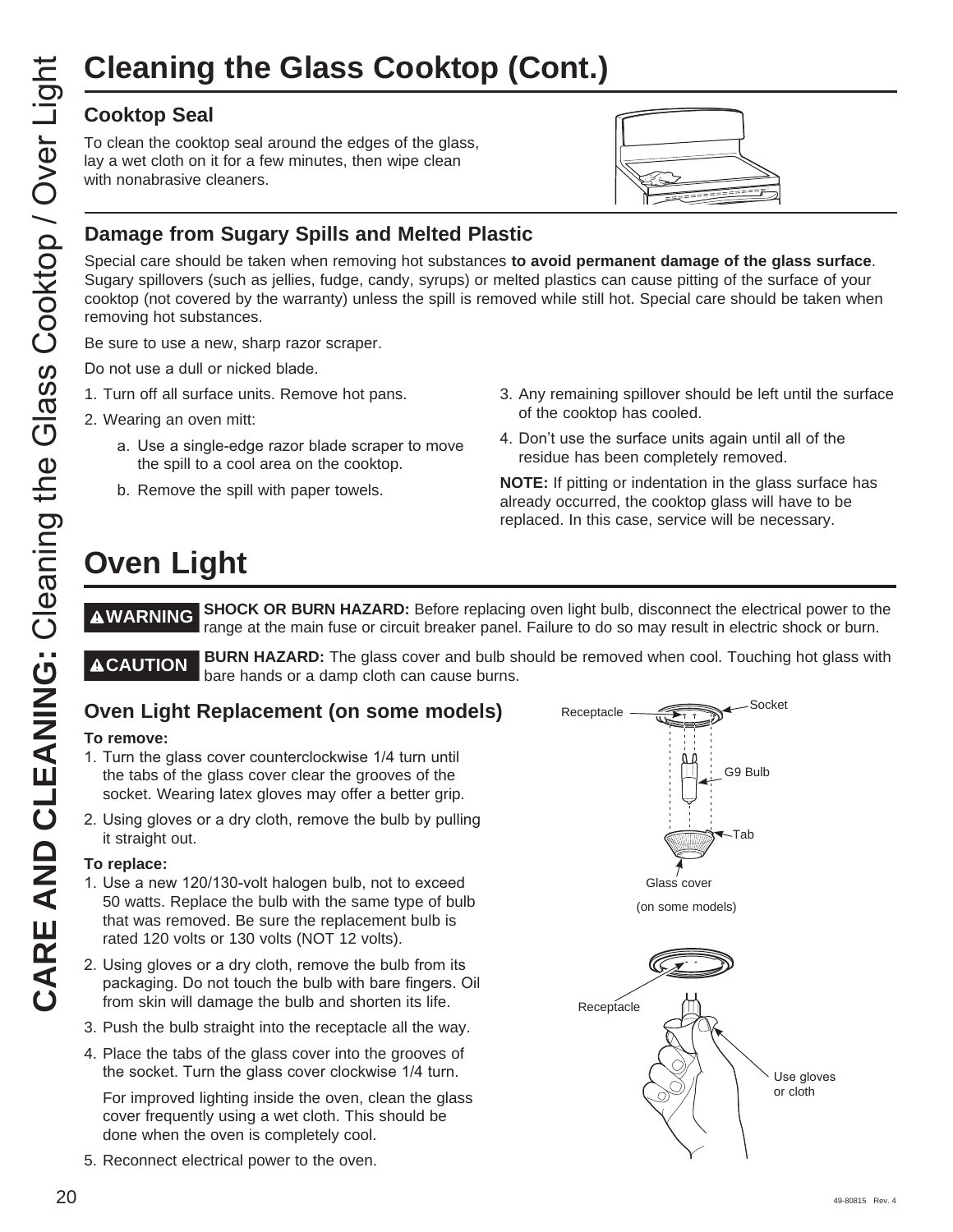### **Oven Light Replacement (on some models)**

#### **To remove:**

- 1. Turn the glass cover counterclockwise 1/4 turn until the tabs of the glass cover clear the grooves of the socket. Wearing latex gloves may offer a better grip.
- 2. Remove the bulb by turning it counter-clockwise.

#### **To replace:**

- 1. Replace bulb with a new 40-watt appliance bulb. Insert the bulb and turn it clockwise until it is tight.
- 2. Place the tabs of the glass cover into the grooves of the socket. Turn the glass cover clockwise 1/4 turn.

For improved lighting inside the oven, clean the glass cover frequently using a wet cloth. This should be done when the oven is completely cool.

3. Reconnect electrical power to the oven.



The door is very heavy. Be careful when removing and lifting the door.

Do not lift the door by the handle.

#### **To remove the door:**

- 1. Fully open the door.
- 2. Pull the hinge locks down toward the door frame, to the unlocked position. A tool, such as a small flatblade screwdriver, may be required.
- 3. Firmly grasp both sides of the door at the top.
- 4. Close door to the door removal position. The door should be open approximately 3" with no obstruction above the door.
- 5. Lift door up and out until both hinge arms are clear of the slots.



Removal position Pull hinge locks down to unlock

#### **To replace the door:**

- 1. Firmly grasp both sides of the door at the top.
- 2. Starting on the left side, with the door at the same angle as the removal position, seat the indentation of the hinge arm into the bottom edge of the hinge slot. The notch in the hinge arm must be fully seated into the bottom of the slot. Repeat for right side.

 $\bf \Omega$ 

- 3. Fully open the door. If the door will not fully open, the indentation is not seated correctly in the bottom edge of the slot.
- 4. Push the hinge locks up against the front frame of the oven cavity, to the locked position.
- 5. Close the oven door.

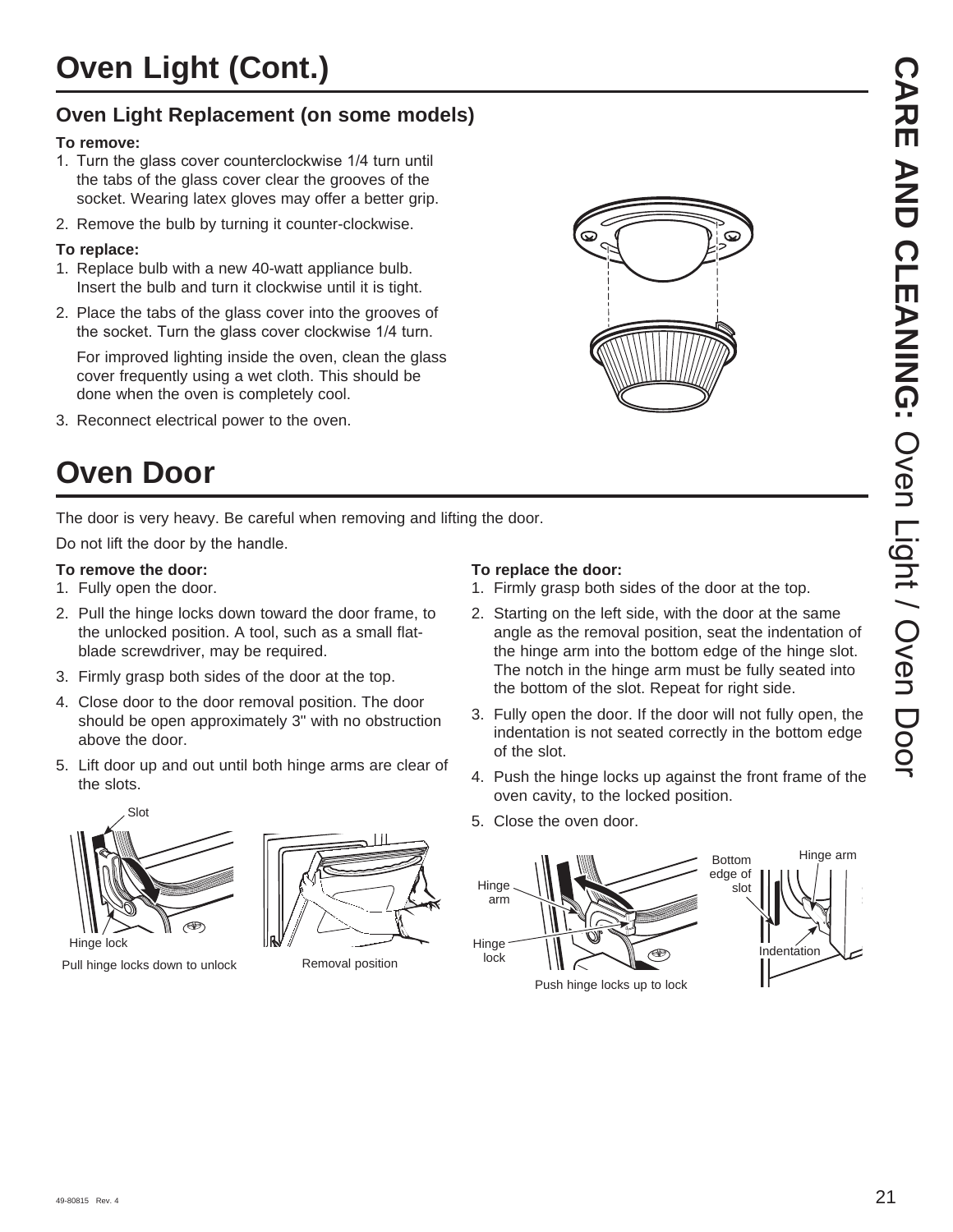# **Removable Storage Drawer**

the drawer.

The storage drawer may be removed for cleaning under the range. Clean the storage drawer with a damp cloth or sponge. Never use harsh abrasives or scouring pads.

#### **Removing the Storage Drawer (for models that have release tabs):**

- 1. Pull the drawer straight out until it stops.
- 2. While pulling the drawer forward, press the left rail release lever up and the right rail release lever down.
- 3. Continue to pull the drawer forward until completely detached from the unit.



#### **Removing the Storage Drawer (for models that do not have release tabs):**

- 1. Pull drawer straight out until it stops.
- 2. Continue to pull the drawer until it is detached from the oven.



#### **Replacing the Storage Drawer:**



1. Rest the left drawer rail inside the inner left rail guide channel at the bottom and slide it in slightly.



2. Place the right drawer rail inside the inner right rail guide channel at the top and slide it in slightly.



3. Keep the drawer straight (no need to tilt) and slide the drawer all the way in.

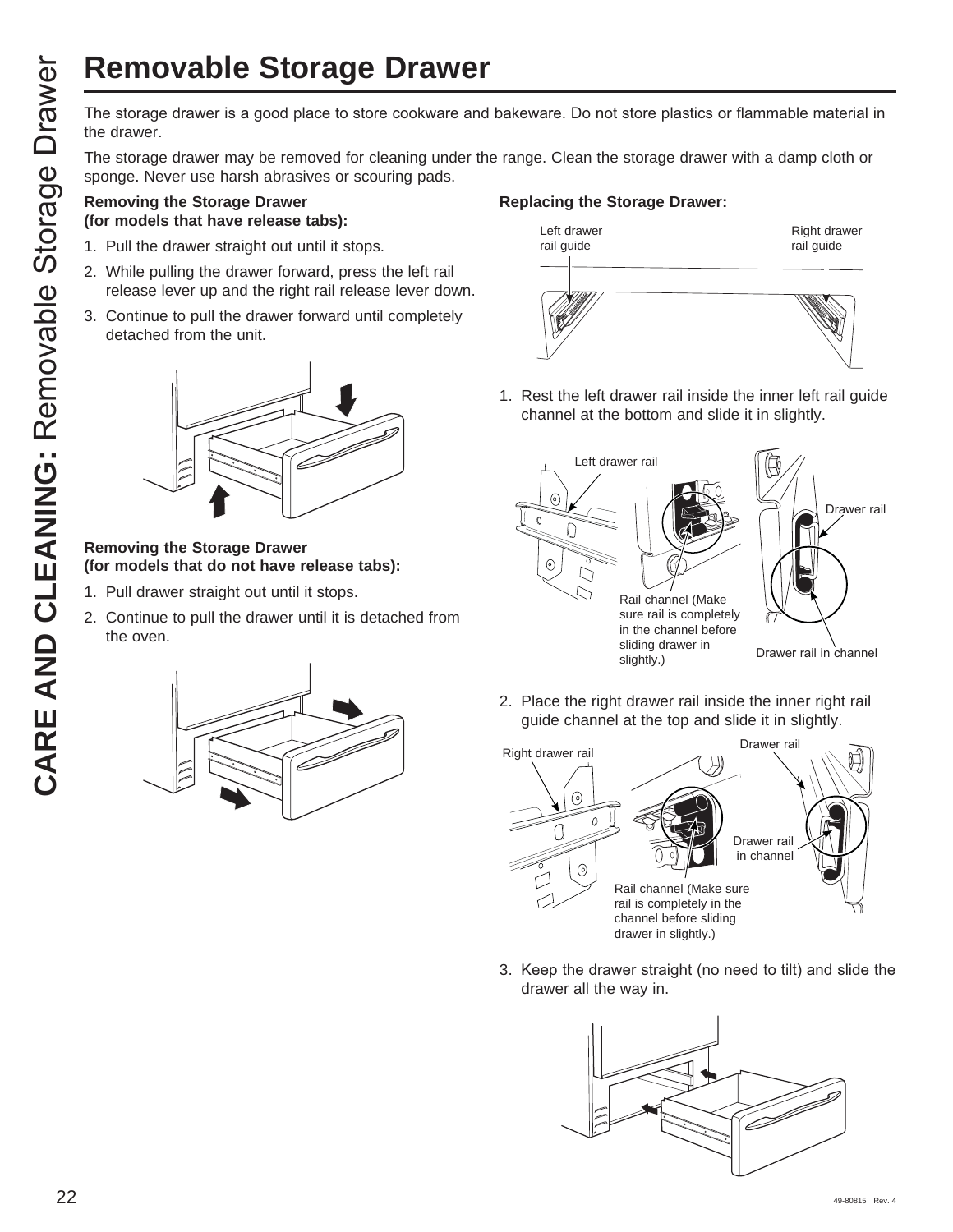## **Troubleshooting Tips ...** Before you call for service

Save time and money! Review the charts on the following pages first and you may not need to call for service.

| <b>Problem</b>                                                                                       | <b>Possible Cause</b>                                                                                                                                                                           | <b>What To Do</b>                                                                                                                                                                                                                                                                                                                                                                                              |
|------------------------------------------------------------------------------------------------------|-------------------------------------------------------------------------------------------------------------------------------------------------------------------------------------------------|----------------------------------------------------------------------------------------------------------------------------------------------------------------------------------------------------------------------------------------------------------------------------------------------------------------------------------------------------------------------------------------------------------------|
| Surface units will not<br>maintain a rolling boil or                                                 | Improper cookware being used.                                                                                                                                                                   | Use pans which are flat and match the diameter of the<br>surface unit selected.                                                                                                                                                                                                                                                                                                                                |
| cooking is not fast enough                                                                           | In some areas, the power (voltage) may be low.                                                                                                                                                  | Cover pan with a lid until desired heat is obtained.                                                                                                                                                                                                                                                                                                                                                           |
| Surface units do not work<br>properly                                                                | A fuse in your home may be blown or the circuit<br>breaker tripped.                                                                                                                             | Replace the fuse or reset the circuit breaker.                                                                                                                                                                                                                                                                                                                                                                 |
|                                                                                                      | Cooktop controls improperly set.                                                                                                                                                                | Check to see the correct control is set for the surface unit<br>you are using.                                                                                                                                                                                                                                                                                                                                 |
| Surface unit stops glowing<br>when turned to a lower<br>setting                                      | The unit is still on and hot.                                                                                                                                                                   | This is normal.                                                                                                                                                                                                                                                                                                                                                                                                |
| Scratches (may appear as<br>cracks) on cooktop glass                                                 | Incorrect cleaning methods being used.                                                                                                                                                          | Scratches are not removable. Tiny scratches will become<br>less visible in time as a result of cleaning.                                                                                                                                                                                                                                                                                                       |
| surface                                                                                              | Cookware with rough bottoms being used or coarse<br>particles (salt or sand) were between the cookware<br>and the surface of the cooktop. Cookware has been<br>slid across the cooktop surface. | To avoid scratches, use the recommended cleaning<br>procedures. Make sure bottoms of cookware are clean<br>before use, and use cookware with smooth bottoms.                                                                                                                                                                                                                                                   |
| Areas of discoloration on                                                                            | Food spillovers not cleaned before next use.                                                                                                                                                    | See the Cleaning the glass cooktop section.                                                                                                                                                                                                                                                                                                                                                                    |
| the cooktop                                                                                          | Hot surface on a model with a light-colored<br>cooktop.                                                                                                                                         | This is normal. The surface may appear discolored when<br>it is hot. This is temporary and will disappear as the glass<br>cools.                                                                                                                                                                                                                                                                               |
| Plastic melted to the<br>surface                                                                     | Hot cooktop came into contact with plastic placed<br>on the hot cooktop.                                                                                                                        | See the Cleaning the glass cooktop section as there is<br>potential for permanent damage without proper care.                                                                                                                                                                                                                                                                                                  |
| Pitting (or indentation) of<br>the cooktop                                                           | Hot sugar mixture spilled on the cooktop.                                                                                                                                                       | Call a qualified technician for replacement.                                                                                                                                                                                                                                                                                                                                                                   |
| Frequent cycling off and on<br>of surface units                                                      | Improper cookware being used.                                                                                                                                                                   | Use only flat cookware to minimize cycling.                                                                                                                                                                                                                                                                                                                                                                    |
| My new oven doesn't<br>cook like my old one. Is<br>something wrong with the<br>temperature settings? | Your new oven has a different cooking system<br>from your old oven and therefore may cook<br>differently than your old oven.                                                                    | For the first few uses, follow your recipe times and<br>temperatures carefully. If you still think your new oven is<br>too hot or too cold, you can adjust the temperature yourself<br>by following the steps in Special Features to meet your<br>specific cooking preference. NOTE: This adjustment affects<br>Bake and Convection Bake temperatures; it will not affect<br>Convection Roast, Broil or Clean. |
| Food does not bake                                                                                   | Oven controls improperly set.                                                                                                                                                                   | See the Cooking Modes section.                                                                                                                                                                                                                                                                                                                                                                                 |
| properly                                                                                             | Rack position is incorrect or rack is not level.                                                                                                                                                | See the Cooking Modes section and Cooking Guide.                                                                                                                                                                                                                                                                                                                                                               |
|                                                                                                      | Incorrect cookware or cookware of improper size<br>being used.                                                                                                                                  | See the Cookware section.                                                                                                                                                                                                                                                                                                                                                                                      |
|                                                                                                      | Oven temperature needs adjustment.                                                                                                                                                              | See the Special Features section.                                                                                                                                                                                                                                                                                                                                                                              |
|                                                                                                      | Ingredient substitution                                                                                                                                                                         | Substituting ingredients can change the recipe outcome.                                                                                                                                                                                                                                                                                                                                                        |
| Food does not broil                                                                                  | Oven controls improperly set.                                                                                                                                                                   | Make sure you select the appropriate broil mode.                                                                                                                                                                                                                                                                                                                                                               |
| properly                                                                                             | Improper rack position being used.                                                                                                                                                              | See Cooking Guide for rack location suggestions.                                                                                                                                                                                                                                                                                                                                                               |
|                                                                                                      | Food being cooked in a hot pan.                                                                                                                                                                 | Make sure cookware is cool.                                                                                                                                                                                                                                                                                                                                                                                    |
|                                                                                                      | Cookware not suited for broiling.                                                                                                                                                               | Use a pan specifically designed for broiling.                                                                                                                                                                                                                                                                                                                                                                  |
|                                                                                                      | Aluminum foil used on the broiling pan and grid has<br>not been fitted properly and slit as recommended.                                                                                        | If using aluminum foil conform to pan slits.                                                                                                                                                                                                                                                                                                                                                                   |
|                                                                                                      | In some areas the power (voltage) may be low.                                                                                                                                                   | Preheat the broil element for 10 minutes.                                                                                                                                                                                                                                                                                                                                                                      |
| Oven temperature too hot<br>or too cold                                                              | Oven temperature needs adjustment.                                                                                                                                                              | See the Special Features section.                                                                                                                                                                                                                                                                                                                                                                              |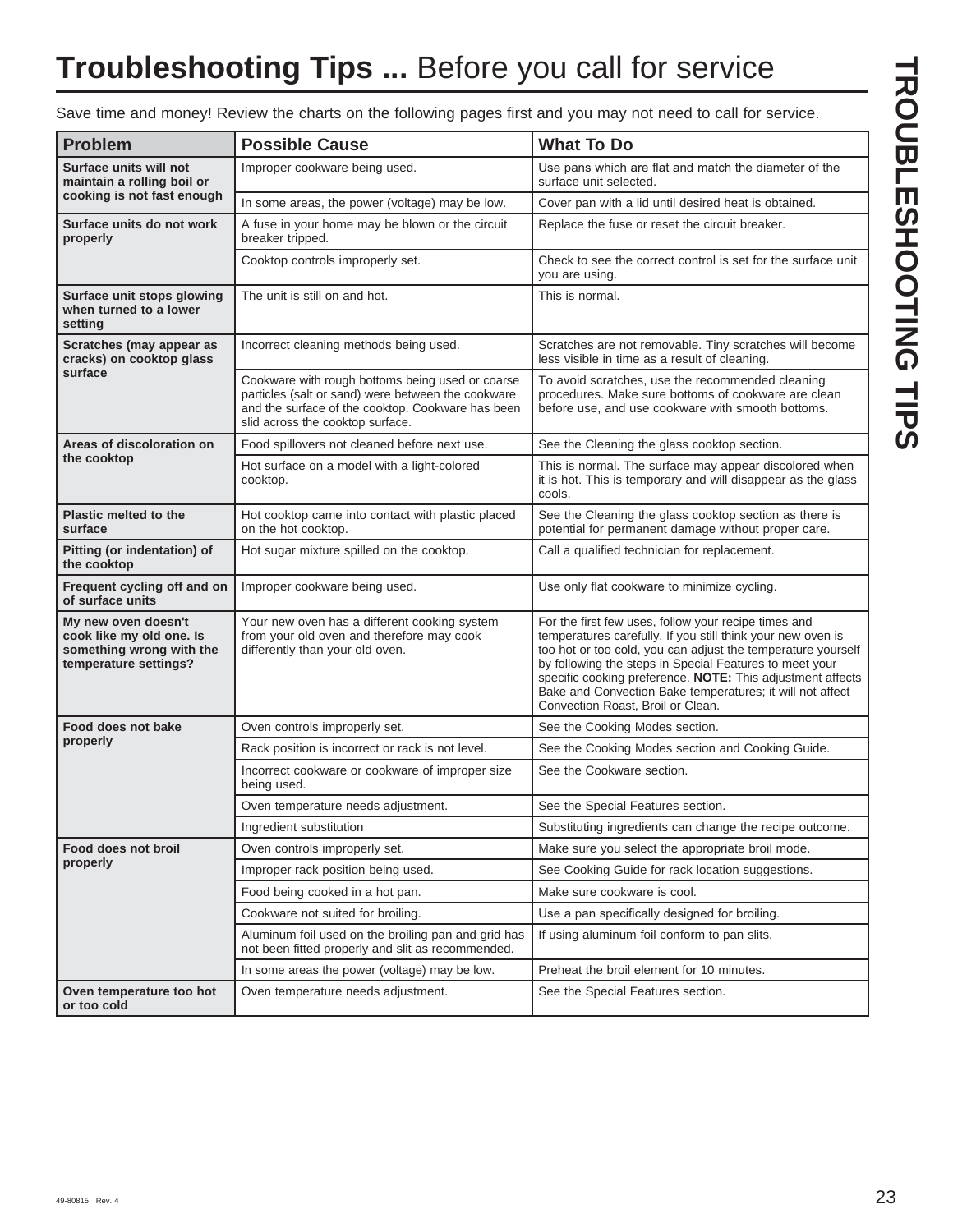## **Troubleshooting Tips ...** Before you call for service

| <b>Problem</b>                                                      | <b>Possible Cause</b>                                                                                                | <b>What To Do</b>                                                                                                                                                                                                          |
|---------------------------------------------------------------------|----------------------------------------------------------------------------------------------------------------------|----------------------------------------------------------------------------------------------------------------------------------------------------------------------------------------------------------------------------|
| Oven does not work or                                               | A fuse in your home may be blown or the circuit                                                                      | Replace the fuse or reset the circuit breaker.                                                                                                                                                                             |
| appears not to work                                                 | breaker tripped.                                                                                                     |                                                                                                                                                                                                                            |
|                                                                     | Oven controls improperly set.                                                                                        | See the Using the Oven section.                                                                                                                                                                                            |
|                                                                     | Oven is in Sabbath Mode.                                                                                             | Verify that the oven is not in Sabbath Mode. See the Special<br>Features section.                                                                                                                                          |
| "Crackling" or "popping"<br>sound                                   | This is the sound of the metal heating and cooling<br>during both the cooking and cleaning functions.                | This is normal.                                                                                                                                                                                                            |
| Why is my range making<br>a "clicking" noise when<br>using my oven? | Your range cycles the heating elements by<br>turning relays on and off to maintain the oven<br>temperature.          | This is normal.                                                                                                                                                                                                            |
| Clock and timer do not<br>work                                      | A fuse in your home may be blown or the circuit<br>breaker tripped.                                                  | Replace the fuse or reset the circuit breaker.                                                                                                                                                                             |
|                                                                     | Plug on range is not completely inserted in the<br>electrical outlet.                                                | Make sure electrical plug is plugged into a live, properly<br>grounded outlet.                                                                                                                                             |
|                                                                     | Oven controls improperly set.                                                                                        | See the Using the kitchen timer section.                                                                                                                                                                                   |
|                                                                     | Clock display turned off                                                                                             | Check Clock Display settings in the Special Features section                                                                                                                                                               |
| Storage drawer won't<br>close                                       | Power cord may be obstructing drawer in the<br>lower back of the range.                                              | Reposition the drawer and power cord. See the Storage<br>Drawer Removal instructions in the Care and cleaning of the<br>range section.                                                                                     |
|                                                                     | Drawer slide or rail improperly aligned with support                                                                 | Reposition the drawer. See the Storage Drawer Removal<br>instructions in the Care and cleaning of the range section.                                                                                                       |
| Oven door is crooked                                                | The door is out of position.                                                                                         | Because the oven door is removable, it sometimes gets out<br>of position during installation. To straighten the door, re-install<br>the door. See the Lift-Off Oven Door instructions in the Care<br>and Cleaning section. |
| Oven light does not work                                            | Light bulb is loose or defective.                                                                                    | Tighten or replace bulb.                                                                                                                                                                                                   |
|                                                                     | Pad operating light is broken.                                                                                       | Call for service.                                                                                                                                                                                                          |
|                                                                     | Oven is in Sabbath mode                                                                                              | Verify that the oven is not in Sabbath mode. See the Special<br>Features section.                                                                                                                                          |
| Oven will not self-clean                                            | The temperature is too high to set a self-clean<br>operation.                                                        | Allow the oven to cool and reset the controls.                                                                                                                                                                             |
|                                                                     | Oven controls improperly set.                                                                                        | See the Cleaning the Oven section.                                                                                                                                                                                         |
|                                                                     | Door not shut/closed                                                                                                 | Close the oven door completely.                                                                                                                                                                                            |
| <b>Excessive smoking</b><br>during clean cycle                      | Excessive soil or grease.                                                                                            | Press the Cancel/Off pad. Open the windows to rid the room<br>of smoke. Wait until the LOCKED light goes off. Wipe up the<br>excess soil and reset the clean cycle.                                                        |
| <b>Excessive smoking</b><br>during broiling                         | Food too close to burner element.                                                                                    | Lower the rack position of the food.                                                                                                                                                                                       |
| Oven door will not open<br>after a clean cycle                      | Oven too hot.                                                                                                        | Allow the oven to cool below locking temperature.                                                                                                                                                                          |
| Oven not clean after a                                              | Oven controls improperly set.                                                                                        | See the Cleaning the Oven section.                                                                                                                                                                                         |
| clean cycle                                                         | Oven was heavily soiled.                                                                                             | Clean up heavy spillovers before starting the clean cycle.<br>Heavily soiled ovens may need to self-clean again or for a<br>longer period of time.                                                                         |
| "LOCK DOOR" flashes in<br>the display                               | The self-clean cycle has been selected but the<br>door is not closed.                                                | Close the oven door. Latch the door for units that have a<br>manual latch.                                                                                                                                                 |
| <b>DOOR LOCK light is on</b><br>when you want to cook               | The oven door is locked because the<br>temperature inside the oven has not dropped<br>below the locking temperature. | Press the Cancel/Off pad. Allow the oven to cool.                                                                                                                                                                          |
| "F-and a number or<br>letter" flash in the display                  | You have a function error code.                                                                                      | Press the Cancel/Off pad. Allow the oven to cool for one hour.<br>Put the oven back into operation.                                                                                                                        |
|                                                                     | If the function code repeats.                                                                                        | Disconnect all power to the oven for at least 30 seconds and<br>then reconnect power. If the function error code repeats, call<br>for service.                                                                             |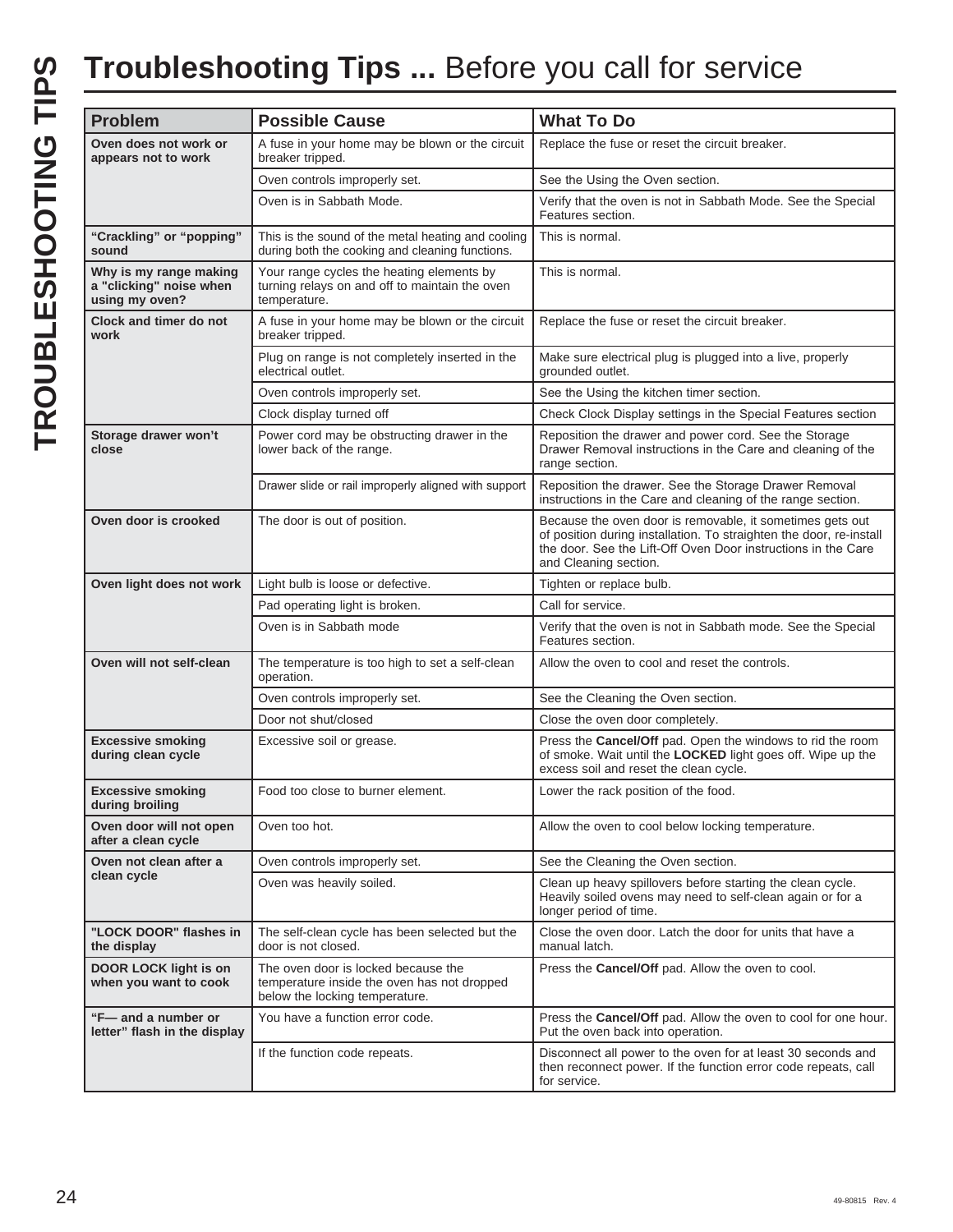## **Troubleshooting Tips ...** Before you call for service

| <b>Problem</b>                                                                                   | <b>Possible Cause</b>                                                                                                                                                                                 | <b>What To Do</b>                                                                                                                                                                                                                                                            |  |
|--------------------------------------------------------------------------------------------------|-------------------------------------------------------------------------------------------------------------------------------------------------------------------------------------------------------|------------------------------------------------------------------------------------------------------------------------------------------------------------------------------------------------------------------------------------------------------------------------------|--|
| Display goes blank                                                                               | A fuse in your home may be blown or the<br>circuit breaker tripped.                                                                                                                                   | Replace the fuse or reset the circuit breaker.                                                                                                                                                                                                                               |  |
|                                                                                                  | The clock is turned off.                                                                                                                                                                              | See the Special features section.                                                                                                                                                                                                                                            |  |
| Power outage, clock flashes                                                                      | Power outage or surge                                                                                                                                                                                 | Reset the clock. If the oven was in use, you must reset it by<br>pressing the Cancel/Off pad, setting the clock and resetting any<br>cooking function.                                                                                                                       |  |
| "Burning" or "oily" odor<br>emitting from the vent                                               | This is normal in a new oven and will<br>disappear in time.                                                                                                                                           | To speed the process, set a self-clean cycle for a minimum of 3<br>hours. See the Cleaning the Oven section.                                                                                                                                                                 |  |
| <b>Strong odor</b>                                                                               | An odor from the insulation around the<br>inside of the oven is normal for the first few<br>times the oven is used.                                                                                   | This is temporary and will go away after several uses or a self-<br>clean cycle.                                                                                                                                                                                             |  |
| Fan noise                                                                                        | A convection fan may automatically turn<br>on and off.                                                                                                                                                | This is normal on some models. The fan is designed to operate<br>intermittently to maximize cooking evenness. The convection fan<br>will operate during preheat of the bake cycle. The fan will turn off<br>after the oven is heated to the set temperature. This is normal. |  |
|                                                                                                  | A cooling fan may automatically turn on                                                                                                                                                               | This is normal on some models. The cooling fan will turn off and<br>on to cool internal parts. It may run after the oven is turned off.                                                                                                                                      |  |
| My oven door glass appears<br>to be "tinted" or have a<br>"rainbow" color. Is this<br>defective? | No. The inner oven glass is coated with<br>a heat barrier to reflect the heat back into<br>the oven to prevent heat loss and keep the<br>outer door cool while baking.                                | This is normal. Under certain light or angles, you may see this tint<br>or rainbow color.                                                                                                                                                                                    |  |
| Sometimes the oven takes<br>longer to preheat to the                                             | Cookware or food in oven.                                                                                                                                                                             | The cookware or food in the oven will cause the oven to take<br>longer to preheat. Remove items to reduce preheat time.                                                                                                                                                      |  |
| same temperature                                                                                 | Number of racks in oven.                                                                                                                                                                              | Adding more racks to the oven will cause the oven to take longer<br>to preheat. Remove some racks.                                                                                                                                                                           |  |
|                                                                                                  | Different cooking modes.                                                                                                                                                                              | The different cooking modes use different preheat methods to<br>heat the oven for the specific cooking mode. Some modes will<br>take longer than others (i.e. convection bake).                                                                                              |  |
| <b>Display flashes</b>                                                                           | Power failure.                                                                                                                                                                                        | Reset the clock.                                                                                                                                                                                                                                                             |  |
| Unable to get the display to<br>show "oFFSEt"                                                    | Oven control pads were not touched properly.                                                                                                                                                          | The Broil Hi/Lo and Bake pads must be touched at the same<br>time and held for 3 seconds.                                                                                                                                                                                    |  |
| <b>Control signals after</b><br>entering cooking time or<br>start time                           | You forgot to enter a bake temperature or<br>cleaning time.                                                                                                                                           | Touch the Bake pad and desired temperature or the Self Clean<br>pad and desired clean time.                                                                                                                                                                                  |  |
| Oven racks are difficult to<br>slide                                                             | The shiny, silver-colored racks were<br>cleaned in a self-clean cycle.                                                                                                                                | Apply a small amount of vegetable oil to a paper towel and wipe<br>the edges of the oven racks with the paper towel. Do not spray<br>with Pam® or other lubricant sprays.                                                                                                    |  |
| Drawer does not slide<br>smoothly or drags                                                       | The drawer is out of alignment.                                                                                                                                                                       | Fully extend the drawer and push it all the way in See the Care<br>and cleaning of the range section.                                                                                                                                                                        |  |
|                                                                                                  | Drawer is over-loaded or load is<br>unbalanced.                                                                                                                                                       | Reduce weight. Redistribute drawer contents.                                                                                                                                                                                                                                 |  |
| Steam from the vent                                                                              | When using the ovens, it is normal to see<br>steam coming out of the oven vents. As<br>the number of racks or amount of food<br>being cooked increases, the amount of<br>visible steam will increase. | This is normal.                                                                                                                                                                                                                                                              |  |
| Water remaining on oven<br>floor after Steam Clean<br>cycle                                      | This is normal.                                                                                                                                                                                       | Remove any remaining water with a dry cloth or sponge.                                                                                                                                                                                                                       |  |
| Oven will not steam clean                                                                        | Display flashes HOT.                                                                                                                                                                                  | Allow the oven to cool to room temperature and reset the controls.                                                                                                                                                                                                           |  |
|                                                                                                  | Oven controls improperly set.                                                                                                                                                                         | See the Using Steam Clean section.                                                                                                                                                                                                                                           |  |
|                                                                                                  | Oven door is not closed.                                                                                                                                                                              | Make sure you close the door to start steam clean cycle.                                                                                                                                                                                                                     |  |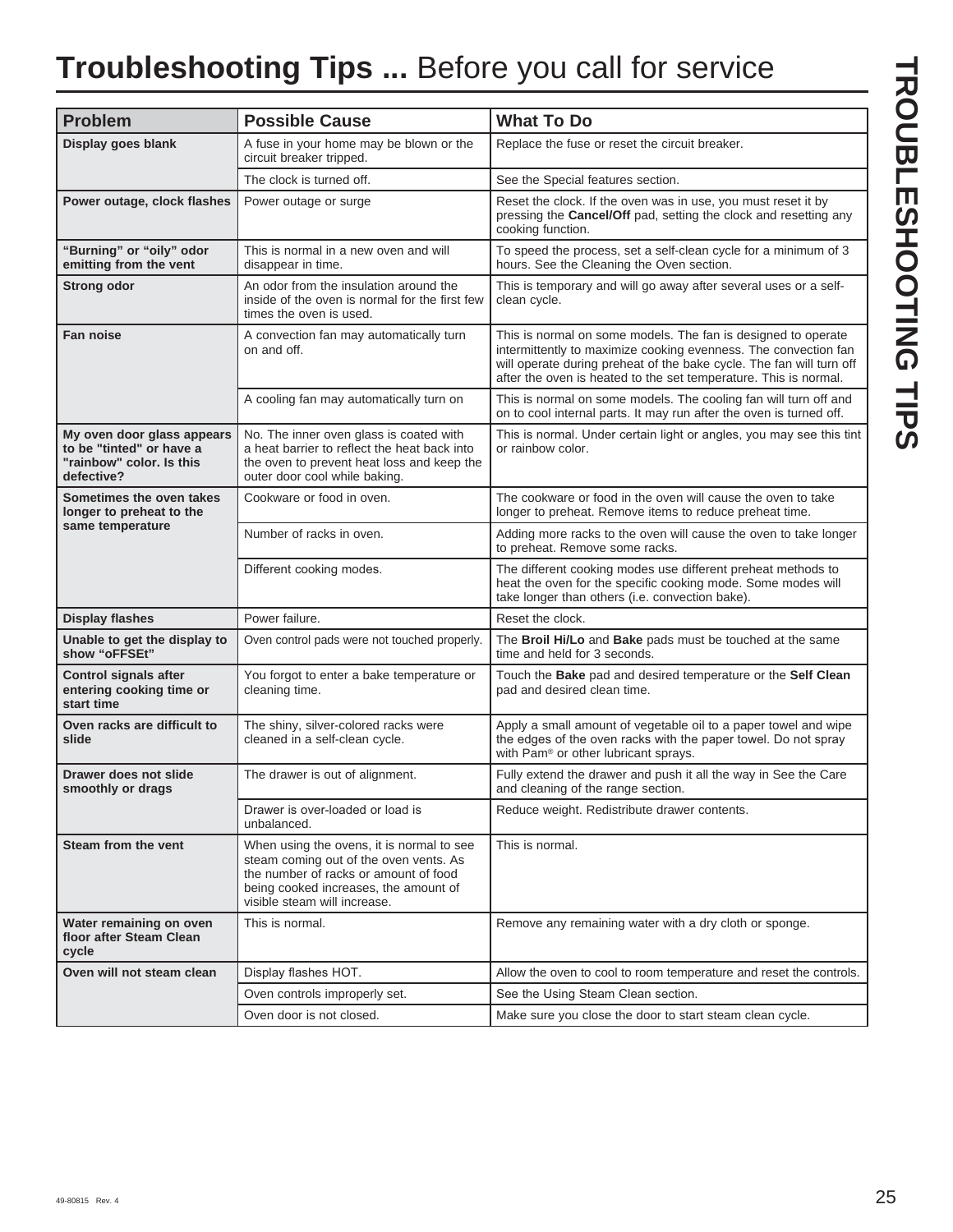#### **GEAppliances.com**

|                                                                          |                                                                                        |                                                                                                                                                                                                                                                                                                                                                                                                                                                                                                                             | <b>GE Appliances Electric Range Limited Warranty</b>                                                                                                                                                                                                                                                                                                                                                                                                                                                                                                                                                                                                                                                                                                 |
|--------------------------------------------------------------------------|----------------------------------------------------------------------------------------|-----------------------------------------------------------------------------------------------------------------------------------------------------------------------------------------------------------------------------------------------------------------------------------------------------------------------------------------------------------------------------------------------------------------------------------------------------------------------------------------------------------------------------|------------------------------------------------------------------------------------------------------------------------------------------------------------------------------------------------------------------------------------------------------------------------------------------------------------------------------------------------------------------------------------------------------------------------------------------------------------------------------------------------------------------------------------------------------------------------------------------------------------------------------------------------------------------------------------------------------------------------------------------------------|
| LIMITED WARRANTY                                                         | <b>GEAppliances.com</b>                                                                | have your serial number and your model number available when calling for service.                                                                                                                                                                                                                                                                                                                                                                                                                                           | All warranty service is provided by our Factory Service Centers, or an authorized Customer Care® technician. To schedule<br>service online, visit us at GEAppliances.com/service, or call GE Appliances at 800.GE.CARES (800.432.2737). Please<br>Servicing your appliance may require the use of the onboard data port for diagnostics. This gives a GE Appliances factory<br>service technician the ability to quickly diagnose any issues with your appliance and helps GE Appliances improve its<br>products by providing GE Appliances with information on your appliance. If you do not want your appliance data to be<br>sent to GE Appliances, please advise your technician not to submit the data to GE Appliances at the time of service. |
|                                                                          | For the period of                                                                      | <b>GE Appliances will replace</b>                                                                                                                                                                                                                                                                                                                                                                                                                                                                                           |                                                                                                                                                                                                                                                                                                                                                                                                                                                                                                                                                                                                                                                                                                                                                      |
|                                                                          | One year<br>From the date<br>of the original<br>purchase                               | service to replace the defective part.                                                                                                                                                                                                                                                                                                                                                                                                                                                                                      | Any part of the range which fails due to a defect in materials or workmanship. During this<br>limited one-year warranty, GE Appliances will provide, free of charge, all labor and in-home                                                                                                                                                                                                                                                                                                                                                                                                                                                                                                                                                           |
|                                                                          | the product.<br>ш<br>or used commercially.<br>Е<br>creams and pads.<br>Owner's Manual. | <b>What GE Appliances will not cover:</b><br>Service trips to your home to teach you how to use<br>Improper installation, delivery or maintenance.<br>Failure of the product if it is abused, misused,<br>modified or used for other than the intended purpose<br>Damage to the glass cooktop caused by use of<br>cleaners other than the recommended cleaning<br>Damage to the glass cooktop caused by hardened<br>spills of sugary materials or melted plastic that<br>are not cleaned according to the directions in the | Replacement of house fuses or resetting of circuit<br>breakers.<br>■ Damage to the product caused by accident, fire,<br>floods or acts of God.<br>Damage to finish, such as surface rust, tarnish, or small<br>blemishes not reported within 48 hours of delivery.<br>Incidental or consequential damage caused by<br>possible defects with this appliance.<br>Damage caused after delivery.<br>Product not accessible to provide required service.<br>Service to repair or replace light bulbs, except for<br>LED lamps.                                                                                                                                                                                                                            |
| the original purchase<br>under the warranty.                             | the shortest period allowed by law.                                                    | <b>EXCLUSION OF IMPLIED WARRANTIES</b>                                                                                                                                                                                                                                                                                                                                                                                                                                                                                      | Your sole and exclusive remedy is product repair as provided in this Limited Warranty. Any implied warranties,<br>including the implied warranties of merchantability or fitness for a particular purpose, are limited to one year or                                                                                                                                                                                                                                                                                                                                                                                                                                                                                                                |
| Staple your receipt here. Proof of<br>date is needed to obtain service u | calls to your home.                                                                    |                                                                                                                                                                                                                                                                                                                                                                                                                                                                                                                             | This limited warranty is extended to the original purchaser and any succeeding owner for products purchased for<br>home use within the USA. If the product is located in an area where service by a GE Appliances Authorized Servicer<br>is not available, you may be responsible for a trip charge or you may be required to bring the product to an Authorized<br>GE Appliances Service location for service. In Alaska, the limited warranty excludes the cost of shipping or service<br>Some states do not allow the exclusion or limitation of incidental or consequential damages. This limited warranty<br>gives you specific legal rights, and you may also have other rights which vary from state to state. To know what your              |
|                                                                          |                                                                                        |                                                                                                                                                                                                                                                                                                                                                                                                                                                                                                                             | legal rights are, consult your local or state consumer affairs office or your state's Attorney General.<br>Warrantor: GE Appliances, a Haier company                                                                                                                                                                                                                                                                                                                                                                                                                                                                                                                                                                                                 |

#### **What GE Appliances will not cover:**

- Service trips to your home to teach you how to use the product.
- Improper installation, delivery or maintenance.
- Failure of the product if it is abused, misused, modified or used for other than the intended purpose or used commercially.
- Damage to the glass cooktop caused by use of cleaners other than the recommended cleaning creams and pads.
- Damage to the glass cooktop caused by hardened spills of sugary materials or melted plastic that are not cleaned according to the directions in the Owner's Manual.
- Replacement of house fuses or resetting of circuit breakers.
- $\blacksquare$  Damage to the product caused by accident, fire, floods or acts of God.
- Damage to finish, such as surface rust, tarnish, or small blemishes not reported within 48 hours of delivery.
- **n** Incidental or consequential damage caused by possible defects with this appliance.
- Damage caused after delivery.
- **Product not accessible to provide required service.**
- Service to repair or replace light bulbs, except for LED lamps.

#### **EXCLUSION OF IMPLIED WARRANTIES**

#### **Warrantor: GE Appliances,** a **Haier** company

Louisville, KY 40225

**Extended Warranties:** Purchase a GE Appliances extended warranty and learn about special discounts that are available while your warranty is still in effect. You can purchase it online anytime at

#### **GEAppliances.com/extended-warranty**

or call 800.626.2224 during normal business hours. GE Appliances Service will still be there after your warranty expires.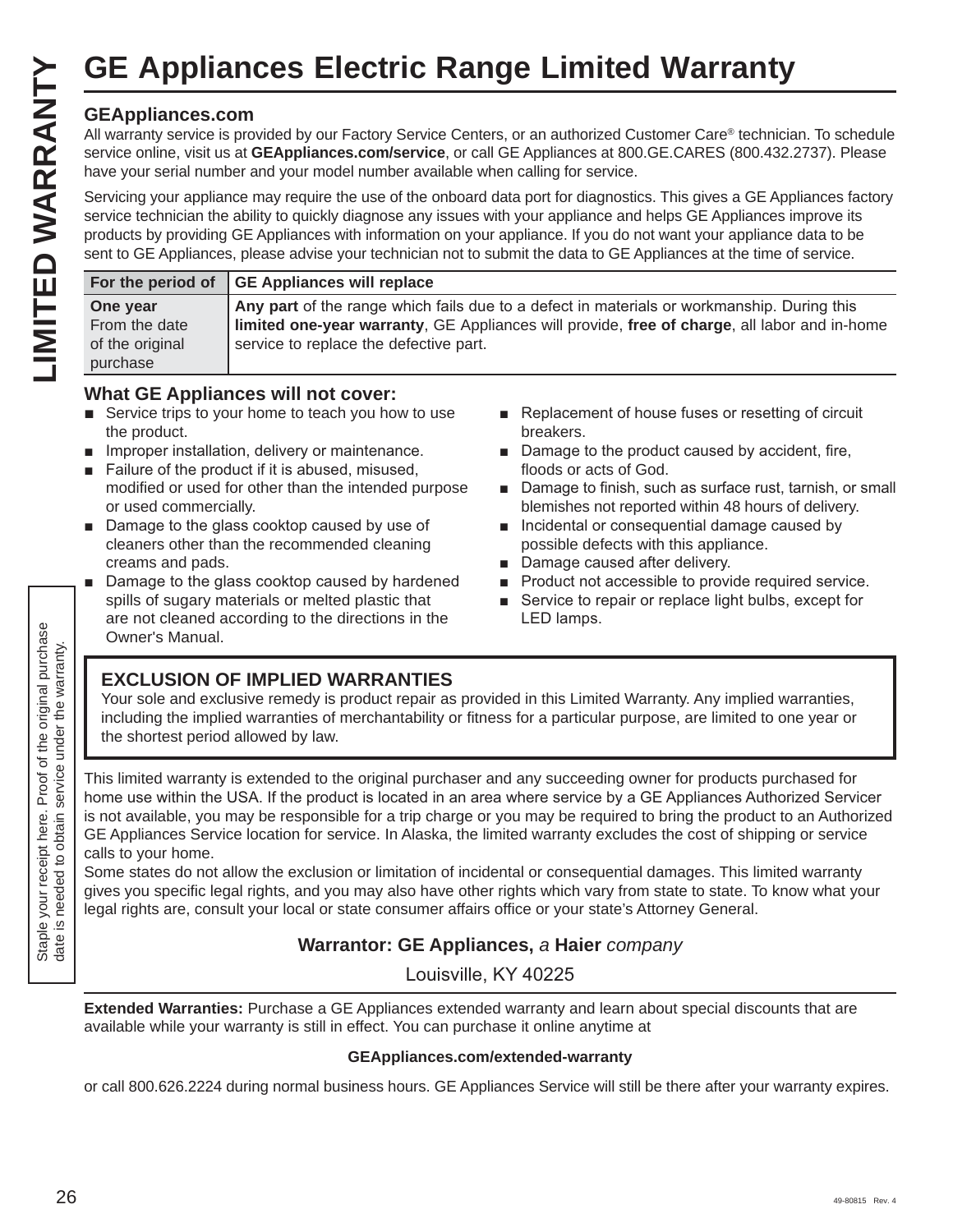### **Looking For Something More?**

#### **GE Appliances offers a variety of accessories to improve your cooking and maintenance experiences!**

Refer to the Consumer Support page for phone numbers and website information.

The following products and more are available:

#### **Accessories**

| Small Broiler Pan $(8 \frac{3}{4}$ " x 1 1/4" x 13 1/2 ") |  |
|-----------------------------------------------------------|--|
|-----------------------------------------------------------|--|

Large Broiler Pan (12 ¾ " x 1 ¼" x 16 ½ ")

XL Broiler Pan (17 " x 1  $\frac{1}{4}$ " x 19 1/4")

#### **Parts**

Oven racks

Oven elements

Light bulbs

#### **Cleaning Supplies**

CitruShine™ Stainless Steel Wipes

Stainless Steel Appliance Cleaner

Non-scratch Cleaning Pads for Ceramic Cooktops

Ceramic Cooktop Cleaner

Ceramic Cooktop Scraper

Kit (Kit includes cream and cooktop scraper)

\*The large broiler pan does not fit in 20"/24" ranges.

\*\* The XL broiler pan does not fit in 24" wall ovens, 27" drop-ins or 20"/24" range.

**NOTE:** Go to GE Appliances website to view recommended cleaners.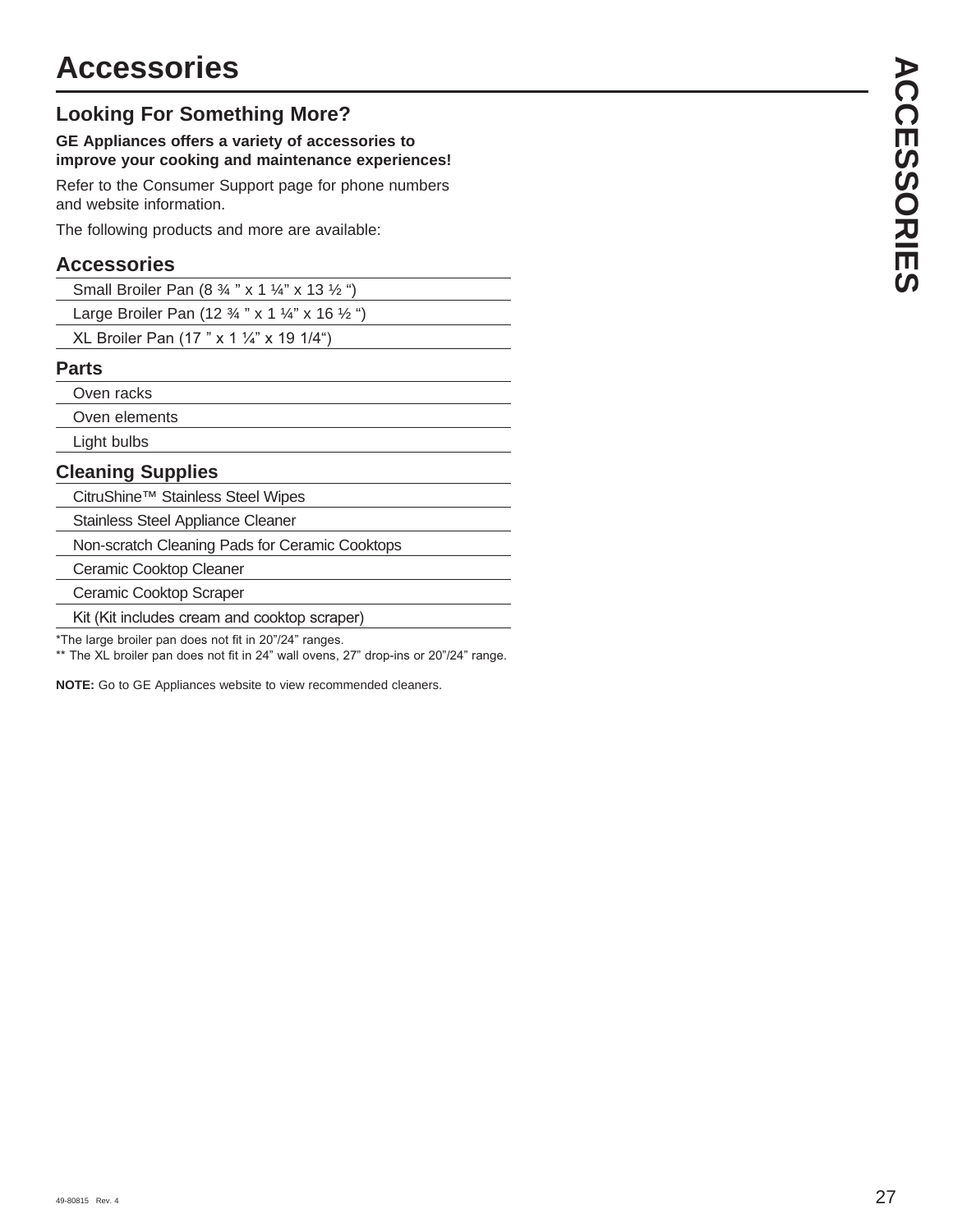## **Consumer Support**

Have a question or need assistance with your appliance? Try the GE Appliances Website 24 hours a day, any day of the year! You can also shop for more great GE Appliances products and take advantage of all our on-line support services designed for your convenience. In the US: GEAppliances.com

#### **Register Your Appliance**

**CONSUMER SUP**<br> **GE Appliances Website**<br>
Have a question or need assistar<br>
of the year! You can also shop for<br>
services designed for your conver<br> **CONSUMER Appliance OF Appliance on-**<br> **CONSUMER Appliance on-**<br> **CONSUMER A** Register your new appliance on-line at your convenience! Timely product registration will allow for enhanced communication and prompt service under the terms of your warranty, should the need arise. You may also mail in the pre-printed registration card included in the packing material. In the US: **GEAppliances.com/register** 

#### **Schedule Service**

Expert GE Appliances repair service is only one step away from your door. Get on-line and schedule your service at your convenience any day of the year. In the US: **GEAppliances.com/service** or call 800.432.2737 during normal business hours.

#### **Extended Warranties**

Purchase a GE Appliances extended warranty and learn about special discounts that are available while your warranty is still in effect. You can purchase it on-line anytime. GE Appliances Services will still be there after your warranty expires. In the US: GEAppliances.com/extended-warranty or call 800.626.2224 during normal business hours.

#### **Remote Connectivity**

For assistance with wireless network connectivity (for models with remote enable), visit our website at **GEAppliances.com/connect** or call 800.220.6899 in the US.

#### **Parts and Accessories**

Individuals qualified to service their own appliances can have parts or accessories sent directly to their homes (VISA, MasterCard and Discover cards are accepted). Order on-line today 24 hours every day. In the US: GEApplianceparts.com or by phone at 877.959.8688 during normal business hours.

**Instructions contained in this manual cover procedures to be performed by any user. Other servicing generally should be referred to qualified service personnel. Caution must be exercised, since improper servicing may cause unsafe operation.**

#### **Contact Us**

If you are not satisfied with the service you receive from GE Appliances, contact us on our Website with all the details including your phone number, or write to:

In the US: General Manager, Customer Relations | GE Appliances, Appliance Park | Louisville, KY 40225 **GEAppliances.com/contact**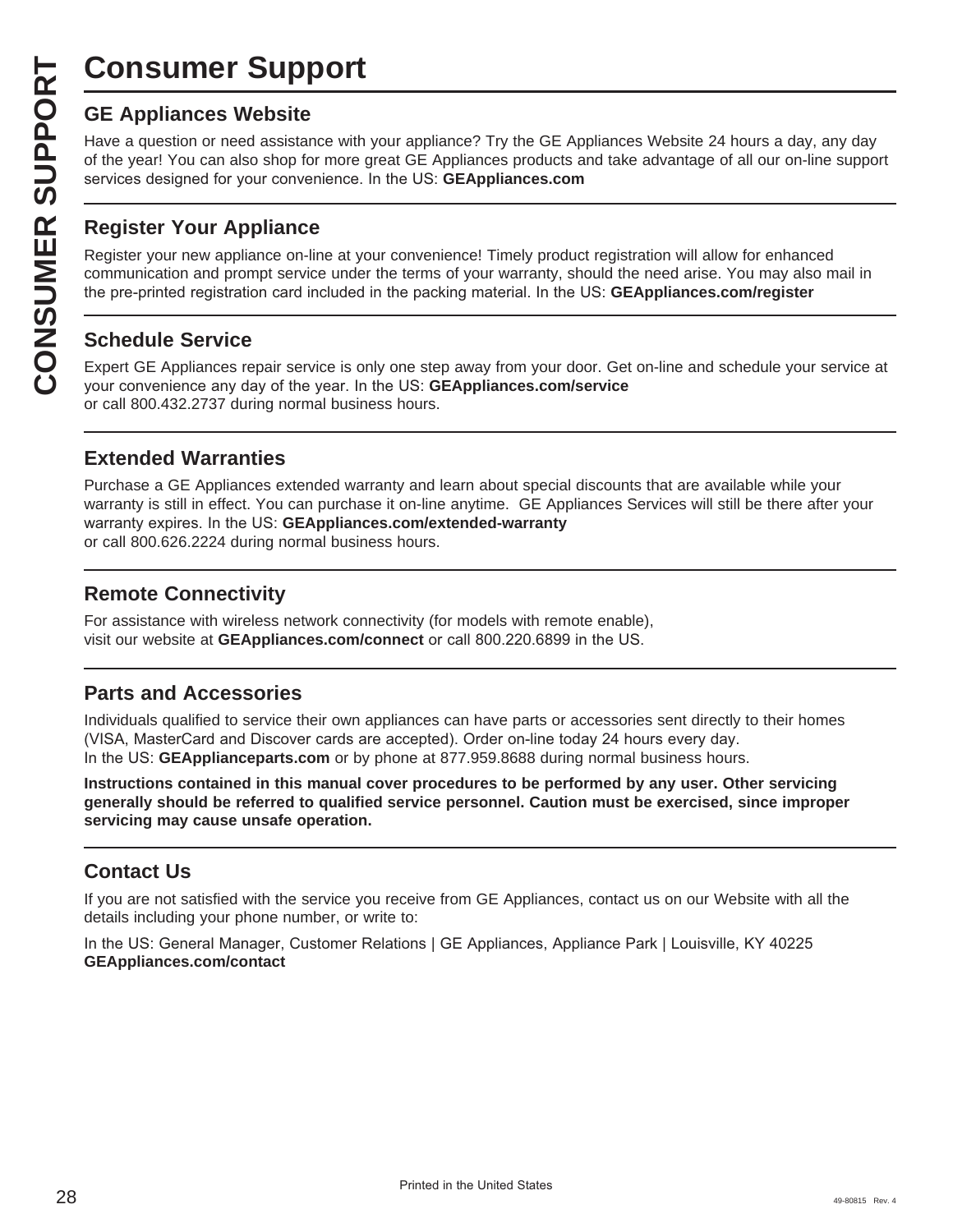



#### INFORMACIÓN DE SEGURIDAD ... 3

#### USO DE LA COCINA

| Utensilio para Placa de Cocción            |
|--------------------------------------------|
| para Vidrio Radiante 10                    |
| Controles del Horno 11                     |
| Funciones Especiales12                     |
|                                            |
| Estantes del Horno14                       |
| Papel de Aluminio y Cobertores del Horno14 |
|                                            |
|                                            |
|                                            |
|                                            |

#### CUIDADO Y LIMPIEZA

| Limpieza de la Cocina - Exterior 17         |  |
|---------------------------------------------|--|
| Limpieza de la Cocina - Interior 18         |  |
| Limpieza de la Placa de Cocción de Vidrio19 |  |
|                                             |  |
| Puerta del Horno 21                         |  |
| CCajón de Almacenamiento Extraíble  22      |  |

| <b>CONSEJOS PARA LA</b>         |
|---------------------------------|
| <b>SOLUCIÓN DE PROBLEMAS</b> 23 |
|                                 |
| <b>GARANTÍA LIMITADA26</b>      |
|                                 |
|                                 |
|                                 |
| <b>SOPORTE PARA</b>             |
| <b>EL CONSUMIDOR</b> 28         |

MANUAL DEL PROPIETARIO

Cocina con Control Frontal JS760 de 30"

Escriba los números de modelo y de serie aquí:

Nº de Modelo \_\_\_\_\_\_\_\_\_\_\_\_

N<sup>º</sup> de Serie \_\_\_\_\_\_\_

Los encontrará en una etiqueta detrás de la puerta o del cajón.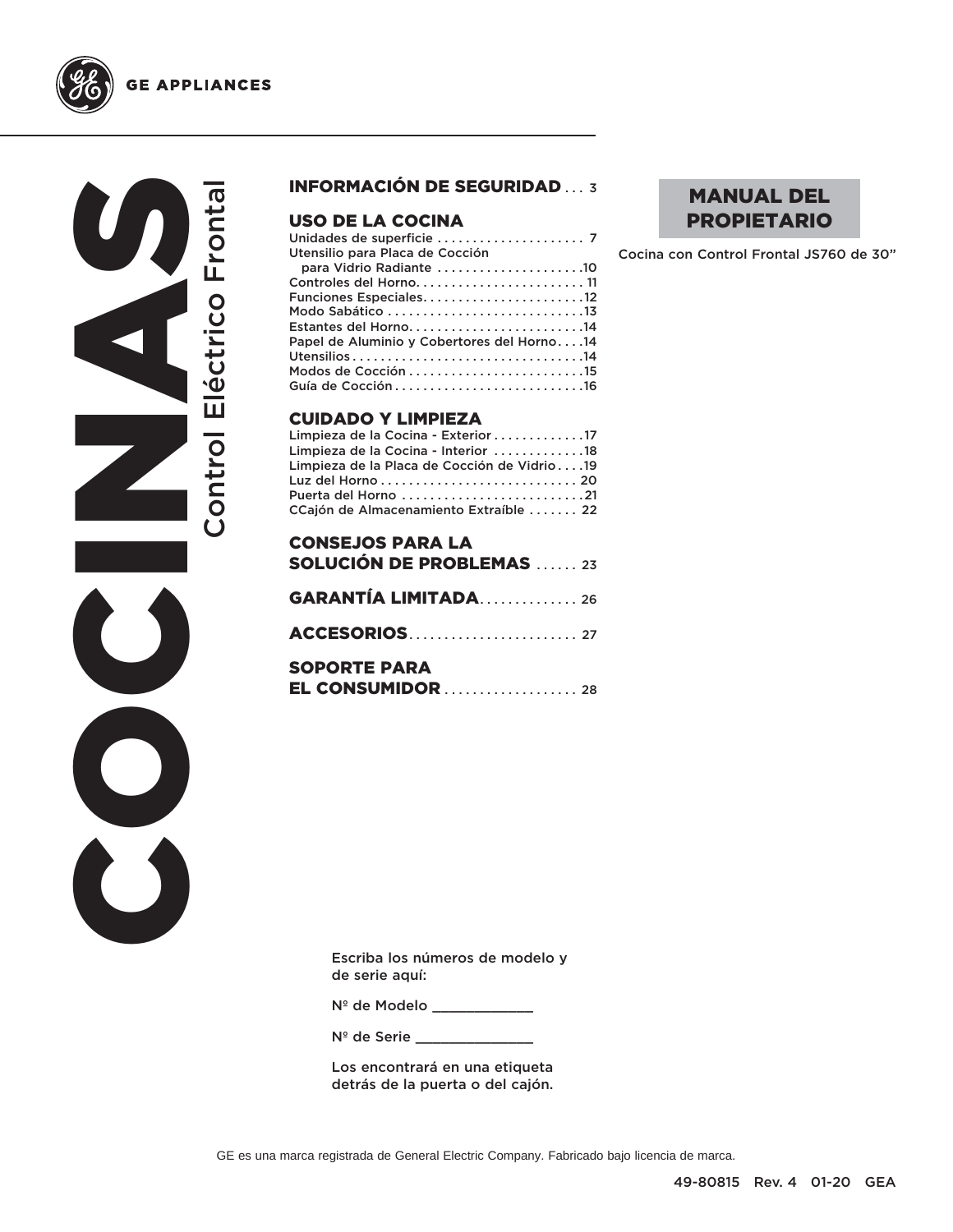## **GRACIAS POR HACER QUE GE APPLIANCES SEA PARTE DE SU HOGAR.**

Ya sea que haya crecido usando GE Appliances, o que ésta es su primera vez, nos complace tenerlo en la familia.

Sentimos orgullo por el nivel de arte, innovación y diseño de cada uno de los electrodomésticos de GE Appliances, y creemos que usted también. Entre otras cosas, el registro de su electrodoméstico asegura que podamos entregarle información importante del producto y detalles de la garantía cuando los necesite.

Registre su electrodoméstico GE ahora a través de Internet. Sitios Web y números telefónicos útiles están disponibles en la sección de Soporte para el Consumidor de este Manual del Propietario. También puede enviar una carta en la tarjeta de inscripción preimpresa que se incluye con el material embalado.

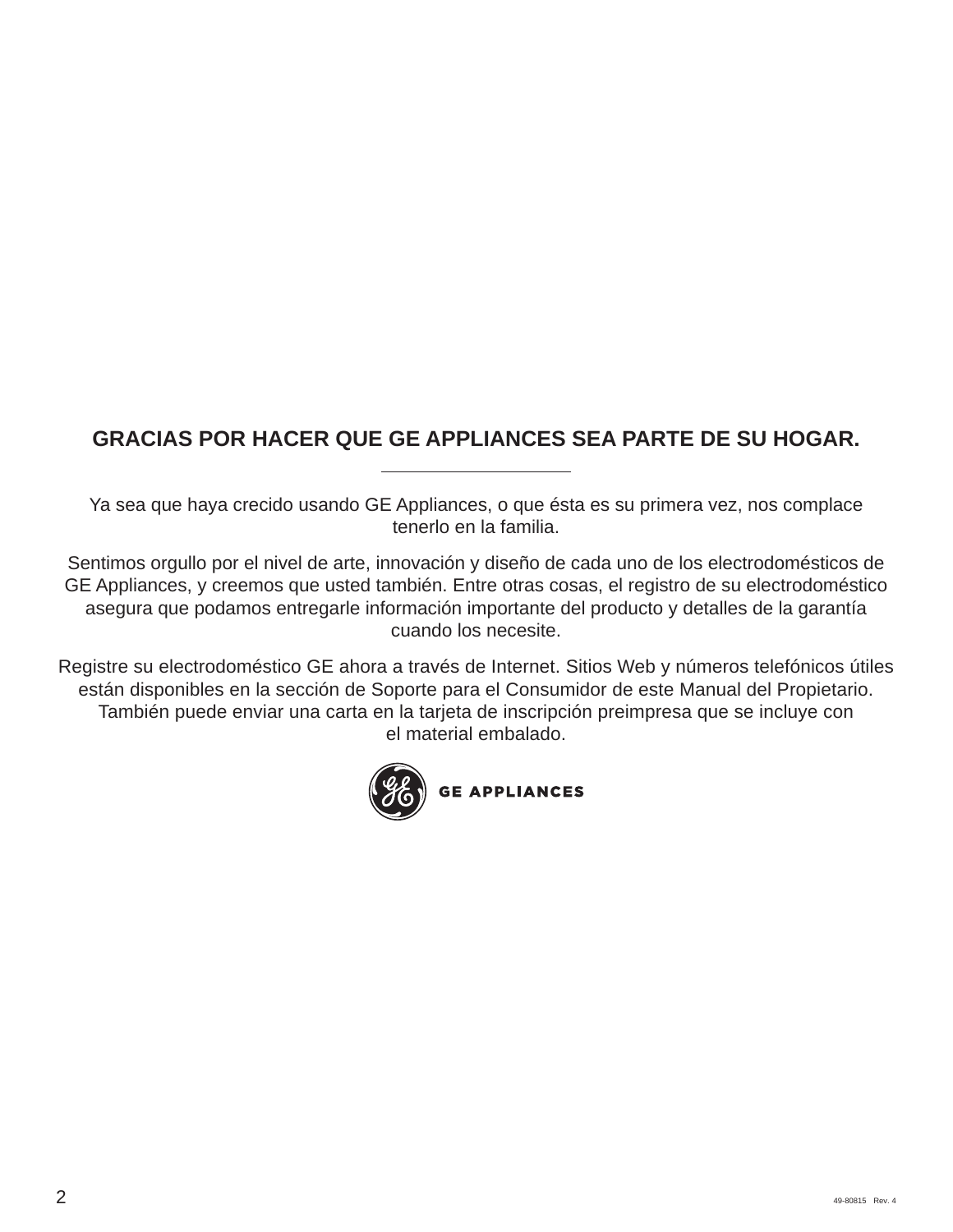## **INFORMACIÓN IMPORTANTE DE SEGURIDAD LEA TODAS LAS INSTRUCCIONES ANTES DE USAR ESTE ELECTRODOMÉSTICO**

**ADVERTENCIA** Lea todas las instrucciones de seguridad antes de utilizar este producto. No seguir estas instrucciones puede generar un incendio, una descarga eléctrica, lesiones corporales o la muerte.

#### **DISPOSITIVO ANTI-VOLCADURAS**

## **ADVERTENCIA**

**Riesgo de Caída**

- **Un niño o adulto pueden volcar la cocina y morir.**
- **Instale el soporte anti-volcaduras sobre la pared o el piso. • Asegúrese la estufa al soporte anti-volcaduras deslizando la unidad hacia atras de tal manera que la pata niveladora sea enganchada.**
- **Vuelva a adherir el soporte anti-volcaduras si la estufa se mueve de lugar.**
- **Si esto no se hace, se podrá producir la muerte o quemaduras graves en niños o adultos.**

Para reducir el riesgo de volcar la cocina, ésta debe sujetarse mediante un soporte anti-volcaduras con una adecuada instalación. Ver las instrucciones de instalación enviadas con el soporte para obtener detalles completos antes de iniciar la instalación.

#### **Para Cocinas Sin Apoyo y Deslizabless**

Para controlar si el soporte es instalado y ajustado de forma apropiada, mire que debajo de la cocina la pata niveladora trasera esté ajustada al soporte. En algunos modelos, el cajón de almacenamiento o el panel de protección se pueden retirar para una fácil inspección. Si no es posible realizar una inspección visual, deslice la cocina hacia



Cocinas Sin Apoyo y Deslizables

adelante, confirme que el soporte anti-volcaduras esté ajustado de forma segura al piso o la pared, y deslice la cocina hacia atrás de modo que la pata niveladora trasera se encuentre debajo del soporte anti-volcaduras.

Si la cocina es retirada para su limpieza, servicio técnico o cualquier otra razón, asegúrese de que el dispositivo anti volcaduras vuelva a ser colocado de forma correcta cuando la cocina sea instalada nuevamente. Si no se toma esta precaución, se podrán producir caídas de la cocina y ocasionar la muerte o quemaduras graves en niños o adultos.

Nunca quite las patas de nivelación por completo ya que la cocina no quedará bien sujeta al dispositivo anti-volcaduras.

## **ADVERTENCIA INSTRUCCIONES GENERALES DE SEGURIDAD**

- Use este aparato sólo con el objetivo para el que fue creado, como se describe en este Manual del Propietario.
- Asegúrese de que un técnico calificado realice una correcta instalación y puesta a tierra del artefacto de acuerdo con las instrucciones de instalación provistas.
- No intente reparar o cambiar ninguna pieza de su cocina a menos que esté específicamente recomendado en este manual. Cualquier otro servicio debe realizarlo un técnico calificado.
- Antes de realizar cualquier clase de reparación, desenchufe la cocina o desconecte el suministro eléctrico desde el panel de distribución doméstico quitando el fusible o desconectando el interruptor de circuitos.
- No deje a los niños solos; éstos no deben quedar solos o sin atención en un área donde un aparato esté en uso. Nunca debe permitirse que se suban, sienten o paren en cualquier parte de este aparato.

## **A PRECAUCIÓN** No almacene elementos de

interés para niños sobre una cocina o en la protección trasera de una cocina: los niños que se trepan a la cocina para alcanzar elementos pueden resultar gravemente heridos.

- Sólo use agarraderas secas: las agarraderas húmedas o mojadas colocadas en superficies calientes pueden provocar quemaduras de vapor. No permita que las agarraderas entren en contacto con unidades de superficie o los elementos calentadores calientes. No utilice toallas u otras telas gruesas en lugar de una agarradera.
- Nunca use su electrodoméstico para calentar la habitación.
- No toque las unidades de superficie, los elementos calentadores o la superficie interior del horno. Estas superficies pueden estar lo suficientemente calientes para quemar aún cuando tengan un color oscuro. Durante y después del uso, no toque o deje que su vestimenta u otros materiales inflamables entren en contacto con unidades de superficie, áreas cercanas a las unidades de superficie o cualquier área interior del horno; deje pasar un tiempo prudencial para que se enfríen. Otras superficies del aparato pueden calentarse lo suficiente como para provocar quemaduras. Las superficies potencialmente calientes incluyen la estufa, las áreas orientadas hacia la estufa, la abertura de ventilación del horno, las superficies cercanas a la abertura y las hendiduras ubicadas alrededor de la puerta del horno.
- No caliente recipientes cerrados de alimentos. Podría haber una acumulación de presión en el recipiente y éste podría explotar, provocando lesiones.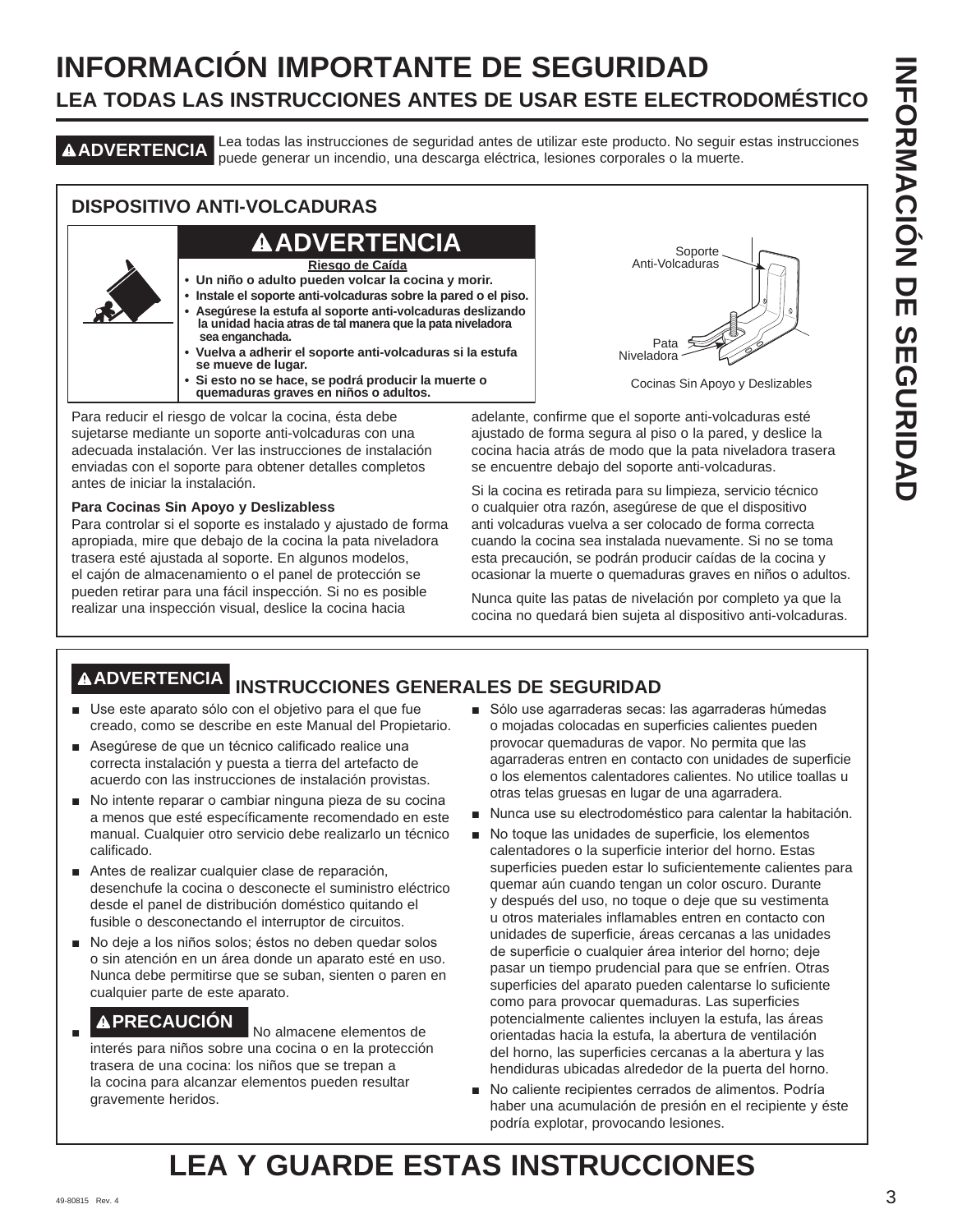# **INFORMACIÓN IMPORTANTE DE SEGURIDAD**<br> **INFORMACIÓN INSTRUCCIONES ANTES DE USAR ESTE ELECT<br>
<b>INFORMACIÓN**<br> **INFORMACIÓN INSTRUCCIONES GENERALES DE SEGURIDAD (CON<br>
<b>INFORMACIÓN INSTRUCCIONES GENERALES DE SEGURIDAD (CON<br>
INF LEA TODAS LAS INSTRUCCIONES ANTES DE USAR ESTE ELECTRODOMÉSTICO**

## **ADVERTENCIA INSTRUCCIONES GENERALES DE SEGURIDAD (Cont.)**

- No use ningún tipo de aluminio o cobertor para cubrir el fondo del horno o cualquier parte del horno, excepto como se describe en este manual. Los cobertores de horno pueden atrapar el calor o derretirse, ocasionando daños sobre el producto y el riesgo de descargas, humo o incendios.
- Trate de no rayar o golpear las puertas, estufas o paneles de control de vidrio. Si lo hace podría romperse el vidrio. No cocine si un producto tiene un vidrio roto. Puede provocarse una descarga, un incendio o heridas. Comuníquese con un técnico calificado de inmediato.
- Cocine la comida completamente para evitar que se produzcan enfermedades a partir de la comida. Puede encontrar recomendaciones de seguridad mínima sobre la temperatura de la comida en **IsItDoneYet.gov** y fsis.usda.gov. Utilice un termómetro para tomar la temperatura de la comida y haga controles en diferentes ubicaciones.

#### **ADVERTENCIA MANTENGA LOS MATERIALES INFLAMABLES ALEJADOS DE LA HORNO Si esto no se cumple, se podrán sufrir lesiones personales graves o incendios.**

- No almacene o utilice materiales inflamables dentro de un horno o cerca de la estufa, tales como papel, plástico, agarraderas, telas, recubrimientos de pared, cortinas y gasolina u otros vapores y líquidos inflamables.
- Nunca use vestimentas holgadas o amplias mientras utilice el aparato. Estas vestimentas pueden prenderse

fuego si entran en contacto con superficies calientes, provocando quemaduras graves.

No permita que la grasa de la cocción u otros materiales inflamables se acumulen dentro de la cocina o en su cercanía. La grasa dentro del horno o sobre la estufa puede encenderse.

#### **ADVERTENCIA EN CASO DE INCENDIO, SIGA LOS SIGUIENTES PASOS PARA EVITAR LA PROPAGACIÓN DEL FUEGO**

- No utilice agua en incendios de grasa. Nunca levante una sartén en llamas. Apague los controles. Apague una sartén en llamas sobre una unidad de superficie cubriendo la sartén por completo con una tapa que ajuste bien, una plancha para galletas o una bandeja plana. Utilice un químico seco multiuso o un extintor de incendios de espuma.
- Si hay un incendio en el horno durante el horneado, apáguelo cerrando la puerta del horno y apagando el

control o usando un químico seco multiuso o un extintor de incendios de espuma.

Si hay un incendio en el horno durante la auto-limpieza, apague el horno y espere a que el incendio se consuma. No abra la puerta del horno a la fuerza. El ingreso de aire fresco a temperaturas de auto-limpieza puede provocar una explosión de llamas desde el horno. No seguir esta instrucción puede provocar quemaduras graves.

## **ADVERTENCIA INSTRUCCIONES DE SEGURIDAD DE LA ESTUFA**

- Nunca deje las unidades de superficie sin atención en configuraciones de calor media o alta. Los alimentos que hierven y se derraman pueden provocar humo y derrames grasosos que pueden prenderse fuego.
- Nunca deje aceite sin atención mientras fríe. Si se deja calentar más allá del punto de humeo, el aceite puede encenderse, provocando un incendio que podría propagarse a los gabinetes cercanos. Use un termómetro para grasas profundas siempre que sea posible, a fin de monitorear la temperatura del aceite.
- **Para evitar el derrame de aceite y un incendio, utilice una** cantidad mínima de aceite cuando fría en sartenes poco profundas y evite la cocción de alimentos congelados con una cantidad excesiva de hielo.
- Utilice el tamaño de recipiente adecuado: Elija recipientes con bases planas lo suficientemente grandes para cubrir el elemento calentador de superficie. La utilización de recipientes más pequeños dejará expuesta una porción de la unidad de superficie al contacto directo, lo que puede provocar el encendido de sus vestimentas. Una relación adecuada del recipiente con la unidad de superficie también mejorará la eficiencia.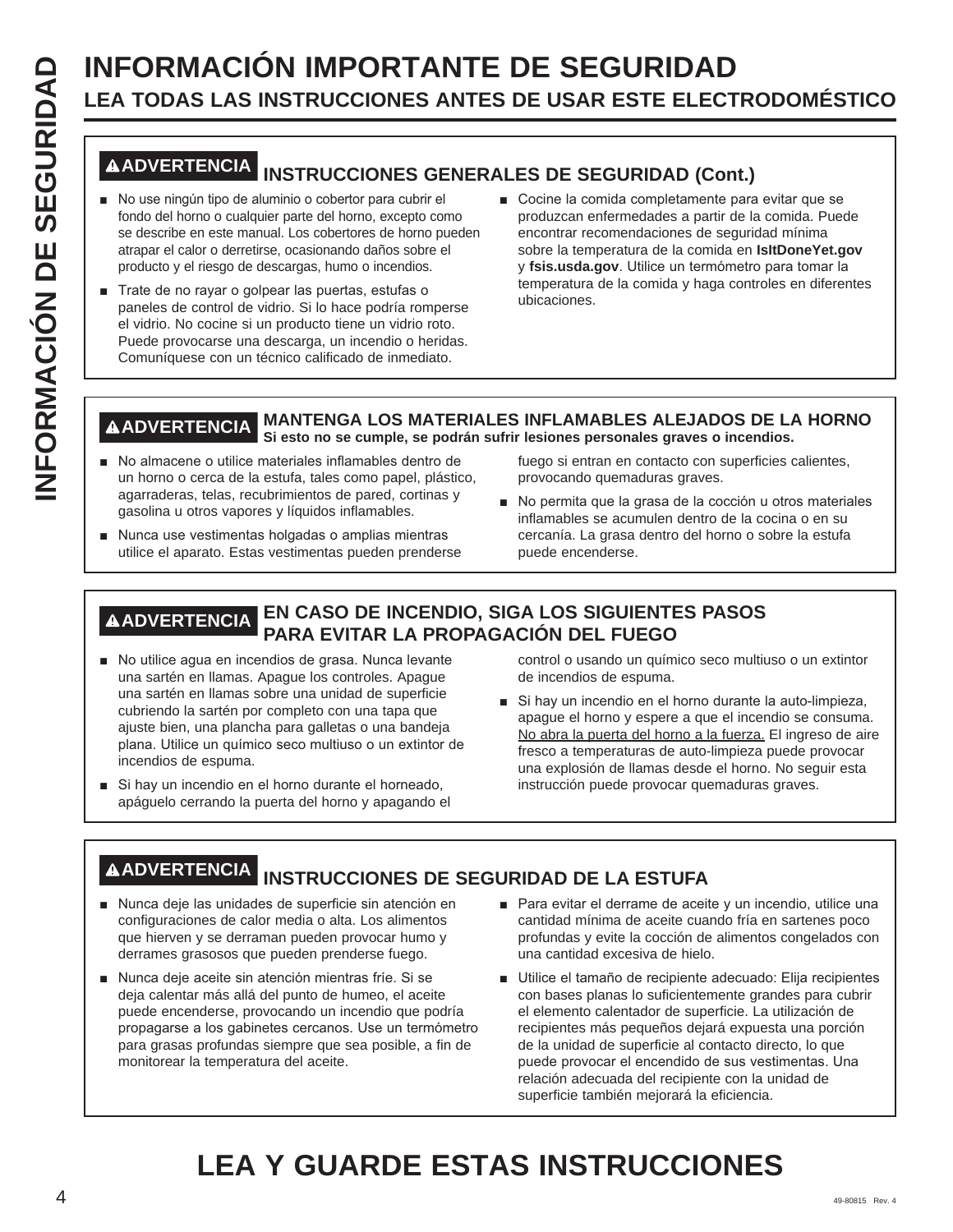## **INFORMACIÓN IMPORTANTE DE SEGURIDAD LEA TODAS LAS INSTRUCCIONES ANTES DE USAR ESTE ELECTRODOMÉSTICO**

# **ADVERTENCIA INSTRUCCIONES DE SEGURIDAD DE LA ESTUFA (Cont.)**

- Al usar utensilios de vidrio/ cerámica, asegúrese de que sean adecuados para el servicio de cocina; otros se podrán romper debido a un cambio repentino de temperatura.
- Para minimizar la posibilidad de quemaduras, el encendido de materiales inflamables y los derrames, la manija de los recipientes deben girarse hacia el centro de la cocina sin extenderse sobre ninguna unidad de superficie cercana.
- Si flambea alimentos bajo la campana, encienda el ventilador.
- Si se produce un corte de luz en una cocina eléctrica mientras la unidad superficial está en ON (Encendido), la unidad se volverá a encender cuando regrese la luz. En caso de falta de corriente, si no se giran todas las perillas de la unidad de superficial a la posición OFF (Apagado) se podrán incendiar artículos en o cerca de la estufa, lo cual podrá producir lesiones graves o la muerte.

## **ADVERTENCIA INSTRUCCIONES DE SEGURIDAD DE LA ESTUFA RADIANTE**

- F Tenga cuidado al tocar la estufa. La superficie de vidrio de la estufa retendrá calor después de que los controles se hayan apagado.
- No cocine sobre una estufa rota. Si la estufa se rompe, las soluciones de limpieza y los derrames pueden penetrar en la estufa rota y crear un riesgo de descarga eléctrica. Comuníquese con un técnico calificado de inmediato.
- Evite rayar la estufa de vidrio. La estufa puede rayarse con elementos tales como cuchillos, instrumentos filosos, anillos u otras joyas, y remaches de la ropa.
- No coloque o almacene elementos que pueden derretirse o prenderse fuego sobre la estufa de vidrio, aún cuando no la esté usando. Si la estufa se enciende en forma accidental, pueden prenderse fuego. El calor proveniente

de la estufa o de la ventilación del horno también puede prenderlos fuego, aún si el aparato está apagado.

- Use el limpiador de estufas cerámicas y la esponjilla de limpieza para limpiar la estufa. Espere hasta que la estufa se enfríe y la luz indicadora se apague antes de limpiar. Una esponja o un paño húmedos sobre una superficie caliente pueden provocar quemaduras de vapor. Algunos limpiadores pueden producir humos tóxicos si se los aplica a una superficie caliente. **NOTA:** Los derrames de azúcar son la excepción. Éstos deben quitarse mientras están calientes utilizando una agarradera y un raspador. Para instrucciones detalladas, ver la sección Cómo limpiar la estufa de vidrio.
- $\blacksquare$  Lea y cumpla con todas las instrucciones y advertencias de la etiqueta de la crema de limpieza.

## **ADVERTENCIA INSTRUCCIONES DE SEGURIDAD DEL HORNO**

- Manténgase alejado del horno al abrir la puerta del mismo. El aire caliente o el vapor que sale puede causar quemaduras en las manos, rostro y/u ojos.
- No use el horno si un elemento de calentamiento genera un punto brillante durante el uso o aparecen otros signos de daños. Un punto brillante indica que el elemento para calentar puede fallar y generar una posible quemadura, incendio o descarga eléctrica. Apague el horno de inmediato y solicite a un técnico calificado del servicio que reemplace el elemento para calentar.
- Mantenga desobstruida la ventilación del horno.
- Mantenga el horno libre de acumulación de grasa. La grasa del horno se puede incendiar.
- Coloque los estantes del horno en la ubicación deseada mientras éste se encuentra frío. Si es necesario mover el estante mientras el horno está caliente, evite que el mango de la olla tenga contacto con el elemento calentador en el horno.
- Al usar las bolsas para cocinar o dorar en el horno, siga las instrucciones del fabricante.
- Coloque el estante del horno en la posición de bloqueo, al introducir y retirar comida del horno. Esto ayuda a evitar quemaduras por tocar superficies calientes de la puerta y las paredes del horno.
- No deje productos tales como papel, utensilios de cocina ni comida en el horno cuando éste no se encuentre en uso. Los artículos guardados en el horno se pueden incendiar.
- Nunca coloque los utensilios de cocina, piedras para pizza u horneado o cualquier otro tipo de aluminio o cobertor en la base del horno. Estos ítems pueden atrapar el calor o derretirse, ocasionando daños sobre el producto y el riesgo de descargas, humo o incendios.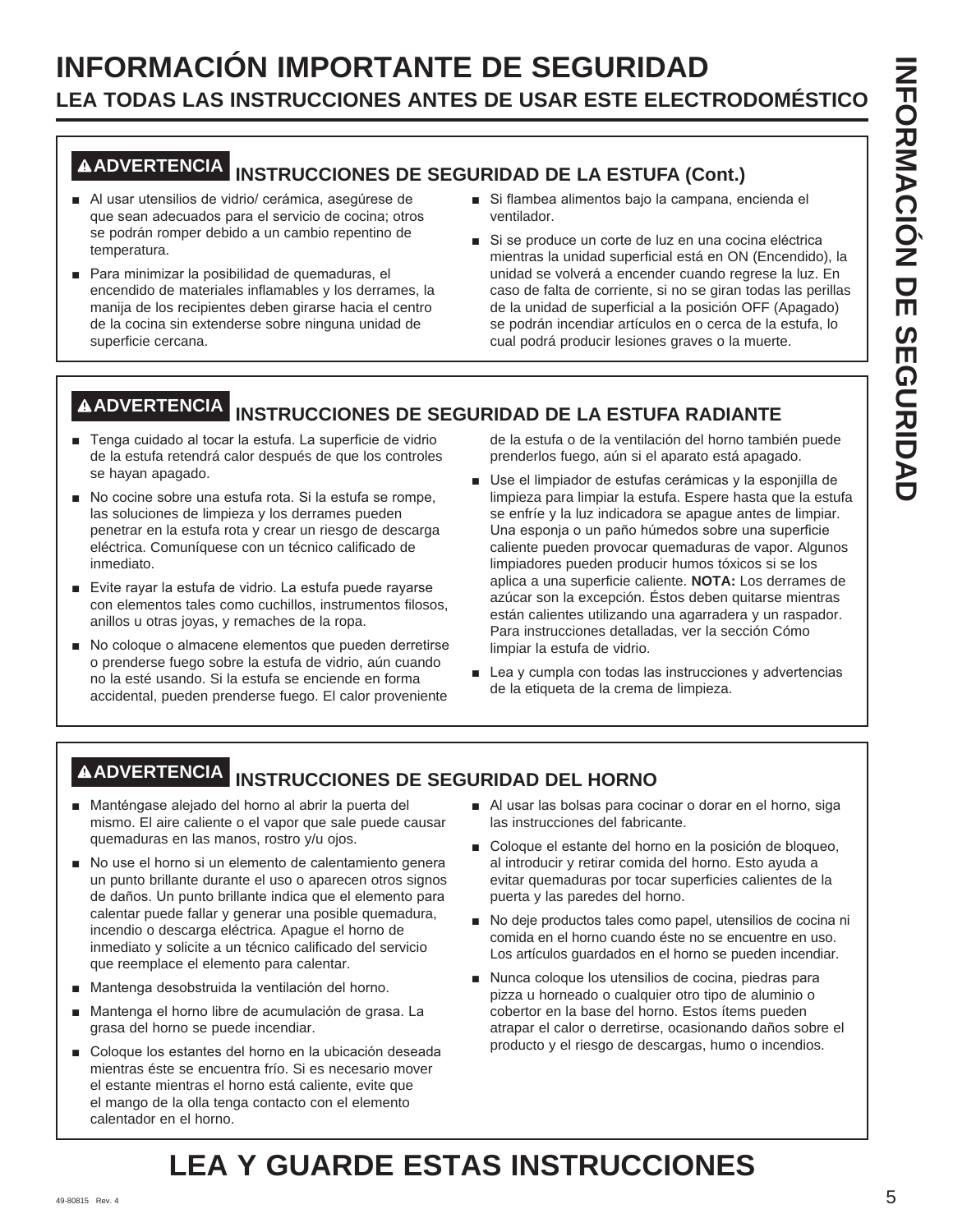# **INFORMACIÓN IMPORTANTE DE SEGURIDAD**<br> **ILEA TODAS LAS INSTRUCCIONES ANTES DE USAR ESTE ELECT<br>
MADVERTENCIAL INSTRUCCIONES DE SEGURIDAD DEL HORNO CON<br>
La función de limpieza automática usa el horno en temperaturas lo sufic LEA TODAS LAS INSTRUCCIONES ANTES DE USAR ESTE ELECTRODOMÉSTICO**

#### **ADVERTENCIA INSTRUCCIONES DE SEGURIDAD DEL HORNO CON LIMPIEZA AUTOMÁTICA**

La función de limpieza automática usa el horno en temperaturas lo suficientemente altas como para consumir la suciedad de comida que haya dentro del horno. Para un funcionamiento seguro, siga estas instrucciones.

- No toque las superficies del horno durante el ciclo de limpieza automática. Mantenga a los niños alejados del horno durante la limpieza automática. Si no se siguen estas instrucciones, se podrán producir quemaduras.
- Antes de utilizar el ciclo de limpieza automática, retire las ollas, estantes de metal brillante del horno y otros utensilios que haya en el horno. Sólo se pueden dejar dentro del horno los estantes para horno esmaltados (no brillantes). No use la función de limpieza automática para limpiar otras partes, tales como ollas de goteo o recipientes.
- Antes de utilizar el ciclo de limpieza automática, limpie la grasa y restos de comida que haya en el horno. Una cantidad excesiva de grasa se puede incendiar, lo cual puede producir daños con humo en su hogar.
- Si el modo de limpieza automática funciona de forma incorrecta, apague el horno y desconecte el suministro de corriente. Solicite el servicio de un técnico calificado.
- No limpie la junta de la puerta. La junta de la puerta es esencial para un buen sellado. Se debe tener cuidado de no frotar, dañar ni mover la junta.
- No use limpiadores para horno. No se deberá usar limpiadores comerciales para horno ni revestimientos de protección para hornos de ningún tipo en o alrededor de cualquier parte del horno.

#### **Cómo Retirar la Película Protectora de Envío y la Cinta de Embalaje**

Con cuidado tome un extremo de la película protectora de envío con los dedos y lentamente retire la misma de la superficie del electrodoméstico. No utilice ningún producto filoso para retirar la película. Retire toda la película antes de usar el electrodoméstico por primera vez.

Para asegurar que no haya daños sobre el acabado del producto, la forma más segura de retirar el adhesivo de la cinta de embalaje en electrodomésticos nuevos es aplicando un detergente líquido hogareño para lavar platos. Aplique con una tela suave y deje que se seque.

**NOTA:** Todo el embalaje protector deberá ser eliminado de todas las partes. No se puede retirar si se hornea con éste dentro.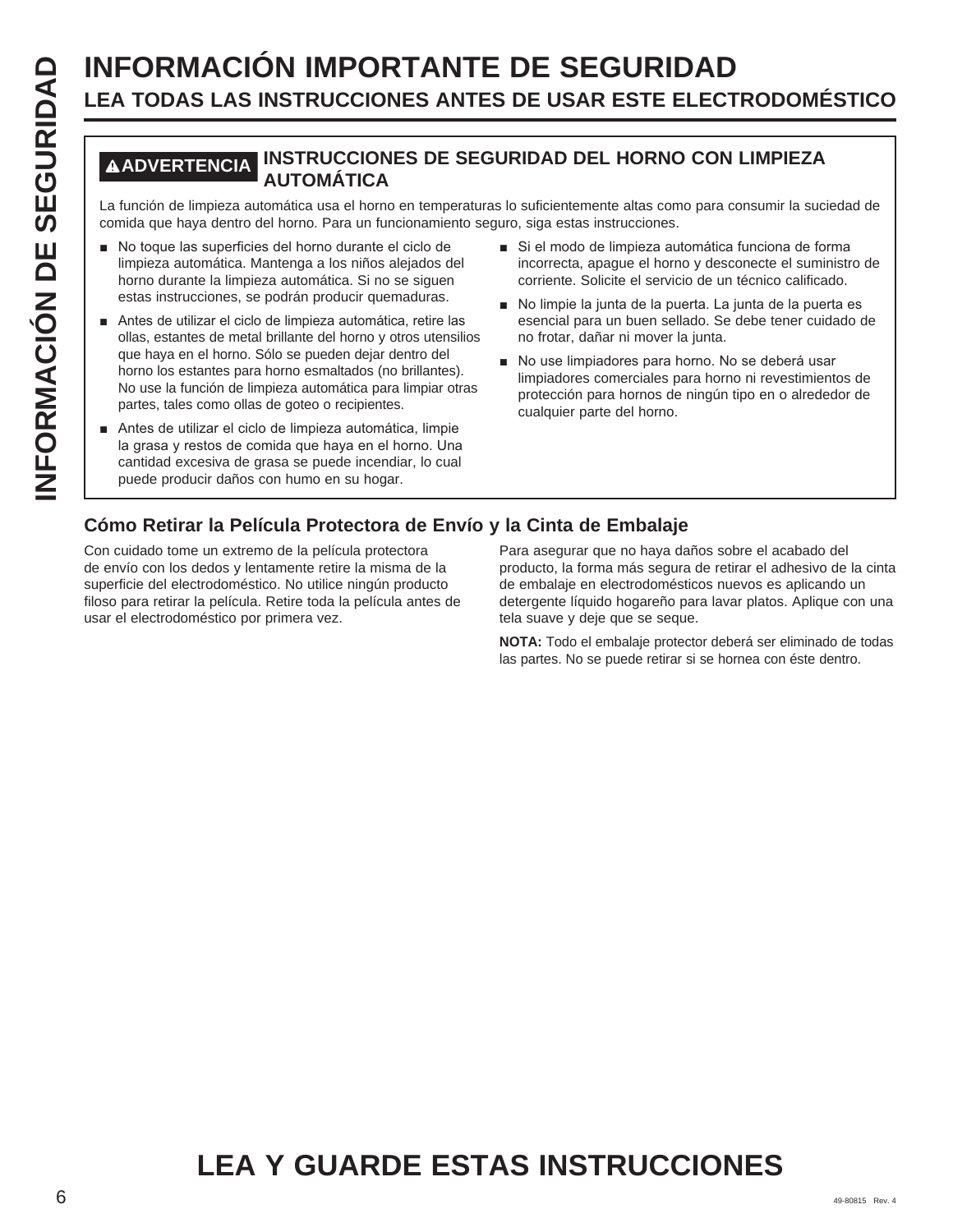## **Unidades de superficie**

**ADVERTENCIA RIESGO DE INCENDIO:** Nunca pierda de vista la cocina cuando la estufa esté en las configuraciones medio o alto.Mantenga los ítems inflamables alejados de la estufa. Apague todos los controles cuando finalice la cocción. Si no se siguen estas instrucciones se podrá producir incendios,

lesiones graves o la muerte.

Es posible que las funciones y apariencias varíen con relación a su modelo a lo largo del manual.

**NOTA:** Antes de usar la estufa por primera vez, límpiela con el limpiador de estufas cerámicas. Esto ayuda a proteger la estufa y hace la limpieza más sencilla.

#### **Cómo Configurar**

Presione la perilla hacia adentro y gire en cualquiera de las direcciones hasta la configuración que desee.

Una luz indicadora de de superficie en ON (Encendido) brillará cuando una unidad superficial esté encendida.

#### **Para superficies de vidrio de la estufa:**

Una luz indicadora de ESTUFA CALIENTE:

- se encenderá cuando la unidad esté caliente al tact.
- permanecerá encendida incluso luego de que la unidad esté apagada.
- permanecerá encendida hasta que la unidad se enfríe a aproximadamente 150º F.



Tanto en **Off (Apagado)** como en **Hi (Alto)**, el control se ajusta en la posición. Es posible que escuche leves sonidos de ajuste durante la cocción, indicando que el control está manteniendo su configuración deseada.

Asegúrese de girar la perilla de control a **Off (Apagado)** cuando finalice la cocción.



La configuración **Melt (Derretir)** (en algunos modelos) derretirá chocolate o manteca.

#### **Unidades Superficiales Dobles y Perillas de Control**

La unidad de superficie posee 2 o 3 tamaños de cocción que se pueden seleccionar, de modo que pueda enlazar el tamaño de la unidad al tamaño del utensilio que esté usando.



Modelos con un elemento superficial de Anillo-Doble únicamente

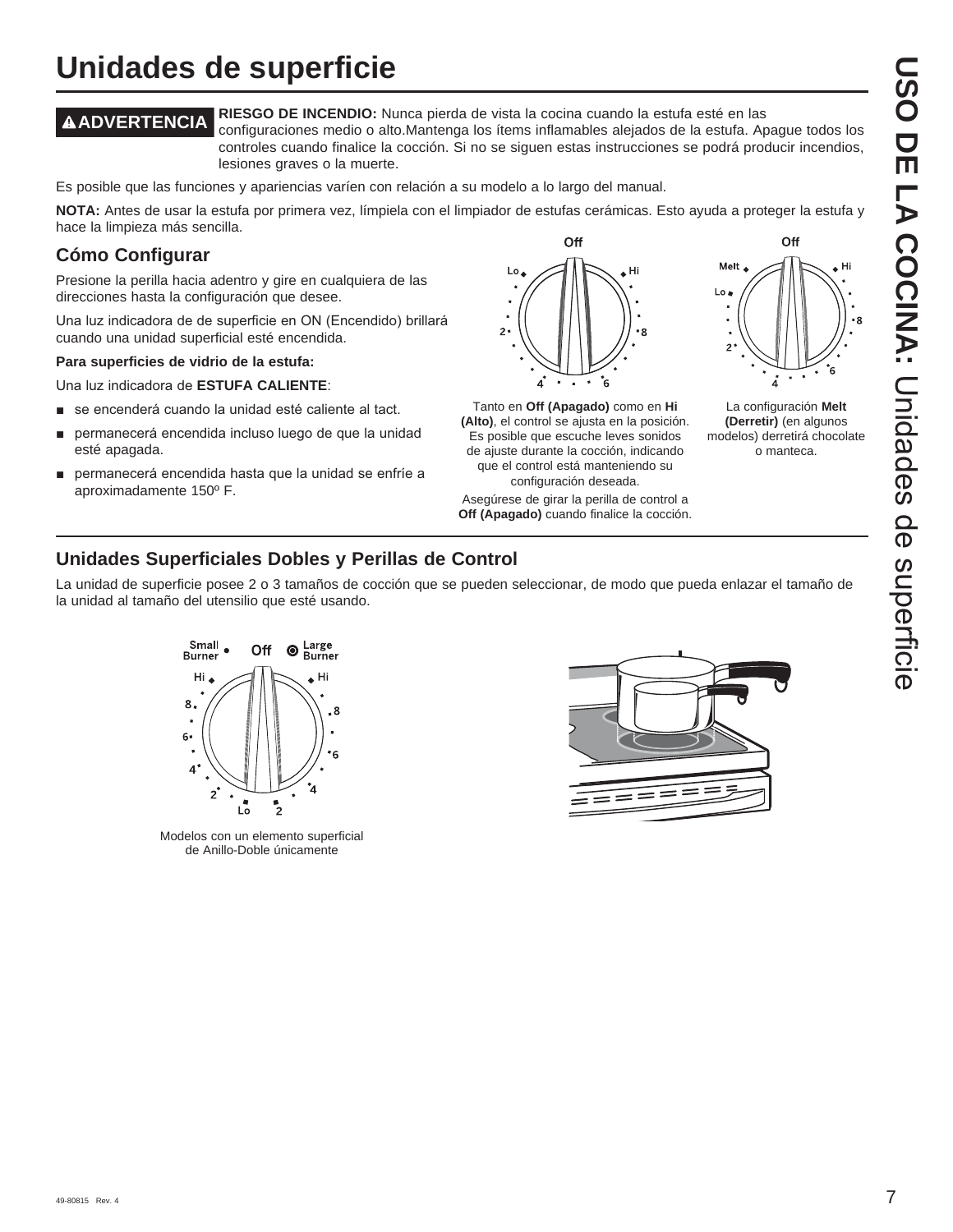## **Unidades de superficie (Continúa)**

# **ADVERTENCIA**

**RIESGO DE ENVENENAMIENTO CON COMIDA:** Se pueden desarrollar bacterias cuando la comida esté a una temperatura inferior a los 140º.

- Siempre comience con comida caliente. No use la configuración caliente para calentar comida fría.
- No use la configuración caliente durante más de 2 horas.

**USO DE LA COCINCISE DE LA COCINCISTE DE LA COCINETIST DE LA CONFIDENCIA DE LA CONFIDENCIA DE LA CONFIDENCIA DE LA CONFIDENCIA DE LA CONFIDENCIA DE LA CONFIDENCIA DE LA CONFIDENCIA DE LA CONFIDENCIA DE LA CONFIDENCIA DE LA WARMING ZONE (Área para Calentar)**, ubicada en la parte central trasera de la superficie de vidrio, mantendrá la comida caliente y cocida a la temperatura para servir. Siempre comience con comida caliente. No use la función para calentar comida fría. Colocar comida que no está cocinada o fría en el **WARMING ZONE (Área para Calentar)** podría producir enfermedades desarrolladas por bacterias en la comida.

Active la función **WARMING ZONE (Área para Calentar)**, presione Warming Zone **ON/OFF** (Encendido/ Apagado del Área para Calentar), seleccione **Lo** (Bajo), **Med** (Medio) o **Hi** (Alto) con las teclas numéricas, o presione **Start** (Iniciar).

Para apagar la función **WARMING ZONE (Área para Calentar)**, presione la tecla Warming Zone **ON/OFF**  (Encender/ Apagar el Área para Calentar).

Para obtener mejores resultados, todas las comidas en el **WARMING ZONE (Área para Calentar)** deberían estar cubiertas por una tapa o papel de aluminio. Al calentar pasteles o panes, la tapa se deberá ventilar para dejar que la humedad salga.

La temperatura inicial, el tipo y la cantidad de comida, el tipo de pan y el tiempo afectarán la calidad de la comida.

Siempre use las manijas de las ollas o guantes para horno al retirar comida del **WARMING ZONE (Área para Calentar)** ya que los utensilios y platos estarán calientes.

**NOTA:** El calentador superficial emitirá un brillo rojo, al igual que los elementos de cocción.

**NOTA:** La tecla Cancel/Off (Cancelar/ Apagar) no apaga la función Warming Zone (Área para Calentar).

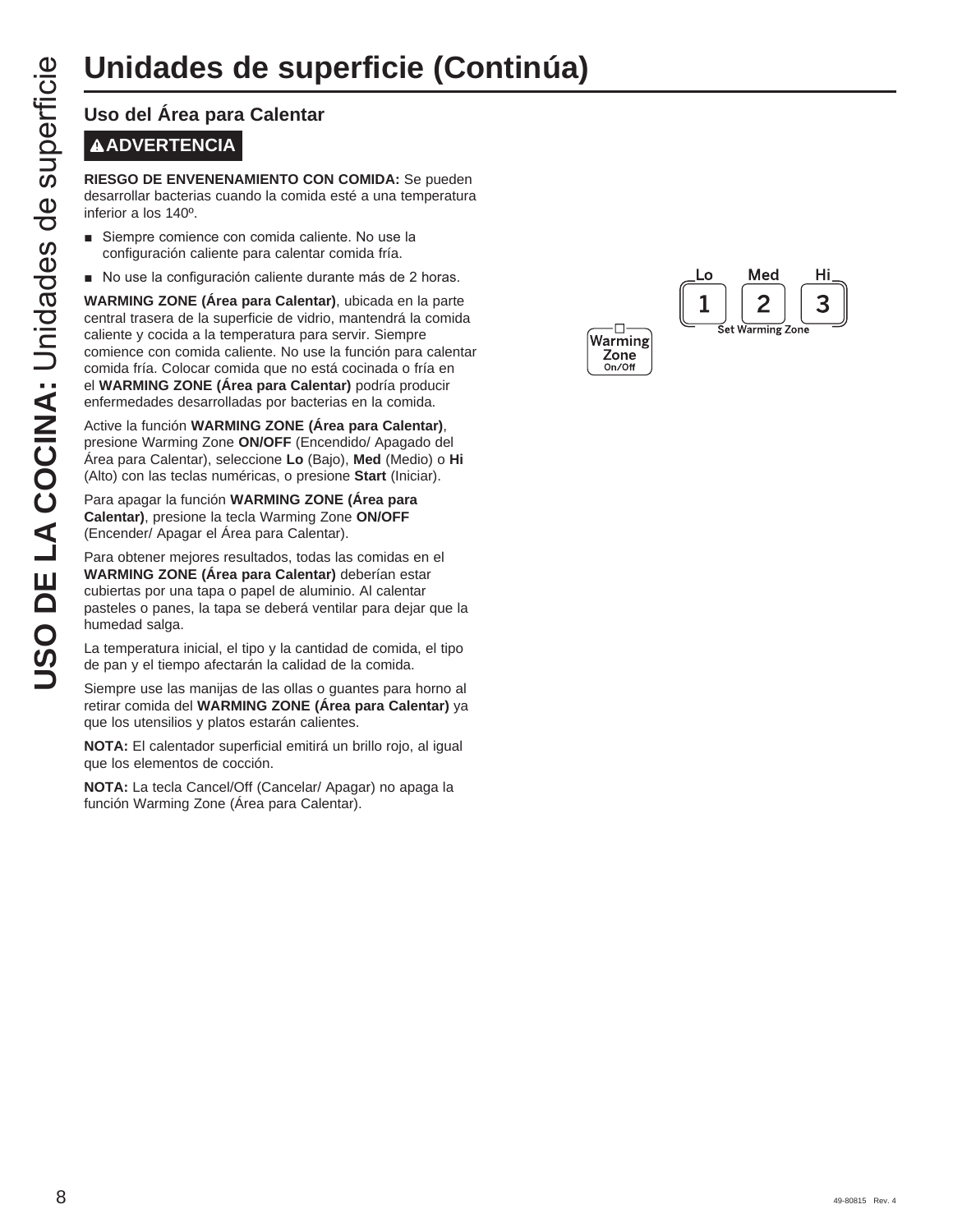#### **Consejos para Productos Enlatados en el Hogar**

Asegúrese que el producto enlatado se encuentre sobre la unidad superficial.

Asegúrese de que el producto enlatado sea plano en su parte inferior.

Para evitar quemadoras de vapor o calor, tenga cuidado al enlatar el producto.

#### **Estufa de Vidrio Radiante**

La estufa radiante cuenta con unidades calentadoras debajo de una superficie lisa de vidrio.

**NOTA:** Un ligero olor es normal cuando una estufa nueva se utiliza por primera vez. Es provocado por el calentamiento de piezas nuevas y materiales aislantes y desaparecerá en poco tiempo.

**NOTA:** En modelos con estufas de vidrio de color claro, es normal que las zonas de cocción cambien de color cuando están calientes o enfriándose. Esto es temporal y desaparecerá a medida que el vidrio se enfríe a temperatura ambiente

La unidad superficial seguirá un ciclo de encendido y apagado para mantener su configuración de control seleccionada.

Es seguro colocar utensilios calientes en la superficie de vidrio, incluso cuando la estufa esté fría.

Aunque las unidades de superficie se hayan apagado, la estufa de vidrio retiene suficiente calor para continuar la cocción. Para evitar la sobrecocción, quite las ollas de las unidades de superficie cuando los alimentos estén cocidos. No coloque nada sobre la unidad de superficie hasta que se haya enfriado por completo.

- Las manchas de agua (depósitos minerales) pueden quitarse utilizando crema limpiadora o vinagre blanco sin diluir.
- El uso de limpiador de ventanas puede dejar una película iridiscente sobre la estufa. La crema limpiadora quitará esta decoloración.
- No almacene elementos pesados sobre la estufa. Si caen sobre la estufa, podrían provocar daños.
- No utilice la superficie como una tabla para cortar.

Use recetas y procedimientos de fuentes confiables. Estos se encuentran disponibles a través de fabricantes como Ball® y Kerr® y el Department of Agriculture Extension Service (Servicio del Departamento de Agricultura).

El uso de enlatados cerrados a baño maría con fondos ondeados podrán extender el tiempo requerido para traer el agua al punto de hervor.



Nunca cocine directamente sobre el vidrio. Siempre utilice recipientes de cocción.



Siempre coloque el recipiente en el centro de la unidad de superficie sobre la que está cocinando.



No deslice los recipientes de cocción a través del control y la superficie de la estufa porque puede rayar el vidrio. El vidrio es resistente a los rayones, pero no a prueba de los mismos.

#### **Limitador de Temperatura en Estufas de Vidrio Radiante**

Cada unidad de superficie radiante cuenta con un limitador de temperatura.

El limitador de temperatura evita que la estufa de vidrio se caliente en exceso.

El limitador de temperatura podrá apagar las unidades superficiales por ciclos durante un tiempo si:

- **a** la olla hierve hasta secarse.
- el fondo de la olla no es plano.
- la olla está fuera del centro.
- $\blacksquare$  no hay olla en la unidad.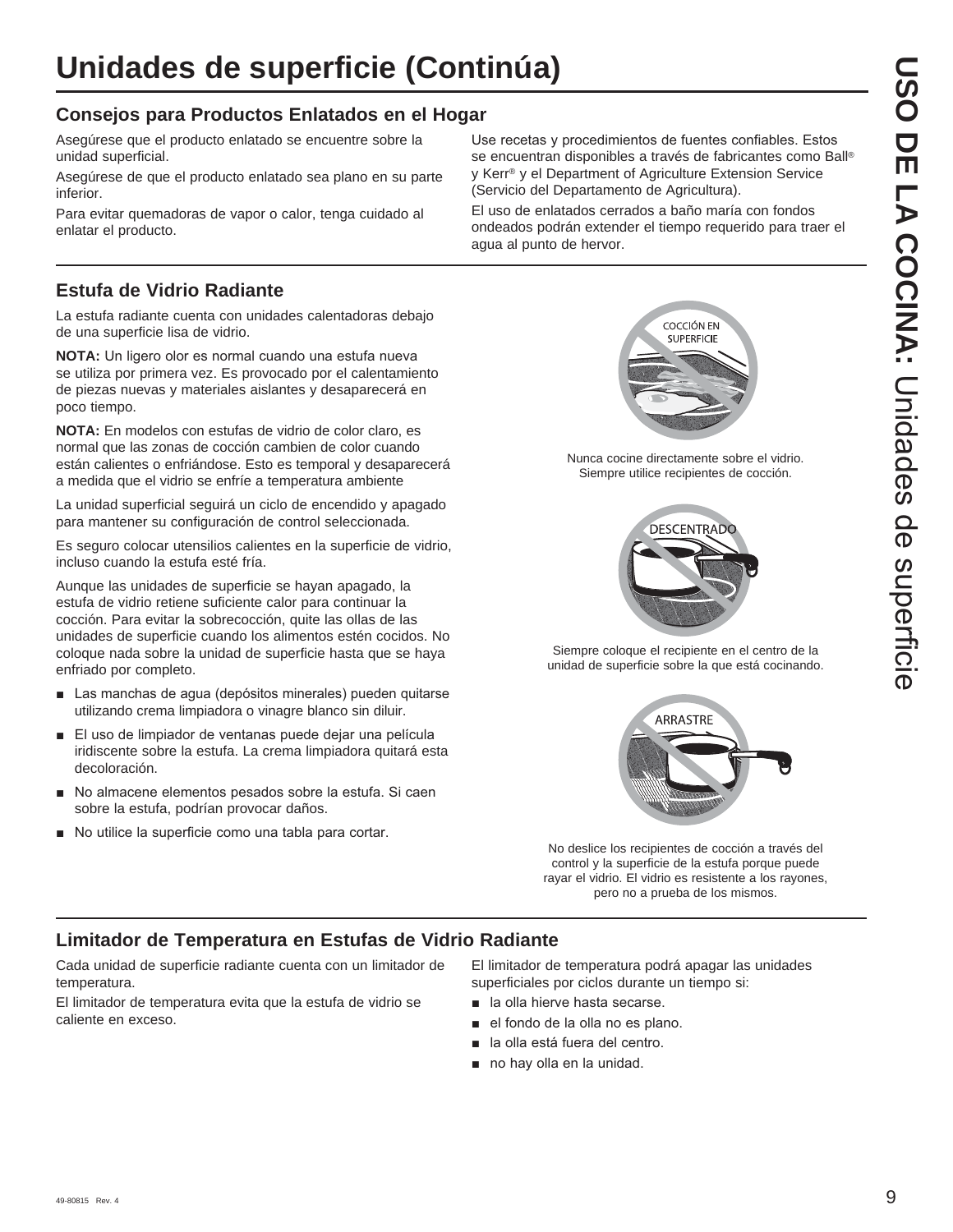# **Utensilio para Placa de Cocción para Vidrio Radiante**

el folleto sobre recipientes para usar con estufas de inducción.

**NOTA:** Siga todas las recomendaciones del fabricante de recipientes cuando utilice cualquier clase de recipiente de cocción sobre la estufa cerámica.

#### **Recomendado**

#### **Acero inoxidable**

#### **Aluminio:**

Se recomienda de capa gruesa

Buena conductividad. Los residuos de aluminio a veces parecen rayones sobre la estufa pero pueden quitarse si se los limpia de inmediato. Debido a su bajo punto de fusión, no debe utilizarse aluminio de capa fina.

#### **Base de cobre:**

**USO DE LA COCIDE DE LA COCIDE DE LA COLUMNA:**<br>
USO LA COLUMNA: COLUMNA: COLUMNA: COLUMNA: COLUMNA: COLUMNA: COLUMNA: COLUMNA: COLUMNA: COLUMNA: COLUMNA: COLUMNA: COLUMNA: COLUMNA: COLUMNA: COLUMNA: COLUMNA: COLUMNA: COLUM El cobre puede dejar residuos que pueden parecer rayones. Los residuos pueden eliminarse, siempre y cuando la estufa se limpie de inmediato. Sin embargo, no permita que estas ollas hiervan en seco. El metal sobrecalentado puede adherirse a las estufas de vidrio. Si no se elimina de inmediato, una olla con la base de cobre sobrecalentado dejará un residuo que manchará la estufa en forma permanente.

#### **Esmalte (pintado) sobre hierro fundido:**

Se recomienda si la base de la olla se encuentra revestida

### **Evitar/No se recomienda**

#### **Esmalte (pintado) sobre acero:**

Calentar recipientes vacíos puede provocar daños permanentes al vidrio de las estufas. El esmalte puede derretirse y adherirse a la estufa cerámica.

#### **Vidrio-cerámico:**

Desempeño pobre. Raya la superficie.

#### **Cerámica:**

Desempeño pobre. Puede rayar la superficie.

#### **Hierro fundido:**

No se recomienda, a menos que se encuentre específicamente diseñado para estufas de vidrio

Pobre conductividad y lentitud para absorber el calor. Raya la superficie de la estufa.



Verifique que los recipientes tengan bases planas utilizando una regla.







No se recomiendan recipientes con bases redondeadas, curvadas, con rebordes o torceduras..

#### **Para mejores resultados**

- Coloque sólo recipientes secos sobre los elementos de superficie. No coloque tapas sobre los elementos de superficie, en especial tapas mojadas. Las ollas y tapas mojadas podrán quedar adheridas a la superficie una vez frías.
- No use woks con anillos de soporte. Esta clase de wok no se calienta sobre elementos de superficie de vidrio.
- Recomendamos el uso de woks de base plana solamente. Se encuentran disponibles en su negocio minorista local. La base del wok debe tener el mismo diámetro que el elemento de superficie para asegurar un contacto adecuado.
- Algunos procedimientos de cocción especiales requieren recipientes de cocción específicos, como ollas a presión, freidoras, etc. Todos los recipientes de cocción deben tener bases planas y ser del tamaño correcto.



No coloque recipientes mojados sobre la estufa de vidrio.



No use woks con anillos de soporte sobre la estufa de vidrio.



Utilice woks de base plana sobre la estufa de vidrio.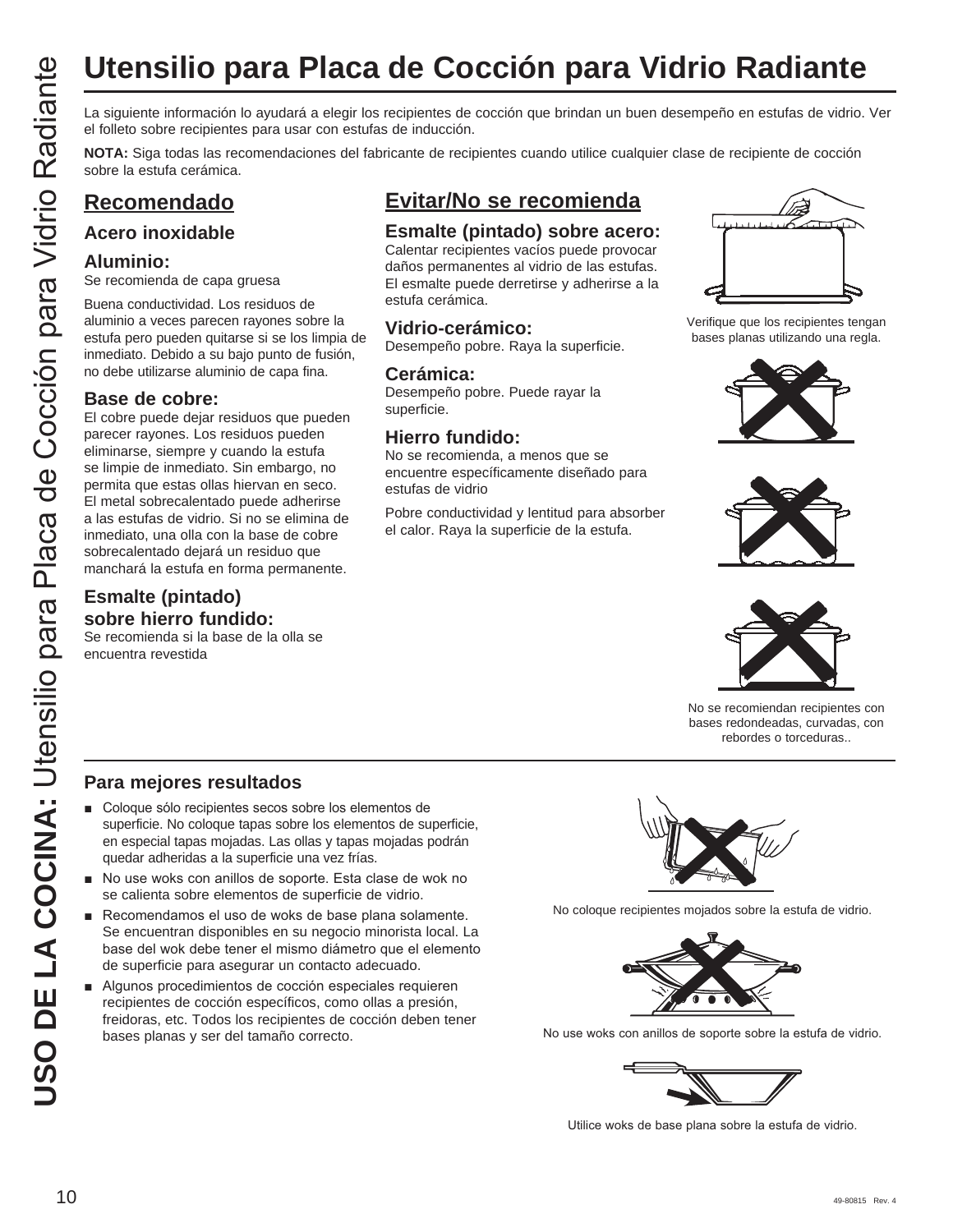

- **1. Convection Cooking Modes (Modos de Cocción por Convección) (en algunos modelos):** Los modos de cocción por convección utilizan una circulación de aire incrementada para mejorar el rendimiento. Para más información, consulte la sección de Modos de Cocción.
- **2. Traditional Cooking Modes (Modos de Cocción Tradicionales):** Su horno cuenta con los siguientes modos de cocción tradicionales: Bake (Hornear) y Broil Hi. Para más información, consulte la sección de Modos de Cocción.
- **3. Clean (Limpieza):** El horno cuenta con dos modos de limpieza: Self Clean (Limpieza Automática) y Steam Clean (Limpieza al Vapor). Para acceder a información importante sobre el uso de estos modos, consulte la sección de Limpieza del Horno.
- **4. Start (Iniciar):** Se deberá presionar para comenzar cualquier función de cocción, limpieza o por tiempo.
- **5. Cancel/Off (Cancelar/ Apagar):** Cancelar TODAS las operaciones del horno excepto el reloj y el temporizador.
- **6. Tecla Numérica**
- **7. Warming Zone (Área para Calentar):** La función Warming Zone (Área para Calentar), ubicada en la parte central trasera de la superficie de vidrio, mantendrá la comida caliente y cocida a la temperatura para servir. Siempre comience con comida caliente. No use la función para calentar comida fría. Colocar comida que no está cocinada o fría en el Warming Zone (Área para Calentar) podrá producir enfermedades desarrolladas por bacterias en la comida. Para más información, consulte la sección Warming Zone (Área para Calentar).
- **8. Cook Time (Tiempo de Cocción):** Cuenta el tiempo de cocción y apaga el horno cuando el tiempo de cocción está completo. Presione la tecla **Cook Time (Tiempo de Cocción)** use las teclas numéricas para programar un tiempo de cocción en horas y minutos, y luego presione **Start (Iniciar)**. Esto sólo puede ser usado con Bake (Hornear) y Convection Bake (Hornear por Convección), (cuando estas funciones estén disponibles).
- **9. Clock (Reloj):** Configure el tiempo del reloj del horno. Presione la tecla **Set Clock (Configurar Reloj)** dos veces y las teclas numéricas para programar el reloj. Presione **Start (Iniciar)** para guardar la configuración de la hora.
- **10. Timer (Temporizador):** Funciona como un temporizador con cuenta regresiva. Presione la tecla **Timer (Temporizador)** y las teclas numéricas para programar el tiempo en horas y minutos. Presione la tecla **Start (Iniciar)**. La cuenta regresiva del temporizador se completó. Para apagar el temporizador, presione la tecla **Timer (Temporizador)**.
- **11. Delay Time (Tiempo de Retraso):** Genera un retraso cuando el horno es encendido. Use esta tecla para configurar el momento en que desea que el horno se inicie. Presione la tecla **Delay Time (Tiempo de Retraso)** y use las number pads para programar la hora del día en que desea que el horno se encienda y luego presione **Start (Iniciar)**. Presione el modo de cocción deseado y la temperatura y luego presione **Start (Iniciar)**. Si lo desea, también puede ser programado un tiempo de cocción. Siga las instrucciones de Cook Time (Tiempo de Cocción) para configurar esta función. Esto sólo puede ser usado con Bake (Hornear), Convection Bake (Hornear por Convección) y Self-Clean (Limpieza Automática).

 **NOTE:** Al usar la función de tiempo de retraso, las comidas que se echan a perder rápidamente, tales como leche, huevos, pescado, rellenos, ave y cerdo, no se deberán dejar reposar por más de 1 hora antes y después de la cocción. La temperatura ambiente estimula el desarrollo de bacterias nocivas. Asegúrese de que la luz del horno esté apagada, ya que el calor de la lámpara acelerará el crecimiento de bacterias nocivas.

- **12. Oven Light(s) (Luz(es) del Horno):** Enciende o apaga la luz(es) del horno.
- **13. Lock Controls:** Bloquean el control de modo que al presionar las teclas no se activen los controles. Mantenga presionadas las teclas numéricas o desbloquear el control. **Cancel/Off (Cancelar/ Apagar)** siempre está activa, incluso cuando el control está bloqueado.
- **14. Warm (Calentar)** El modo Warm (Calentar) está diseñado para mantener comidas calientes hasta durante 3 horas. Para usar este modo, seleccione **WARM (Calentar)** y luego **START (Iniciar)**. Cubra las comidas que necesitan mantener la humedad y no cubra aquellas comidas que deberían quedar crocantes. No se requiere precalentar las mismas. No use la función Warm (Calentar) para calentar comida fría, excepto galletas crujientes, papas fritas o cereales secos. También se recomienda que la comida no se mantenga caliente por más de dos horas.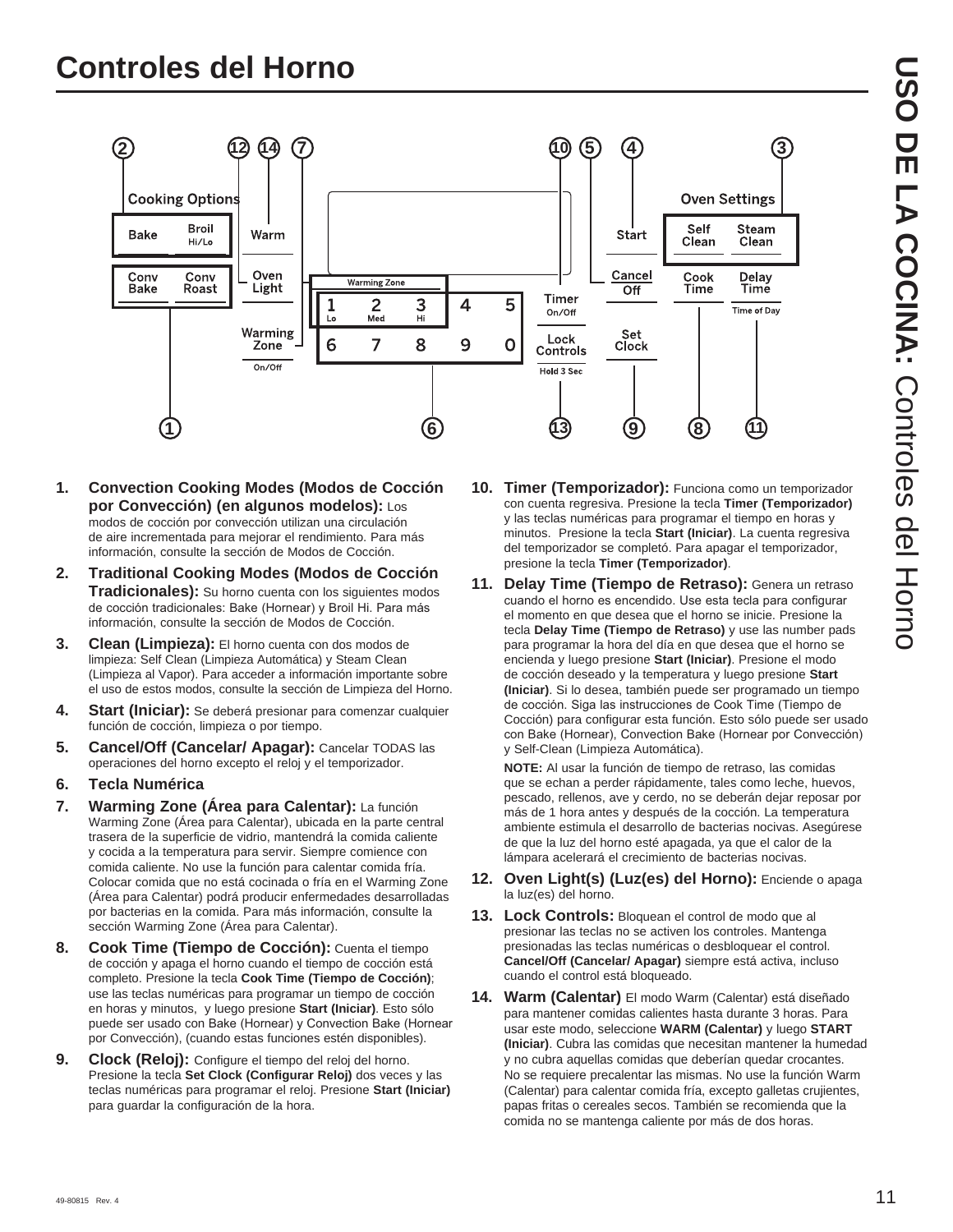## **Funciones Especiales**

- Para ingresar al menú Special Features (Funciones Especiales), mantenga presionadas las teclas Bake (Hornear) y Broil **(Asar)** al mismo tiempo durante tres segundos. "OFFSEt" aparecerá en la pantalla.
- Pase a través del menú Special Features (Funciones Especiales) usando la tecla 8 para ir hacia abajo y la tecla 3 para ir hacia arriba.
- Para seleccionar una función para que cambie, o para confirmar un cambio, presione la tecla 0.
- Para cancelar un cambio y regresar al menú Special Features (Funciones Especiales), presione la tecla 6. Para salir del menú Special Features (Funciones Especiales), presione la tecla **6** nuevamente.

#### **Ajuste de la Temperatura del Horno (OFFSEt)**

**USO FINCTION SURFERES SURFERES SURFERENT PRESSURFERENT CONDUST THE THE CONDUCT CONDUCT (Assay a mismo tiempo durante tres segundos. "OFFSET" hadia artiba.<br>
<b>USO THE COCINEMENT** THE CONDUCT THE CONDUCT THE CONDUCT THE COND Esta función permite que la temperatura de horneado del horno y de horneado por convección sean ajustadas hasta 35°F más caliente o 35°F más fría. Use esta función si piensa que la temperatura de su horno es demasiado caliente o demasiado fría y desea modificarla. Este ajuste afecta los modos Bake (Hornear) y Convection Bake. Ningún otro modo de cocción se ve afectado.

Usando las teclas numéricas para navegar como se describe más arriba, seleccione "OFFSET" (Ajuste). Se mostrará un número entre 35 positivo y negativo. Use las teclas 8 y 3 para incrementar o reducir el valor del ajuste. Guarde y realice la confirmación presionando la tecla **0**.

#### **Volumen del Sonido (Sound)**

Esta función permite que el volumen del tono del horno sea ajustado entre alto (Hi) (Pitido Alto), medio (rEG) (Pitido Estándar), bajo (Lo) y apagado (OFF) (Pitido Apagado). El control hará que el tono del horno suene en el nuevo nivel de volumen cada vez que el nivel de sonido sea modificado.

#### **Sonido de Finalización del Temporizador (End tonE)**

Se trata de un tono que indica la finalización de un temporizador. El tono puede ser continuo (Cont) o un pitido repetido (bEEP). Una configuración continua seguirá haciendo que un tono suene hasta que un botón del control sea presionado.

#### **Apagado en 12 Horas**

Esta función apaga el horno luego de 12 horas de funcionamiento continuo. Puede estar activado o desactivado.

#### **Selección de Temperatura Fahrenheit o Celsius (dEg Unit)**

El control del horno está configurado para su uso con temperaturas Fahrenheit (F), pero lo puede modificar a temperaturas Celsius (C).

#### **Pantalla del Reloj (Cloc diSP)**

Esta función especifica si el reloj aparece en la pantalla. Puede estar en On (Encendido) u Off (Apagado).

#### **Configuración del Reloj (Cloc cFg)**

Esta función especifica cómo se mostrará la hora del día. Puede seleccionar el reloj estándar de 12 horas (12) o el reloj militar de 24 horas (24).

#### **Conversión de Auto Recipe (Auto rEciPE)**

Al usar la cocción de Convection Bake (Hornear por Convección), Auto Recipe Conversion (Conversión de Auto Receta) convertirá de forma automática las temperaturas de horneado regular ingresadas a temperaturas de cocción de horneado por convección cuando se active. Se debe observar que esta opción no convierte los tiempos de cocción del horneado por convección, sino sólo las temperaturas. Esta función puede ser encendida o apagada.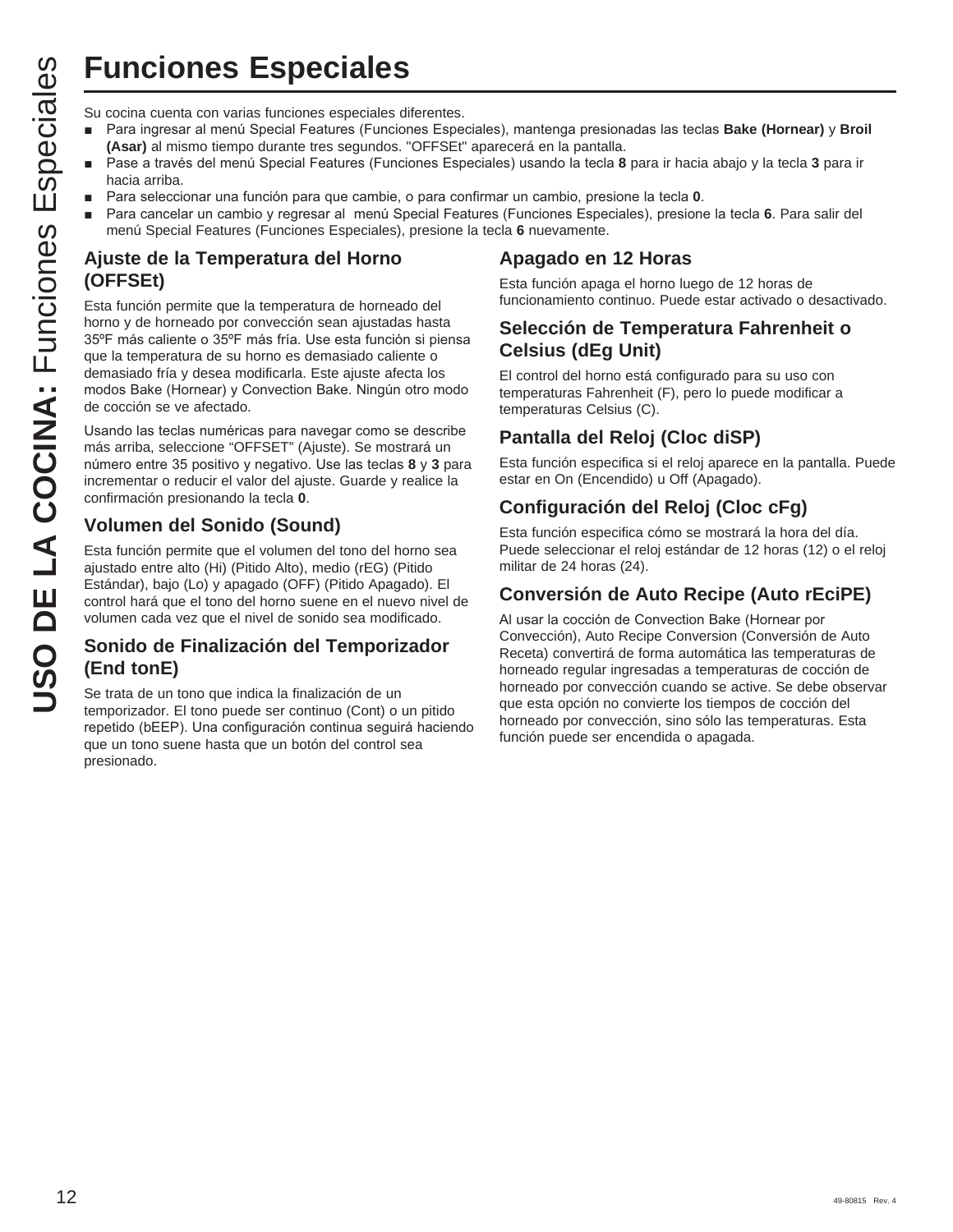## **Modo Sabático**

La función de modo sabático cumple con los estándares establecidos por Stark K. Algunos de estos estándares que serán observados por el consumidor incluyen la desactivación de los tonos, la desactivación de las luces del horno, y retrasos de aproximadamente 30 segundos a un minuto en relación a los cambios en la pantalla. Sólo el horneado continuo y el horneado por tiempo están permitidos en el modo sabático. La cocción en el modo sabático es un proceso de dos pasos; primero el modo sabático debe ser configurado y luego el modo hornear debe ser configurado.

#### **Configuración del Modo Sabático**

- 1. Presione las teclas **Bake (Hornear)** y **Broil (Asar)** al mismo tiempo y espere a que el menú de funciones especiales sea exhibido.
- 2. Use las teclas numéricas 3 u 8 para pasar a través de las funciones especiales, hasta que "SAbbAth" sea exhibido y luego presione **0**. Consulte el gráfico en la sección de Funciones Especiales para ver cómo las teclas numéricas están mapeadas.
- 3. Use las teclas numéricas 3 u 8 para pasar a través de las opciones hasta que aparezca "on" (encender) en la pantalla: luego presione la tecla numérica 0 para guardar la configuración. Presione **6** para salir del menu de Funciones Especiales. Un solo corchete "]" aparecerá en la pantalla, indicando que el modo sabático fue configurado. El reloj no aparecerá. El horneado continuo o el horneado por tiempo no pueden ser configurados.

#### **Inicio del Horneado Continuo**

- 1. Presione la tecla **Bake (Hornear)**.
- 2. Si la temperatura deseada es 350ºF, presione **Start (Iniciar)**. Si se desea una temperatura de cocción diferente, use las teclas numéricas de **1** a **5** o la tecla **Timer (Temporizador)** para seleccionar una temperatura de cocción predeterminada, y luego presione **Start (Iniciar)**. Consulte el siguiente gráfico para determinar qué tecla configura la temperatura de cocción deseada.

Luego de una demora, un segundo corchete "] [" aparecerá en la pantalla, indicando que el horno está horneando.

|     |      |     | Temperatura (°F) |          | 400                     |
|-----|------|-----|------------------|----------|-------------------------|
| 1   | 2    | 3   | 4<br>300         | 5<br>325 | <b>Timer</b><br>On/Off  |
| 170 | 200  | 250 |                  |          |                         |
|     |      |     |                  |          |                         |
| 6   |      | 8   | 9                | 0        | Lock<br><b>Controls</b> |
| 2h  | 2.5h | 3h  | 3.5h             | 4h       | Hold 3 Sec              |

1 = 170° F, 2 = 200° F, 3 = 250° F, 4 = 300° F, 5 = 325° F, Temporizador = 400° F

 $6 = 2$  horas,  $7 = 2.5$  horas,  $8 = 3$  horas,  $9 = 3.5$  horas,  $0 = 4$  horas, Controles de Bloqueo = 6 hours

#### **Ajuste de Temperatura**

- 1. Presione **Bake (Hornear)**, use las teclas numéricas de **1** a **5** y la tecla **Timer (Temporizador)** para seleccionar una temperatura de cocción actual diferente, y presione **Start (Iniciar)**.
- 2. Debido a que no hay ninguna indicación durante el cambio de temperatura, se puede usar un termómetro para horno para confirmar los cambios de temperatura.

#### **Inicie un Horneado por Tiempo**

- 1. Presione la tecla **Bake (Hornear)**.
- 2. Si la temperatura deseada es de 350ºF, use las teclas numéricas de **6** a **0** o la tecla **Lock Control (Control de Bloqueo)** para seleccionar un tiempo de cocción. Si se desea una temperatura de cocción diferente a 350ºF, use las teclas numéricas de **1** a **5** o la tecla **Timer (Temporizador)** para seleccionar una temperatura de cocción predeterminada, y luego seleccione el tiempo de cocción. Consulte el gráfico en esta página para determinar qué tecla configura la temperatura de cocción deseada y el tiempo de cocción.
- 3. Presione **Start (Iniciar)**.

Luego de una demora, un segundo corchete "] [" aparecerá en la pantalla, indicando que el horno está horneando. Cuando el tiempo de cocción finalice, la pantalla volverá a cambiar a un solo corchete "]", indicando que el horno ya no está horneando. No sonará ningún tono cuando el tiempo de cocción se haya completado.

#### **Salir del Modo Sabático**

Sólo se deberá salir del modo sabático una vez finalizado el mismo.

- 1. Presione **Cancel/Off (Cancelar/ Apagar)** para finalizar cualquier ciclo de horneado que pueda estar funcionando.
- 2. Presione las teclas **Bake (Hornear)** y **Broil (Asar)** al mismo tiempo y espere a que el menú de Funciones Especiales sea exhibido.
- 3. Use las teclas numéricas 3 u 8 para pasar a través de las funciones especiales hasta que "SAbbAth" (Sabático) sea exhibido, y luego presione **0**.
- 4. Use las teclas numéricas 3 u 8 para pasar a través de las opciones hasta que "OFF" (Apagado) sea exhibido y presione **0** para guardar la configuración. Presione la tecla numérica **6** para salir del menú de Funciones Especiales.

#### **Aviso de Corte de Corriente durante el Modo Sabático**

Si se produce un corte de corriente mientras el horno se encuentra en Sabbath Mode (Modo Sabático), la unidad regresará a Sabbath Mode (Modo Sabático) cuando el suministro sea reestablecido; sin embargo, el horno regresará al estado de apagado incluso cuando haya estado en un ciclo de horneado en el momento del corte de corriente.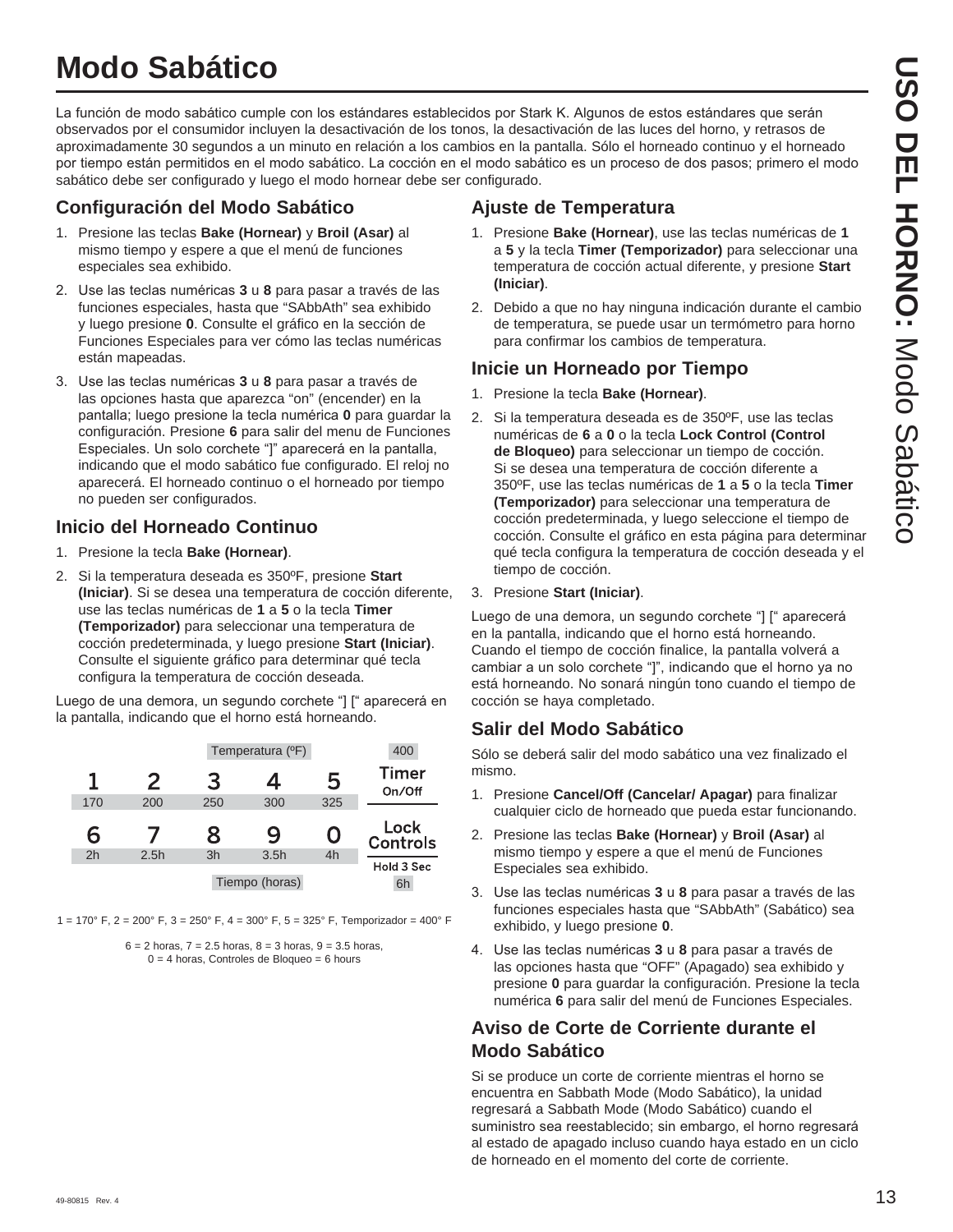# **Estantes del Horno**

El horno cuenta con seis posiciones de estantes. En la Guía de Cocción, se brindan recomendaciones de posiciones de los estantes para diferentes tipos de comidas. Se ajusta un estante en una dirección para afectar los resultados de cocción. Por ejemplo, si se prefieren partes superiores más oscuras en tartas, panecillos o galletas, pruebe moviendo la comida a un estante que se encuentre una posición más arriba. Si encuentra que las comidas están demasiado doradas en la parte superior, pruebe moviendo las mismas más abajo la próxima vez.

Al hornear con múltiples ollas y en múltiples estantes, asegúrese de que haya por lo menos 11/2" entre las ollas, a fin de dejar suficiente espacio para que fluya el aire.



La cantidad de posiciones de la bandeja puede variar en relación al modelo.

Para evitar posibles quemaduras, coloque los estantes en la posición deseada antes de encender el horno.

# **Papel de Aluminio y Cobertores del Horno**

**PRECAUCIÓN No use ningún tipo de aluminio o cobertor de horno para cubrir el fondo del horno. Estos ítems pueden atrapar el calor o derretirse, ocasionando daños sobre el producto y el riesgo de descargas, humo o incendios. Los daños por uso inadecuado de estos ítems no están cubiertos por la garantía del producto.**

Se podrá usar aluminio para evitar derrames, colocando una hoja sobre un estante inferior varias pulgadas debajo de la comida. No use más aluminio que el necesario y nunca cubra totalmente el estante de un horno con papel de aluminio. Mantenga el aluminio a por lo menos 1 1/2" de las paredes del horno, para evitar una circulación deficiente del calor.

## **Utensilios**

#### **Pautas de Uso de Utensilios**

El material, el acabado y el tamaño de los utensilios afectan el horneado.

Las ollas oscuras, revestidas y opacas absorben el calor más rápidamente que las ollas claras y brillantes. Al usar ollas que absorben el calor más rápidamente, las comidas podrán resultar más doradas, crocantes y con una capa más gruesa.

Si utiliza utensilios oscuros y revestidos, controle la comida antes del tiempo mínimo de cocción. Si se obtienen resultados no deseados con este tipo de utensilios, considere la posibilidad de reducir la temperatura del horno en 25º F la próxima vez.

Las ollas brillantes pueden producir resultados de horneado más parejos en tortas y galletas.

Las ollas de vidrio y cerámica calientan con lentitud, pero retienen bien el calor.

Estos tipos de ollas funcionan bien con platos tales como tartas y postres con natilla.

Las ollas con aislante de aire calientan lentamente y pueden producir fondos dorados.

Mantenga los utensilios limpios para una cocción más pareja.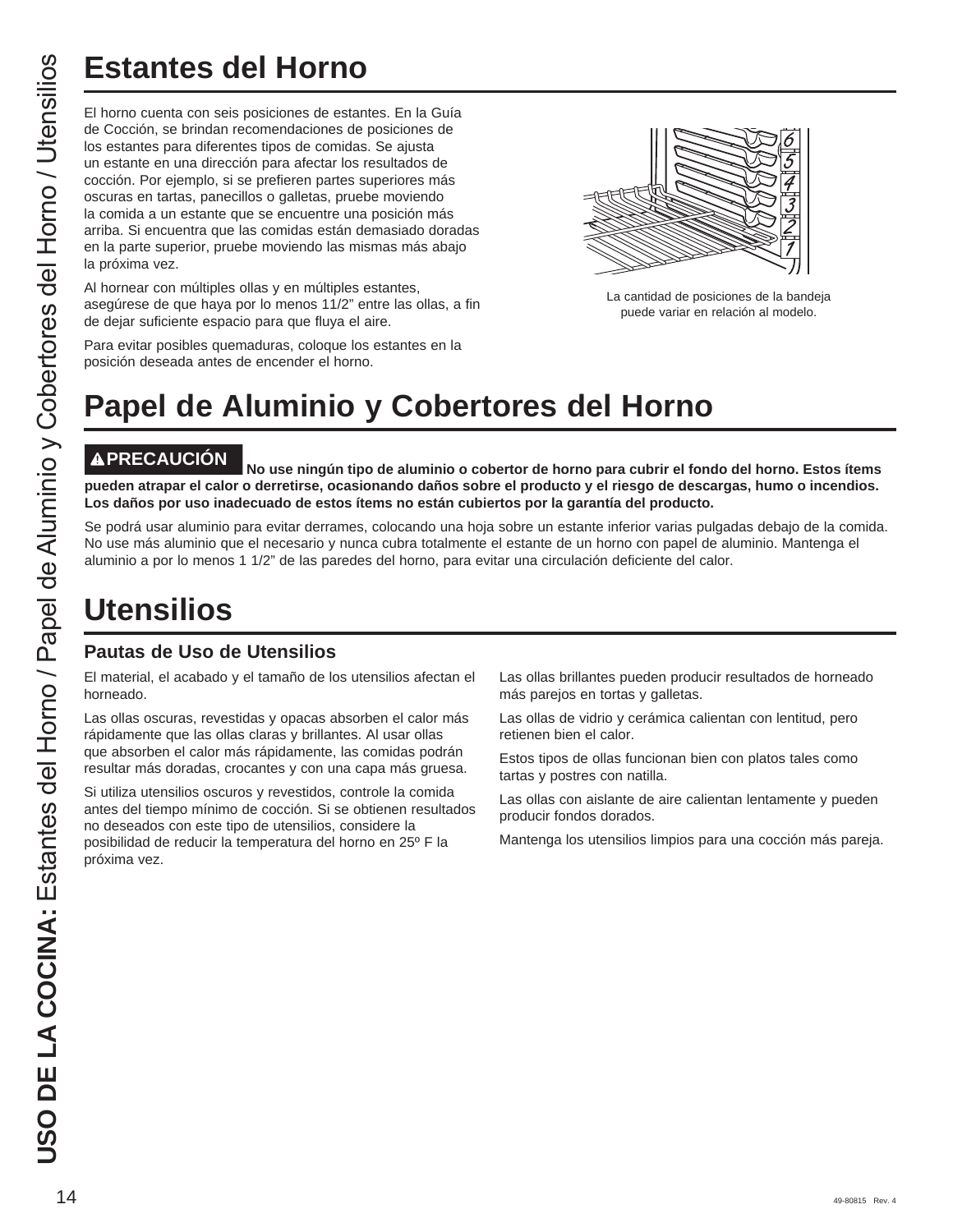## **Modos de Cocción**

Su nuevo horno posee una variedad de modos de cocción para que pueda obtener los mejores resultados. Estos modos se describen a continuación. Para acceder a recomendaciones para comidas específicas, consulte la sección de la Guía de Cocción. Recuerde que es posible que su nuevo horno funcione de manera diferente que aquel que está reemplazando. **NOTA:** Retire aquellos estantes que se encuentren en desuso al usar el horno para un precalentamiento más rápido, mayor eficiencia y óptimo rendimiento.

#### **Modos de Horneado y Dorado**

Seleccione un modo de horneado basado en el tipo y cantidad de comida que está preparando. Al preparar comidas horneadas tales como tartas, galletas y masas, siempre precaliente el horno primero. Siga las recomendaciones de la receta sobre la colocación de la comida. Si no se brindan pautas, centre la comida en el horno.

#### **Traditional Bake (Horneado tradicional)**

El modo de horneado tradicional está pensado para la cocción en un solo estante. Este modo usa el calor principalmente desde el elemento inferior, pero también desde el elemento superior para cocinar la comida. Para usar este modo, presione la tecla **Bake (Hornear)**, ingrese una temperatura, y luego presione **Start (Iniciar)**. El precalentamiento generalmente se recomienda al usar este modo.

#### **Convection Bake (Hornear por Convección)**

El modo Convection Bake (Hornear por Convección) está pensado para hornear en múltiples estantes al mismo tiempo. Este modo utiliza calor de los elementos superior e inferior, junto con el movimiento de aire desde el ventilador por convección para mejorar una cocción pareja. El horno está equipado con la función Auto Recipe Conversion (Conversión de Receta Automática); de modo que no es necesario convertir la temperatura al usar este modo. Es posible que el tiempo de horneado sea un poco más prolongado con estantes múltiples, en comparación con lo que se espera con un solo estante. Para usar este modo, presione la tecla **Convection Bake (Hornear por Convección)**, ingrese una temperatura, y luego presione **Start (Iniciar)**. Siempre realice el precalentamiento al usar este modo.

#### **Dorar por Convección**

El modo Convection Roast (Dorado por Convección) está pensado para dorar cortes enteros de carne en un solo estante. Este modo utiliza el calor de los elementos inferior, superior y trasero, junto con el movimiento del ventilador por convección, a fin de mejorar el dorado y reducir el tiempo de cocción. No es necesario convertir la temperatura. Cuando use este modo, o si usa la sonda, controle la comida antes que el tiempo sugerido en la receta. Para usar este modo, presione la tecla **Convection Bake (Hornear por Convección)**, ingrese una temperatura, y luego presione **Start (Iniciar)**. No es necesario realizar el precalentamiento al usar este modo.

#### **Broiling Modes (Modo para Asar)**

Siempre ase con la puerta cerrada Monitoree la comida de cerca al asar. Tenga cuidado al asar en posiciones de estantes superiores, ya que colocar la comida más cerca del elemento para asar incrementa el humo, salpicaduras y la posibilidad de que se incendien las grasas. **No se recomienda asar en el estante de la posición 7.**

Intente asar las comidas que normalmente haría a la parrilla. Ajuste las posiciones de los estantes para ajustar la intensidad del calor a la comida. Coloque las comidas más cerca del elemento para asar, cuando se desee una superficie más cocinada y un interior poco cocido. Las comidas más gruesas y las comidas cuyo interior debe ser cocinado deberían ser asadas en un estante en una posición alejada del usado para asar, o usando las funciones **Broil Lo (Asar Bajo)**.

#### **Broil Hi (Asar Alto)**

El modo Broil Hi (Asado Alto) usa calor intenso del elemento superior para soasar las comidas. Use la función Broil Hi (Asado Alto) para cortes más delgados de carne y/o comidas que prefiera que quedan menos cocinadas en su interior. Para usar este modo, presione la tecla **Broil (Asar)** una vez y luego presione **Start (Iniciar)**. No es necesario realizar el precalentamiento al usar este modo.

#### **Broil Lo (Asar Bajo)**

El modo Broil Lo (Asado Bajo) usa menos calor intenso del elemento superior para cocinar la comida completamente mientras también produce el dorado superficial. Use la función Broil Lo (Asado Bajo) para cortes de carne más gruesos y/o comidas que desee que queden completamente cocinadas. Para usar este modo, presione la tecla **Broil (Asar) dos veces** y luego presione **Start (Iniciar)**. No es necesario realizar el precalentamiento al usar este modo.

#### **Calentar**

Para usar este modo, presione la tecla **Warm (Caliente)** y luego presione **Start (Iniciar)**. Cubra las comidas que necesitan mantener la humedad y no cubra aquellas comidas que deberían quedar crocantes. No se requiere precalentar las mismas. No use la función Warm (Calentar) para calentar comida fría, excepto galletas crujientes, papas fritas o cereales secos. También se recomienda, a fin de mantener la calidad de la comida, que ésta no se mantenga caliente por más de dos horas.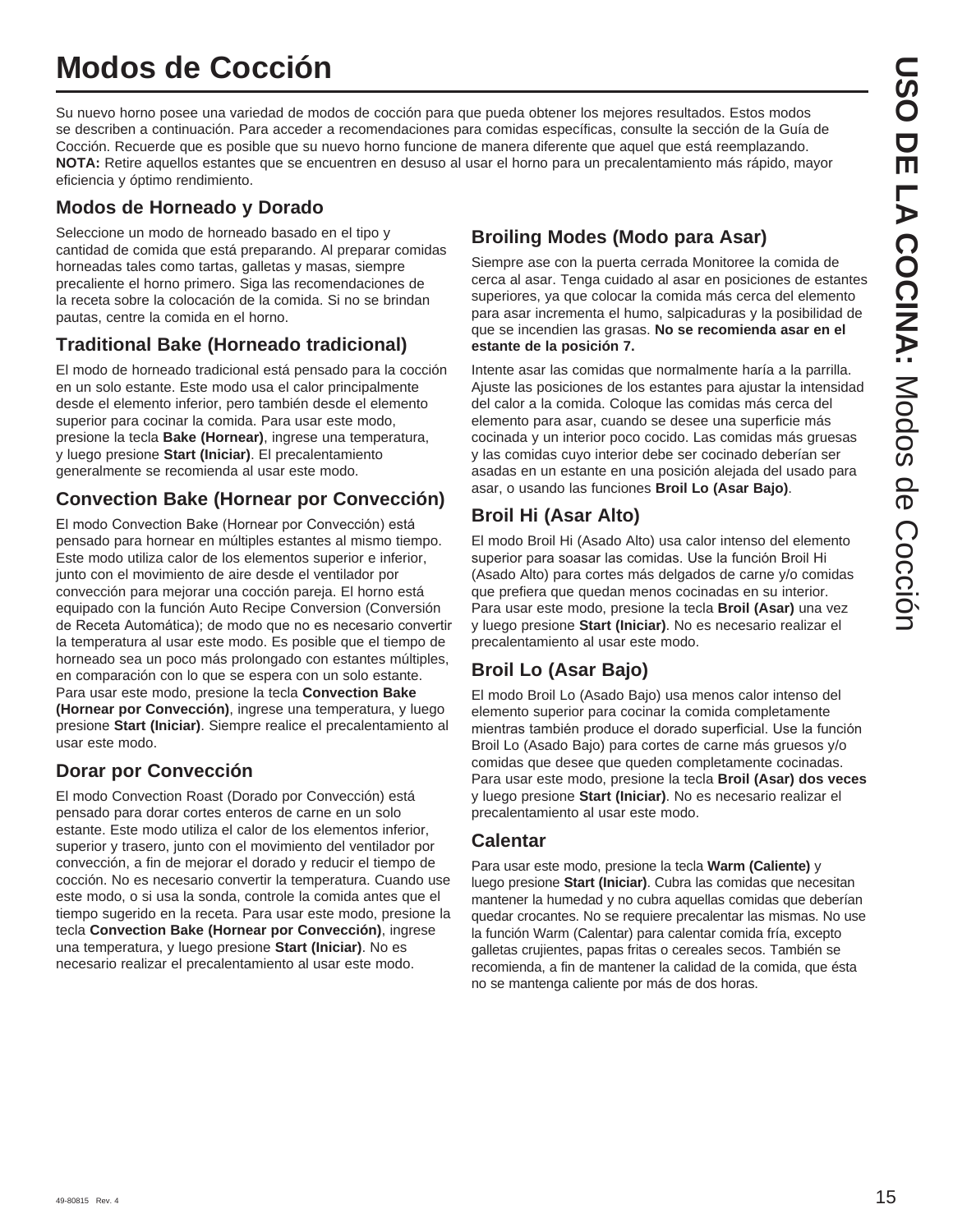## **Guía de Cocción**

| <b>TIPO DE COMIDA</b>                                                                           | <b>MODO(S)</b><br><b>RECOMENDADO(S)</b> | <b>POSICIÓN(ES)</b><br><b>DE ESTANTES</b><br><b>RECOMENDADA</b> | <b>SUGERENCIAS ADICIONALES</b>                                                                                                                                                                                                                                         |
|-------------------------------------------------------------------------------------------------|-----------------------------------------|-----------------------------------------------------------------|------------------------------------------------------------------------------------------------------------------------------------------------------------------------------------------------------------------------------------------------------------------------|
| <b>Productos Horneados</b>                                                                      |                                         |                                                                 |                                                                                                                                                                                                                                                                        |
| Tortas con capas, tortas<br>rectangulares, roscas, panecillos,<br>pan rápido en un Solo Estante | Hornear                                 | 3                                                               | Use utensilios brillantes.                                                                                                                                                                                                                                             |
| Tortas con capas* en Múltiples<br><b>Estantes</b>                                               | Hornear<br>Horneado por Convección      | 2y4                                                             | Use utensilios brillantes. Asegúrese de que haya un flujo de aire<br>adecuado (Vea la ilustración).                                                                                                                                                                    |
| Tortas de grasa (pastel de ángel)                                                               | Hornear                                 | $\mathbf{1}$                                                    | Use utensilios brillantes.                                                                                                                                                                                                                                             |
| Galletas, galletitas, bizcochitos<br>en un Solo Estante                                         | Hornear                                 | 3                                                               | Use utensilios brillantes.                                                                                                                                                                                                                                             |
| Galletas, galletitas, bizcochitos<br>en Múltiples Estantes                                      | Horneado por Convección                 | 2y4                                                             | Use utensilios brillantes. Asegúrese de que haya un flujo de aire<br>adecuado.                                                                                                                                                                                         |
| <b>Bife y Cerdo</b>                                                                             |                                         |                                                                 |                                                                                                                                                                                                                                                                        |
| Hamburguesas                                                                                    | Asar Alto                               | 6                                                               | Use la parte para asar; mueva la comida más abajo para que quede más<br>preparada y menos soasada. Preste atención a la comida al asarla. Para<br>un mejor rendimiento, centre la comida debajo del elemento que emite<br>calor para asar.                             |
| <b>Bifes y Chuletas</b>                                                                         | Asar Alto                               | 5 o 6                                                           | Use la parte para asar; mueva la comida más abajo para que quede más<br>preparada y menos soasada. Preste atención a la comida al asarla. Para<br>un mejor rendimiento, centre la comida debajo del elemento que emite<br>calor para asar.                             |
| Dorados                                                                                         | Hornear<br>Dorado por Convección        | 203                                                             | Use una olla chata tal como una olla para asar.<br>No se requiere precalentarla.                                                                                                                                                                                       |
| Ave                                                                                             |                                         |                                                                 |                                                                                                                                                                                                                                                                        |
| Pollo entero                                                                                    | Hornear<br>Dorado por Convección        | 203                                                             | Use una olla chata tal como una olla para asar.<br>No se requiere precalentarla.                                                                                                                                                                                       |
| Pechugas, patas, muslos con<br>huesos                                                           | Asado Bajo<br>Hornear                   | 3                                                               | Si se empanó o cubrió con salsa, evite los modos Broil Hi (Asar<br>Alto). Ase del lado de la piel hacia abajo primero. Preste atención<br>a la comida al asarla. Para un mejor rendimiento al asar, centre<br>la comida debajo del elemento que emite calor para asar. |
| Pechugas de pollo deshuesadas                                                                   | Asado Bajo<br>Hornear                   | 3                                                               | Si se empanó o cubrió con salsa, evite los modos Broil Hi (Asar<br>Alto). Ase del lado de la piel hacia abajo primero. Preste atención<br>a la comida al asarla. Para un mejor rendimiento al asar, centre<br>la comida debajo del elemento que emite calor para asar. |
| Pavo entero                                                                                     | Hornear<br>Dorado por Convección        | $\mathbf{1}$                                                    | Use una olla chata tal como una olla para asar.<br>No se requiere precalentarla.                                                                                                                                                                                       |
| Pechuga de Pavo                                                                                 | Hornear<br>Dorado por Convección        | 3                                                               | Use una olla chata tal como una olla para asar.<br>No se requiere precalentarla.                                                                                                                                                                                       |
| Pescado                                                                                         | Asado Bajo                              | 6 (mitad del grosor o menos)<br>$5$ (>1/2 pulgada)              | Preste atención a la comida al asarla. Para un mejor rendimiento,<br>centre la comida debajo del elemento calentador para asar.                                                                                                                                        |
| <b>Cazuelas</b>                                                                                 | Hornear                                 | 304                                                             |                                                                                                                                                                                                                                                                        |
| Comidas Congeladas a Conveniencia                                                               |                                         |                                                                 |                                                                                                                                                                                                                                                                        |
| Pizza, Productos con papa,<br>patitas de pollo fritas, aperitivos<br>en un Solo Estante         | Hornear                                 | 3                                                               | Use un utensilio oscuro para que quede más dorado/ crocante;<br>use utensilios brillantes para un menor dorado.                                                                                                                                                        |
| Pizza, Productos con papa,<br>patitas de pollo fritas, aperitivos                               | Horneado por Convección                 | 2y4                                                             | Use utensilios brillantes. Escalone las pizzas de izquierda a<br>derecha, y no las coloque directamente una sobre otra.                                                                                                                                                |

\*Al hornear cuatro tortas con capas a la vez, use los estantes 2 y 4. Coloque las ollas como se muestra, de modo que no quede una olla encima de la otra.

en Múltiples Estantes

Cocine la comida completamente para evitar que se produzcan enfermedades a partir de la comida. Puede encontrar recomendaciones sobre temperatura mínima para cocinar de forma segura en **IsItDoneYet.gov**. Asegúrese de usar un termómetro de comidas para medir la temperatura de las mismas.



**Posiciones de los Estantes**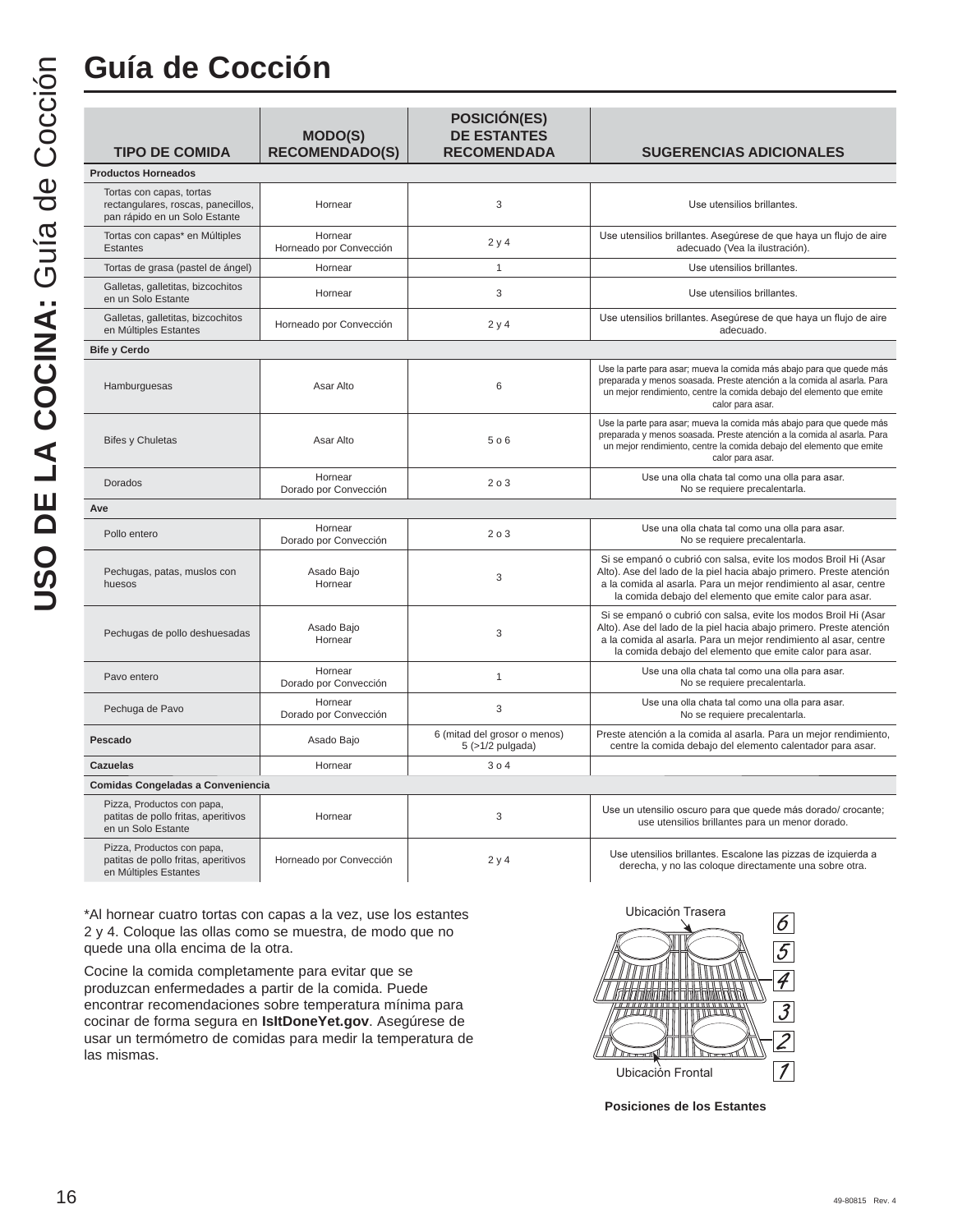## **Limpieza de la Cocina - Exterior**

Asegúrese de que todos los controles estén apagados y que las superficies estén frías antes de limpiar cualquier parte de la cocina.



**A ADVERTENCIA** Si se quita la cocina para efectuar una limpieza, reparaciones o cualquier otra razón, verifique que el dispositivo anti-volcaduras se coloque de manera adecuada cuando vuelva a instalarse la cocina. Si no toma esta precaución, la cocina puede volcarse y provocar lesiones.

#### **Perillas de control**

Las perillas de control se pueden retirar para facilitar la limpieza. Verifique que las perillas estén en la posición **OFF (apagado)** y sáquelas de los vástagos para la limpieza.

Las perillas pueden limpiarse en el lavavajillas o también

pueden lavarse con jabón y agua. Asegúrese de que la parte interna de las perillas esté seca antes de volver a colocarse.

Vuelva a colocar las perillas en la posición **OFF (apagado)** para asegurar una colocación correcta.

#### **Bloqueo del Control**

Si así lo desea, puede desactivar los botones de toque antes de la limpieza.

Consulte Lock Controls (Controles de Bloqueo) en la sección Oven Controls (Controles del Horno) en este manual.

Limpie los derrames con un paño húmedo.

Quite suciedades más rebeldes con agua tibia jabonosa. No utilice abrasivos de ninguna clase.

Vuelva a activar los botones de toque después de la limpieza.

#### **Panel de control**

Una buena idea es limpiar el panel de control luego de cada uso. Limpie con un jabón suave y agua o vinagre y agua, enjuague con agua limpia y pula en seco con una tela suave. No use limpiadores abrasivos, limpiadores líquidos fuertes, almohadillas para fregar de plástico ni limpiadores de horno en el panel de control; dañarán el acabado, incluyendo el Acero Inoxidable Negro.

#### **Exterior del Horno**

No use limpiadores de horno, limpiadores abrasivos, limpiadores líquidos fuertes, estropajos de acero, almohadillas para fregar de plástico, ni polvos limpiadores en el interior o el exterior del horno. Limpie el mismo con agua y jabón o una solución de vinagre y agua. Enjuague con agua limpia y seque con una tela seca. Al limpiar supeficies, asegúrese de que estén a temperatura ambiente y fuera del contacto con

la luz solar. Si las manchas en el borde de la ventana de la puerta son persistentes, use un limpiador abrasivo suave o una esponja con estropajo para obtener un mejor resultado. El derrame de adobo, jugos de fruta, salsas de tomate y líquidos para humedecer que contengan ácidos pueden ocasionar descoloración y se deberán limpiar de inmediato. Deje que las superficies calientes se enfríen, y luego limpie y enjuague.

#### **Superficies pintadas y Acero Inoxidable Negro**

Las superficies pintadas incluyen los lados de la cocina y la puerta, la parte superior del panel de control y el frente del cajón. Límpielas con jabón y agua o con una solución de agua y vinagre.

No utilice limpiadores de horno comerciales, polvos limpiadores, esponjillas de acero o abrasivos potentes sobre cualquier superficie pintada, incluyendo el Acero Inoxidable Negro.

#### **Acero Inoxidable – Excluyendo el Acero Inoxidable Negro (en algunos modelos)**

No use virutas de acero; éstas dañarán la superficie.

Para limpiar la superficie de acero inoxidable, use agua tibia con jabón o un limpiador o pulidor para acero inoxidable. Siempre limpie la superficie en la dirección del veteado. Siga las instrucciones del limpiador para limpiar la superficie de acero inoxidable.

Para realizar consultas sobre la adquisición de productos, incluyendo limpiadores o pulidores para electrodomésticos de acero inoxidable, consulte las secciones de Accesorios y Soporte al Consumidor al final de este manual.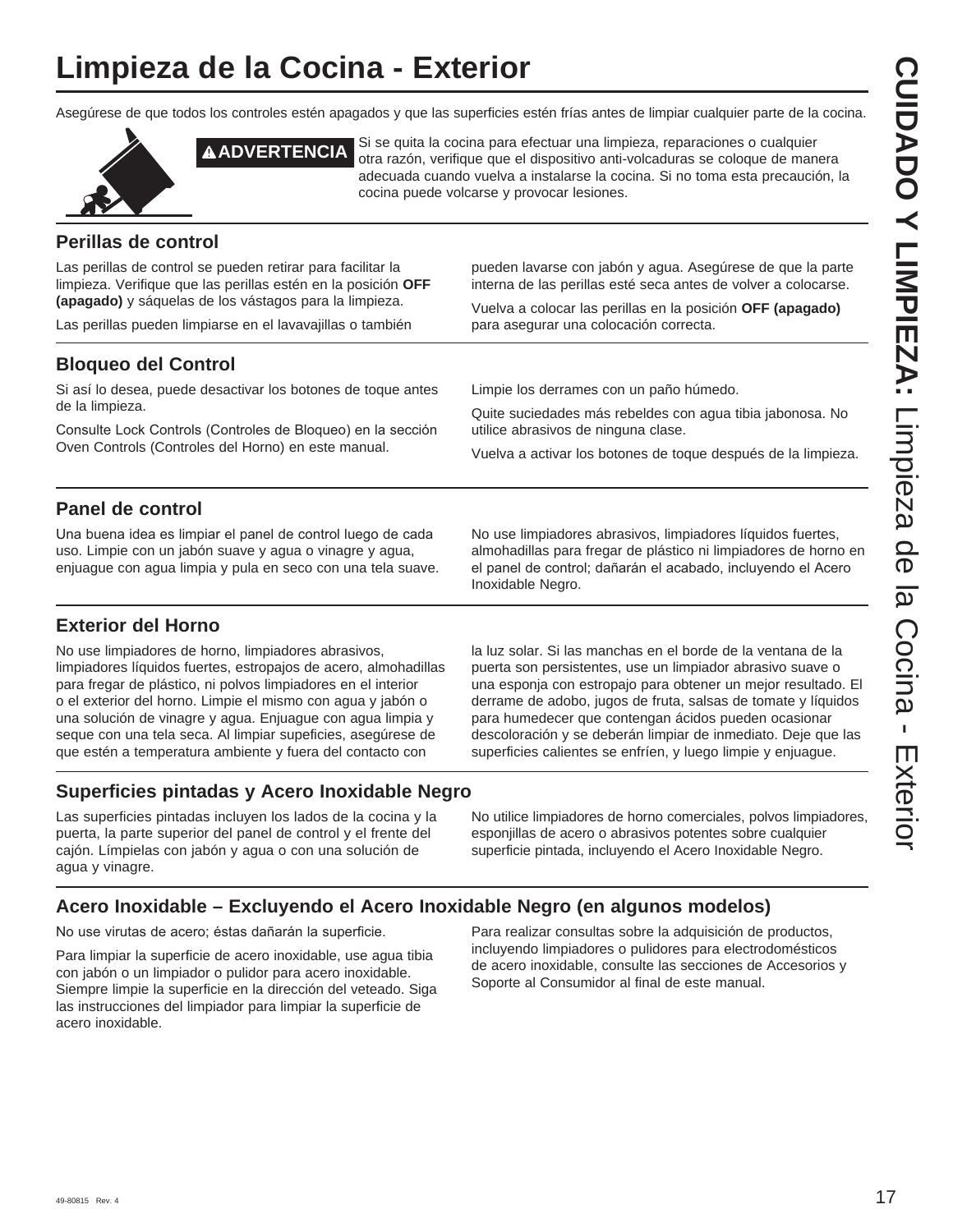Asegúrese de que todos los controles estén apagados y que las superficies estén frías antes de limpiar cualquier parte de la cocina. El interior de su nuevo horno puede ser limpiado de forma manual o utilizando los modos Steam Clean (Limpieza con Vapor) o Self Clean (Limpieza Automática).

El derrame de adobo, jugos de fruta, salsas de tomate y líquidos para humedecer que contengan ácidos pueden ocasionar descoloración y se deberán limpiar de inmediato. Espere a que las superficies calientes se enfríen, y luego limpie y enjuague.

#### **Limpieza Manual**

No use limpiadores de horno, limpiadores abrasivos, limpiadores líquidos fuertes, estropajos de acero, almohadillas para fregar, ni polvos limpiadores en el interior del horno. Limpie el mismo con agua y jabón o una solución de vinagre

#### **Modo de Limpieza con Vapor**

La limpieza con vapor está pensada para limpiar suciedad leve usando agua y una temperatura de limpieza más baja que la función Self-Clean (Limpieza Automática).

Para usar la función Steam Clean (Limpieza con Vapor), limpie las grasas y suciedades del horno. Vierta una taza de agua en la parte inferior del horno. Cierre la puerta. Presione la

#### **Modo de Limpieza Automática**

**CUI ACUTE COCONT CONTR** Associates the question of the contract Electron de all the control of the material control of the material control of the material control of the control of the control of the control of the contr Lea las Instrucciones de Seguridad del Horno con Limpieza Automática, en el comienzo de este manual antes de usar el modo Self Clean (Limpieza Automática). Este modo usa temperaturas muy altas para limpiar el interior del horno. Cuando use esta función, la puerta del horno se trabará. Antes de utilizar el ciclo de limpieza automática, limpie la grasa y restos de comida que haya en el horno. Retire todos los artículos del horno, excepto los estantes esmaltados (color oscuro). Los estantes brillantes o de plata, la sonda de carnes, y cualquier utensilio u otros artículos deberían ser retirados del horno antes de iniciar un ciclo de limpieza automática. Cierre la puerta. Presione la tecla **Self Clean (Limpieza Automática)** y se exhibirá un tiempo de limpieza automática por omisión. El tiempo de limpieza puede ser modificado en cualquier momento entre las 3:00 y las 5:00 horas, usando las teclas numéricas para ingresar un tiempo diferente y presionando **Start (Iniciar)**. Si desea usar el tiempo por omisión, presione la tecla **Start (Iniciar)** inmediatamente luego de presionar la tecla **Self Clean (Limpieza Automática)** El horno se apagará de forma automática cuando el ciclo de limpieza automática sea completado. La puerta permanecerá bloqueada hasta que el horno se haya enfriado. Una vez que el horno se haya enfriado, limpie cualquier ceniza que haya quedado en el horno. Recomendamos ventilar su cocina con una ventana abierta o utilizando un ventilador o campana durante el primer ciclo de auto-limpieza.

**Estantes**

Todos los estantes se pueden lavar con agua caliente y jabón. Los estantes esmaltados (no brillosos) se pueden dejar en la cavidad durante el ciclo de limpieza automática.

#### **Elementos calentadores del horno**

No limpie el elemento para hornear o el elemento para asar. Las suciedades se quemarán cuando se calienten los elementos. Para limpiar la base del horno cuando el elemento para hornear esté expuesto, levante suavemente el elemento para hornear. En algunos modelos, el elemento a hornear no está expuesto y se encuentra debajo del piso del suelo. Limpie con agua caliente y jabón. Limpie con un paño los desechos rebeldes

y agua. Enjuague con agua limpia y seque con una tela seca. Al limpiar supeficies, asegúrese de que estén a temperatura ambiente y fuera del contacto con la luz solar.

tecla **Steam Clean (Limpieza con Vapor)** y luego presione **Start (Iniciar)**. La puerta se trabará. No podrá abrir la puerta durante los 30 minutos de la limpieza con vapor, ya que esto reducirá su rendimiento. Al finalizar el ciclo de limpieza con vapor, limpie cualquier exceso de agua o suciedad que haya quedado.

La suciedad ubicada en el marco frontal de la cocina y fuera de la junta de la puerta deberá limpiarse a mano. Limpie estas áreas con agua caliente, esponjillas de lana de acero embebidas en jabón o limpiadores tales como Soft Scrub®. Enjuague bien con agua limpia y seque.

No limpie la junta. El material de fibra de vidrio de la junta de la puerta del horno no resiste productos abrasivos. Es esencial que la junta se mantenga intacta. Si usted nota que está desgastada, reemplácela.

Verifique que la tapa de la bombilla de luz del horno esté en su lugar y que la luz del horno esté apagada.

**IMPORTANTE:** Las emanaciones producidas por el ciclo de autolimpieza de cualquier horno afectan la salud de algunas aves de manera notoria. Procure llevar sus aves a otra habitación bien ventilada..

#### **En Algunos Modelos:**

Las unidades de superficie se desactivan automáticamente durante el ciclo de auto-limpieza. Verifique que todos los controles de unidades de superficie estén apagados en todo momento durante el ciclo de auto-limpieza. Cualquier unidad de superficie configurada en una posición "on" (encendido) mientras funciona el ciclo de auto-limpieza se accionará automáticamente después de terminado el ciclo, y puede provocar el encendido de una unidad de superficie y quedar sin atención. Espere hasta que termine el ciclo de autolimpieza para configurar y usar las unidades de superficie.

Es posible que resulte más difícil deslizar los estantes, especialmente luego de la limpieza automática. Coloque aceite vegetal en una tela húmeda o toalla de papel y frote sobre los extremos izquierdo y derecho.



Levante suavemente el elemento para hornear.



acumulados en el piso del horno.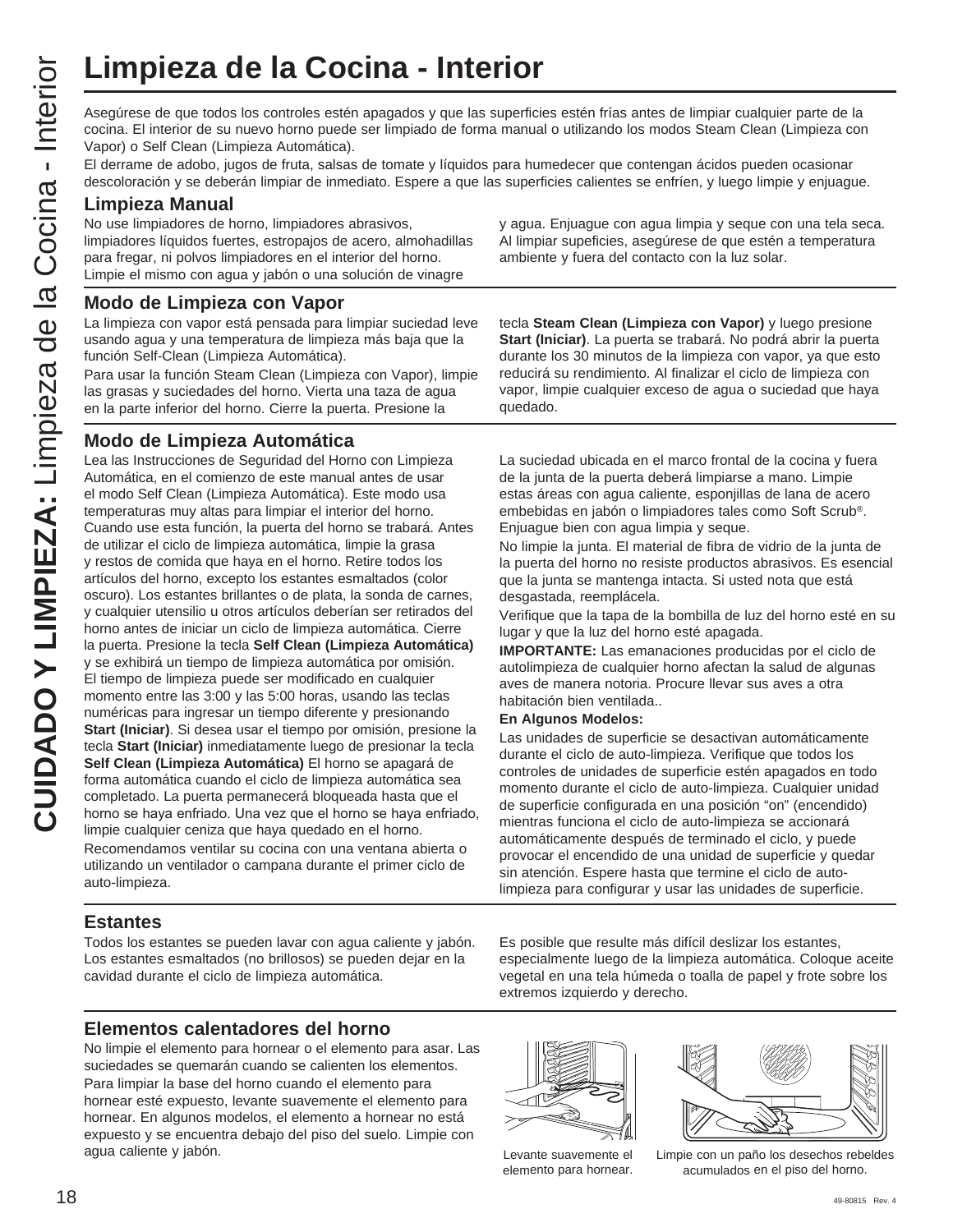## **Limpieza de la Placa de Cocción de Vidrio**

Para mantener y proteger la superficie de su estufa de vidrio, siga estos pasos:

- 1. Antes de usar la estufa por primera vez, límpiela con el limpiador de estufas cerámicas. Esto ayuda a proteger la estufa y hace la limpieza más sencilla.
- 2. El uso diario del limpiador de estufas cerámicas ayudará a que la estufa quede como nueva.
- 3. Agite bien la crema de limpieza. Aplique unas gotas del limpiador de estufas cerámicas directamente sobre la estufa.
- 4. Utilice una toalla de papel o un paño de limpieza para estufas cerámicas para limpiar toda la superficie de la estufa.
- 5. Use un paño seco o una toalla de papel para quitar los restos del limpiador. No hace falta enjuagar.

#### **Residuos pegados**

**NOTA:** Se podrán producir DAÑOS sobre la superficie de vidrio si utiliza estropajos que no sean los recomendados.

- 1. Deje enfriar la estufa.
- 2. Coloque unas gotas del limpiador de estufas cerámicas sobre toda el área de residuos pegados.
- 3. Utilizando un paño de limpieza para superficies de cocción de cerámica, frote el área sucia aplicando presión según sea necesario.
- 4. Si quedan restos, repita los pasos indicados con anterioridad.

#### **Residuos pegados rebeldes**

- 1. Deje enfriar la estufa.
- 2. Utilice el raspador de filo único a un ángulo aproximado de 45 degrees contra la superficie del vidrio y raspe la suciedad. Puede ser necesario aplicar presión al raspador para quitar la suciedad.
- 3. Después de utilizar el raspador, coloque unas gotas de limpiador de estufas cerámicas sobre toda el área de suciedad quemada. Utilice el paño de limpieza para quitar la suciedad restante.
- 4. Para protección adicional, después de haber quitado todos los restos, pula toda la superficie con limpiador de estufas cerámicas y una toalla de papel.

#### **Marcas de metal y rayones**

1. Tenga cuidado de no deslizar ollas y sartenes a través de su estufa. Dejará marcas de metal sobre la superficie de la estufa.

 Estas marcas pueden quitarse utilizando limpiador de estufas cerámicas con el paño de limpieza para estufas cerámicas.

**NOTA:** Es muy importante que NO CALIENTE la estufa hasta que la haya limpiado por completo.

# Ceramic Cooktop Cleaner

Limpie la estufa después de cada derrame. Utilice el limpiador de estufas cerámicas

5. Para protección adicional, después de haber quitado todos los restos, pula toda la superficie con limpiador de estufas cerámicas y una toalla de papel.



Utilice un paño de limpieza para estufas cerámicas.



La espátula para superficies de cocción de cerámica y todos los elementos recomendados se encuentran disponibles a través de nuestro Centro de Piezas. Consulte las secciones de Accesorios y Soporte al Consumidor al final de este manual.

**NOTA:** No utilice hojas desafiladas o dañadas.

2. Si se permite que ollas con una capa fina de aluminio o cobre hiervan en seco, la capa puede dejar una decoloración negra en la estufa.

 Esto debe quitarse de inmediato antes de calentar de nuevo o la decoloración puede llegar a ser permanente.

**NOTA:** Verifique con detenimiento que la base de las ollas no sea áspera para no rayar la estufa.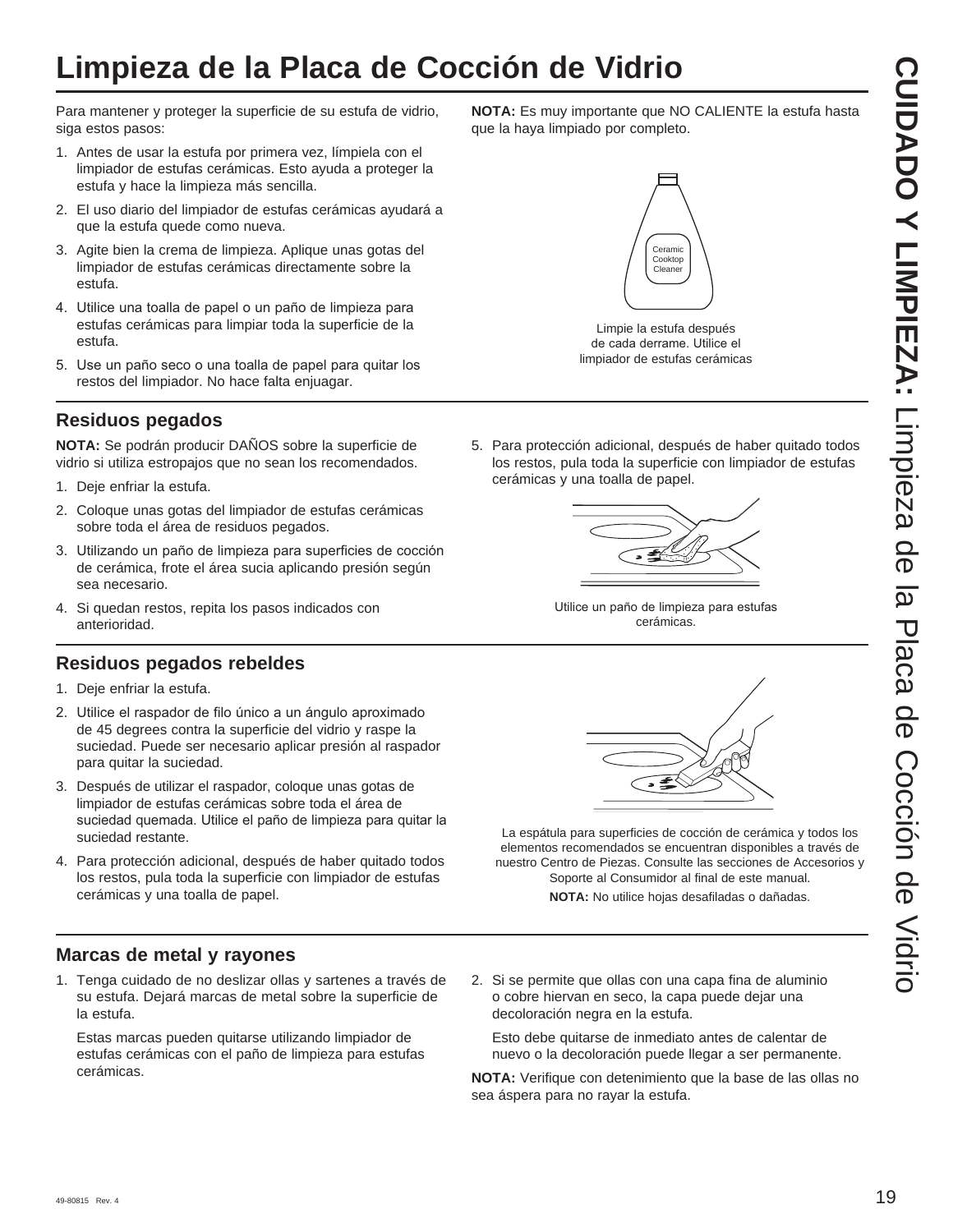## **Limpieza de la Placa de Cocción de Vidrio (Continúa)**

#### **Sellado de la estufa (en algunos modelos)**

Para limpiar el sellado de la estufa alrededor de los bordes de vidrio, coloque un paño húmedo sobre los mismos durante unos minutos y luego limpie con limpiadores no abrasivos.



3. Cualquier derrame restante debe dejarse hasta que la

4. No use las unidades de superficie de nuevo hasta que todos los restos se hayan eliminado por completo. **NOTA:** Si la superficie de vidrio ya ha sufrido marcas o hendiduras, el vidrio de la estufa deberá cambiarse. En ese

superficie de la estufa se haya enfriado.

caso, será necesaria la atención de un técnico.

Se deberá tener especial cuidado al eliminar sustancias calientes, **a fin de evitar daños permanentes sobre la superficie de vidrio.** Los derrames azucarados (como gelatinas, dulce, caramelo, jarabes) o plásticos derretidos pueden marcar la superficie de la estufa (no cubierto por la garantía) a menos que el derrame se quite mientras está caliente. Debe tenerse mucho cuidado al remover sustancias calientes.

Asegúrese de utilizar un raspador nuevo y afilado.

No utilice hojas desafiladas o dañadas.

- 1. Apague todas las unidades de superficie. Quite las ollas calientes.
- 2. Utilizando un guante de cocina:
	- a. Use un raspador de filo único para desplazar el derrame a un área fría de la estufa.
	- b. Quite el derrame con toallas de papel.

## **Luz del Horno**

**ADVERTENCIA PELIGRO DE DESCARGA ELÉCTRICA O QUEMADURAS:** Antes de reemplazar la bombilla del horno, desconecte la alimentación de energía al horno desde el panel principal de fusibles o del interruptor de circuitos. No hacerlo puede provocar una descarga eléctrica o una quemadura.

**A PRECAUCIÓN** RIESGO DE INCENDIO: La tapa de vidrio y la lámpara de luz se deberán retirar cuando estén frías. Tocar el vidrio caliente sin protección en las manos o con un trapo húmedo puede ocasionar quemaduras.

#### **Reemplazo de la bombilla del horno (en algunos modelos) Para retirar:**

- 1. Gire la cubierta de vidrio en sentido contrario a las manecillas del reloj 1/4 de vuelta hasta que las lengüetas de la cubierta de vidrio liberen los surcos del portalámparas. Colocarse guantes de látex puede brindar un mejor agarre.
- 2. Utilizando guantes o un paño seco, remueva la bombilla jalándola en línea recta.

#### **Para reemplazar:**

- 1. Utilice una nueva bombilla halógena de 120/130 voltios, no exceda 50 vatios. Reemplace la lámpara de luz con el mismo tipo de lámpara que se retiró. Asegúrese al reemplazar la lámpara que sea de 120 volts o 130 volts (NO de 12 volts).
- 2. Utilizando quantes o un paño seco, remueva la bombilla de su paquete. No toque la bombilla con los dedos desnudos. El aceite para piel dañará la lámpara y acortará su tiempo de duración.
- 3. Empuje la bombilla en línea recta dentro del receptáculo hasta el tope.
- 4. Coloque las lengüetas de la cubierta de vidrio dentro de los surcos del portalámparas. Gire la cubierta de vidrio en sentido de las manecillas del reloj 1/4 de vuelta. Para una mejor iluminación dentro del horno, limpie frecuentemente la cubierta de vidrio utilizando un paño húmedo. Esto debería hacerse cuando el horno está completamente frío.
- 5. Conecte nuevamente el suministro eléctrico al horno.



(en algunas modelos)

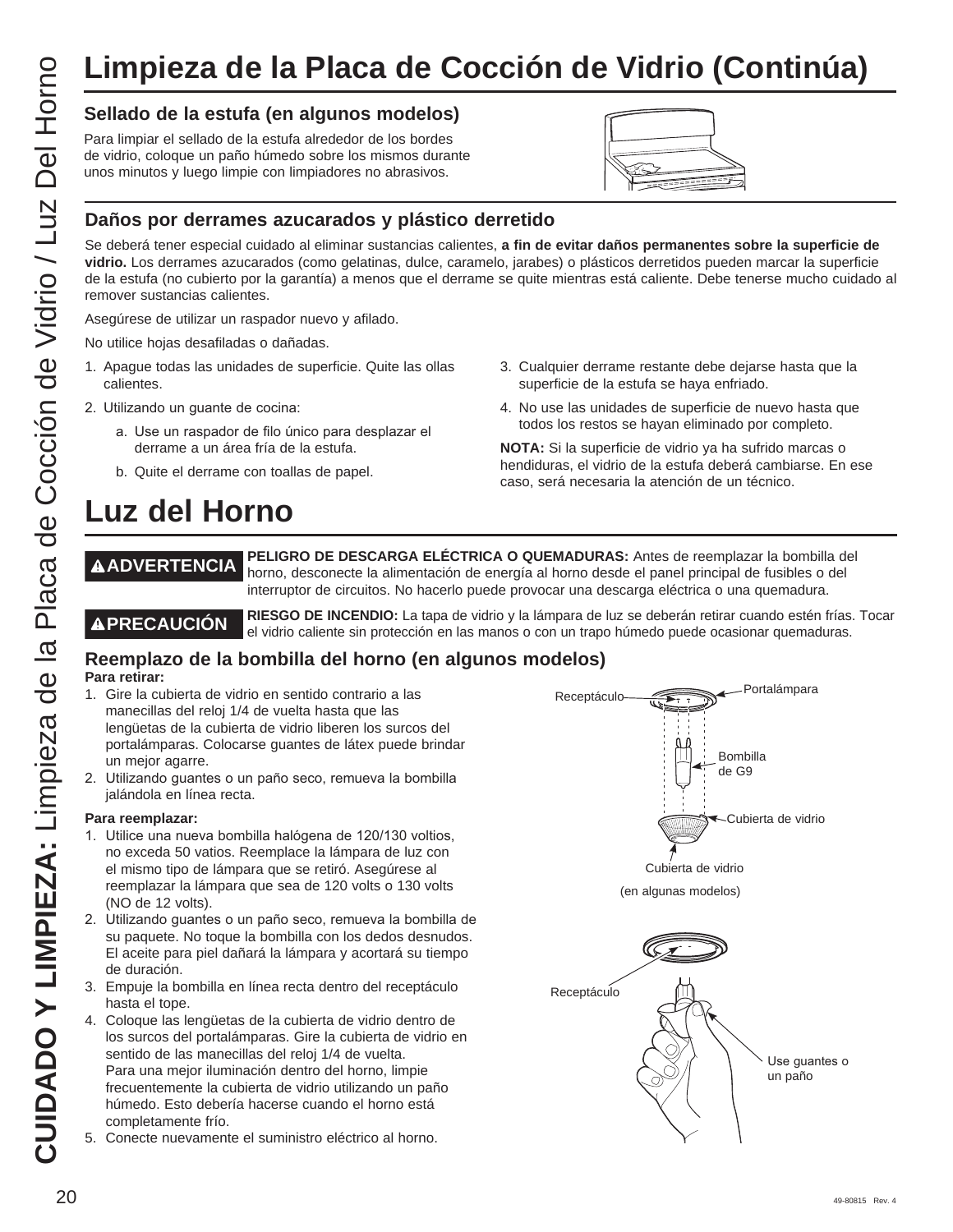## **Reemplazo de la bombilla del horno (en algunos modelos)**

#### **Para quitar la tapa:**

- 1. Dé a la tapa de vidrio un cuarto de giro en contra de las agujas del reloj hasta que las lengüetas de la tapa de vidrio limpien las ranuras de la ficha. Si usa guantes de látex tendrá un mejor agarre.
- 2. Retire la lámpara girando la misma en dirección contraria a las agujas del reloj.

#### **Para volver a colocar la tapa:**

- 1. Reemplace la lámpara por una para electrodoméstico de 40 watts. Inserte la lámpara y gire la misma en dirección de las agujas del reloj, hasta que quede ajustada.
- 2. Coloque las lengüetas de la tapa de vidrio en las ranuras de la ficha. Dé a la tapa de vidrio un cuarto de giro en dirección de las agujas del reloj.

Para una mejor iluminación dentro del horno, limpie la tapa del vidrio en forma frecuente utilizando una tela húmeda. Esto se deberá hacer cuando el horno esté completamente frío.

3. Vuelva a conectar el cable de electricidad del horno.

# **Puerta del Horno**

La puerta es muy pesada. Tenga cuidado al retirar y levantar la puerta.

No levante la puerta usando la manija.

#### **Para retirar la puerta:**

- 1. Abra la puerta totalmente.
- 2. Empuje los bloqueos de la bisagra hacia abajo en dirección a la estructura de la puerta, hasta la posición desbloqueada. Es posible que necesite una herramienta tal como un destornillador pequeño de punta plana.
- 3. Firmemente tome ambos lados de la puerta por la parte superior.
- 4. Cierre la puerta hasta la posición de retiro de la misma. La puerta debería ser abierta aproximadamente a 3", sin obstrucción sobre la misma.
- 5. Levante la puerta hacia arriba y afuera, hasta que los brazos de las bisagras queden fuera de las ranuras.





Empuje los bloqueos de la bisagra hacia abajo para desbloquear

Posición de retiro

#### **Para reemplazar la puerta:**

- 1. Firmemente tome ambos lados de la puerta por la parte superior.
- 2. Comenzando desde el lado izquierdo, con la puerta en el mismo ángulo de la posición de retiro, apoye la hendidura del brazo de la bisagra en el extremo inferior de la ranura de la bisagra. La abertura en el brazo de la bisagra deberá estar totalmente apoyada en la parte inferior de la ranura. Repita el procedimiento del lado derecho.
- 3. Abra la puerta totalmente. Si la puerta no se abre totalmente, la hendidura no está correctamente apoyada en el extremo inferior de la ranura.
- 4. Empuje los bloqueos de la bisagra contra la estructura frontal de la cavidad del horno, hasta la posición de bloqueo.
- 5. Cierre la puerta del horno.



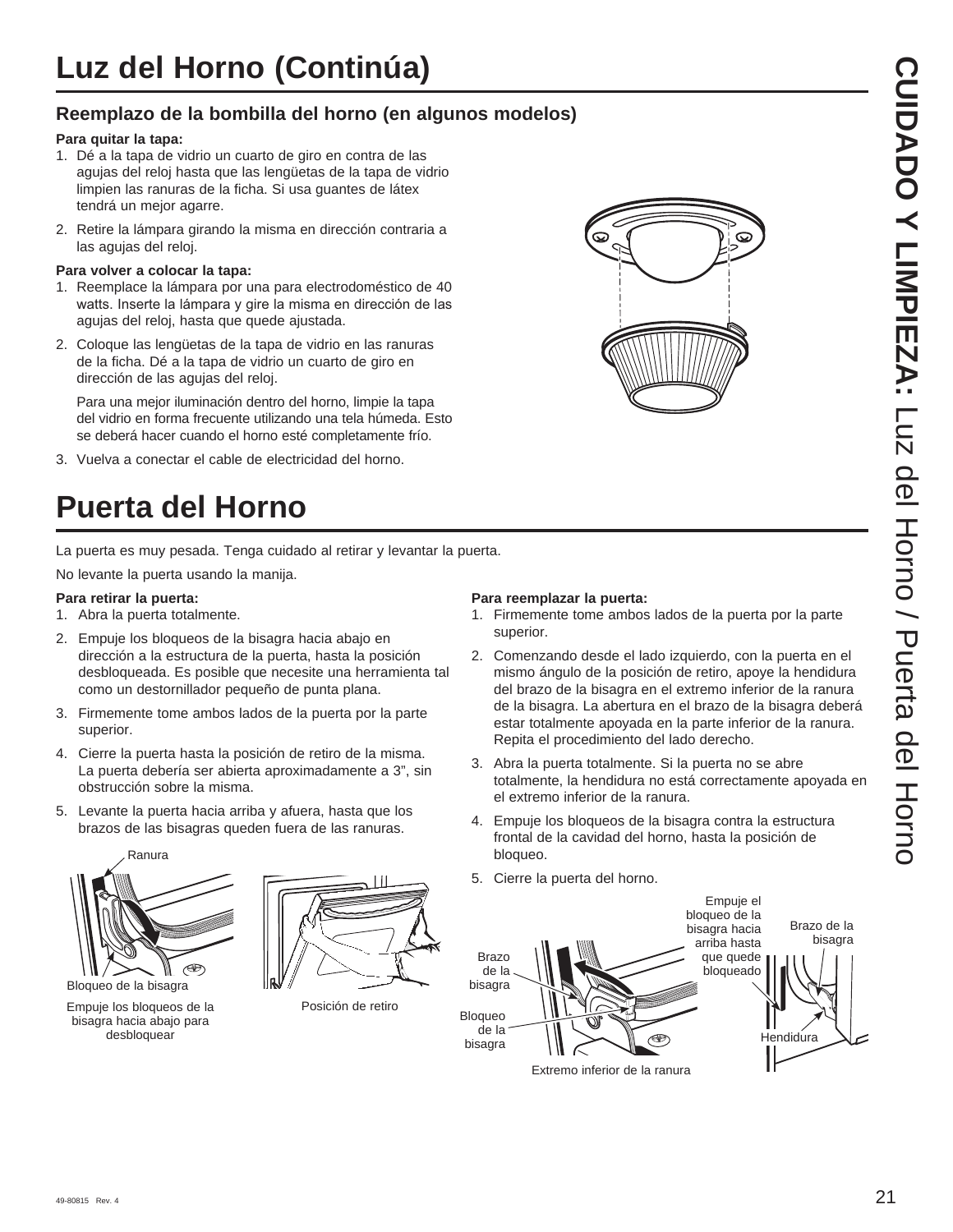El cajón de almacenamiento es un buen lugar para guardar utensilios de cocina y panadería. No guarde plásticos ni materiales inflamables en el cajón.

El cajón de almacenamiento se podrá retirar para limpiar debajo de la cocina. Limpie el cajón de almacenamiento con una tela o esponja húmeda. Nunca use abrasivos duros ni almohadillas para fregar.

#### **Retiro del Cajón de Almacenamiento**

- **(para modelos que cuentan con lengüetas de liberación):**
- 1. Empuje el cajón hacia afuera hasta que se detenga.
- 2. Mientras empuja el cajón hacia adelante, presione la palanca para liberar el riel izquierdo hacia arriba y la palanca para liberar el riel derecho hacia abajo.
- 3. Continúe empujando el cajón hacia adelante hasta que se separe completamente de la unidad.



#### **Retiro del Cajón de Almacenamiento (para modelos que no cuentan con lengüetas de liberación):**

- 1. Empuje el cajón hacia afuera hasta que se detenga.
- 2. Continúe empujando el cajón hasta que salga del horno.



#### **Reemplazo del Cajón de Almacenamiento:**



1. Coloque el riel izquierdo del cajón alrededor de la guía del riel interior izquierdo y deslice el mismo lentamente.



2. Coloque el riel derecho del cajón alrededor de la guía del riel interior derecho y deslice el mismo lentamente.



3. Mantenga el cajón recto (no hace falta inclinarlo) para deslizarlo hacia adentro por completo.

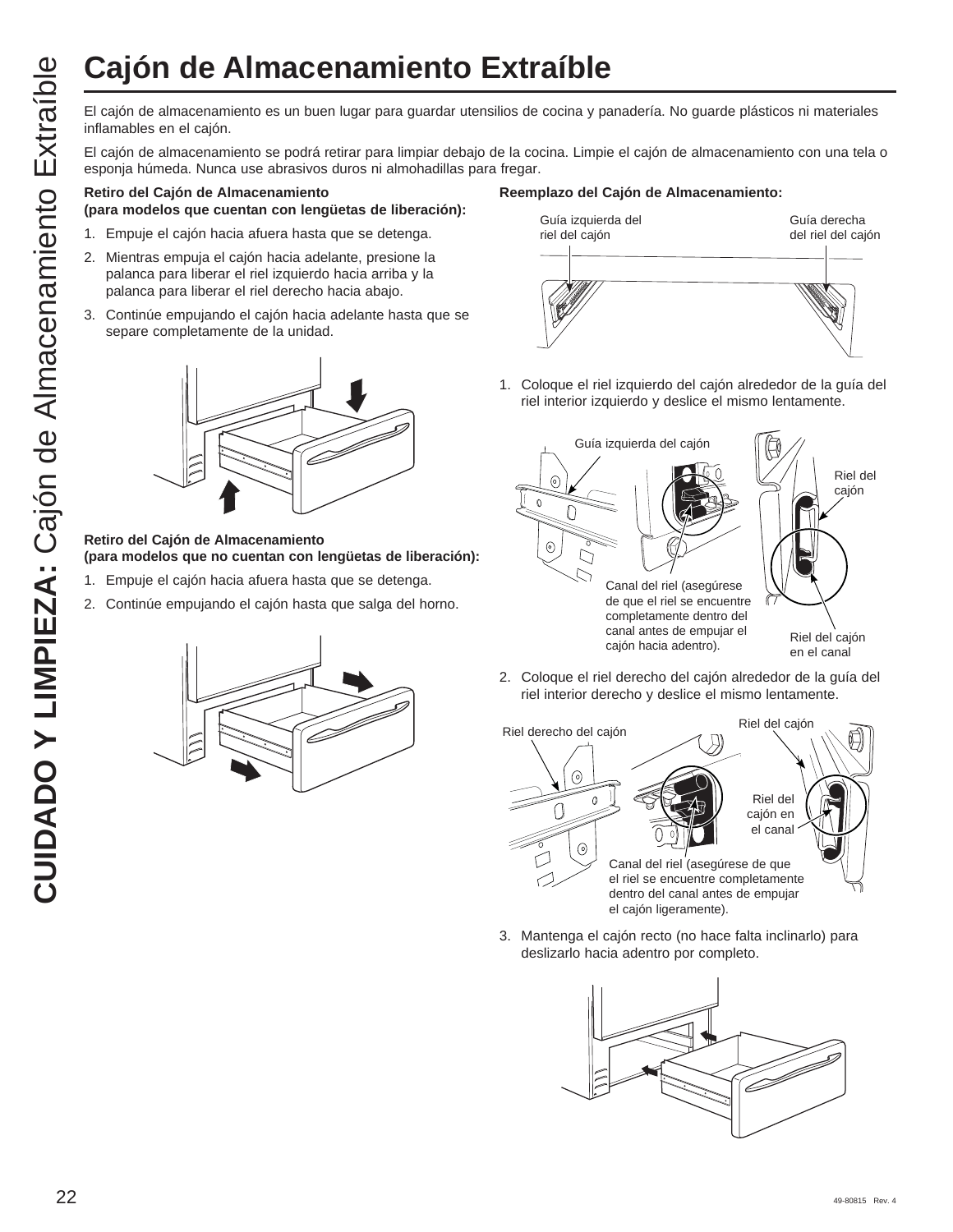## **Consejos para la Solución de Problemas...** Antes de solicitar el servicio técnico

¡Ahorre tiempo y dinero! Primero revise los cuadros que aparecen en las siguientes páginas y es posible que no necesite solicitar reparaciones.

| <b>Problema</b>                                                                                                        | <b>Causa Posible</b>                                                                                                                                                                                                  | Qué Hacer                                                                                                                                                                                                                                                                                                                                                                                                                                                                                                                                        |  |
|------------------------------------------------------------------------------------------------------------------------|-----------------------------------------------------------------------------------------------------------------------------------------------------------------------------------------------------------------------|--------------------------------------------------------------------------------------------------------------------------------------------------------------------------------------------------------------------------------------------------------------------------------------------------------------------------------------------------------------------------------------------------------------------------------------------------------------------------------------------------------------------------------------------------|--|
| Las unidades de superficie no<br>mantienen un hervor constante                                                         | Se están utilizando recipientes de cocción<br>inadecuados.                                                                                                                                                            | Use recipientes de base plana y que se ajusten al diámetro de<br>la unidad de superficie elegida.                                                                                                                                                                                                                                                                                                                                                                                                                                                |  |
| o la cocción es lenta                                                                                                  | En algunas regiones la energía (voltaje) puede ser baja.                                                                                                                                                              | Cubra el recipiente con una tapa hasta obtener el calo deseado.                                                                                                                                                                                                                                                                                                                                                                                                                                                                                  |  |
| Las unidades de la superficie<br>no se encienden                                                                       | El fusible puede haberse quemado o el interruptor de<br>circuitos puede haber saltado.                                                                                                                                | Cambie el fusible o vuelva a configurar el interruptor de circuitos.                                                                                                                                                                                                                                                                                                                                                                                                                                                                             |  |
|                                                                                                                        | Los controles de la estufa están mal configurados.                                                                                                                                                                    | Verifique que se haya configurado el control correcto para el<br>elemento de superficie que está utilizando.                                                                                                                                                                                                                                                                                                                                                                                                                                     |  |
| La unidad de superficie deja<br>de resplandecer cuando se<br>cambia a una configuración<br>menor                       | La unidad sigue encendida y caliente.                                                                                                                                                                                 | Esto es normal.                                                                                                                                                                                                                                                                                                                                                                                                                                                                                                                                  |  |
| Rayones (pueden parecer<br>como roturas) en la superficie                                                              | Se están usando métodos de limpieza incorrectos.                                                                                                                                                                      | Los rayones no pueden removerse. Los rayones más pequeños<br>se volverán menos visibles como resultado de la limpieza.                                                                                                                                                                                                                                                                                                                                                                                                                           |  |
| de vidrio de la estufa                                                                                                 | Se están usando recipientes con bases ásperas o hay<br>partículas gruesas (sal o arena) entre el recipiente y la<br>superficie de la estufa. Se ha deslizado un recipiente a<br>través de la superficie de la estufa. | Para evitar rayones, use los procedimientos de limpieza<br>recomendados. Verifique que las bases de los recipientes estén<br>limpias antes del uso, y utilice recipientes con bases lisas.                                                                                                                                                                                                                                                                                                                                                       |  |
| Áreas de decoloración en la<br>estufa                                                                                  | No se limpiaron los derrames de alimentos antes del<br>uso siguiente.                                                                                                                                                 | Ver la sección Cómo limpiar la estufa de vidrio.                                                                                                                                                                                                                                                                                                                                                                                                                                                                                                 |  |
|                                                                                                                        | Superficie caliente en un modelo con una estufa de<br>color claro.                                                                                                                                                    | Esto es normal. La superficie puede parecer decolorada cuando<br>está caliente. Esto es temporal y desaparecerá a medida que se<br>enfría el vidrio.                                                                                                                                                                                                                                                                                                                                                                                             |  |
| Plástico derretido sobre la<br>superficie                                                                              | La estufa caliente entró en contacto con plástico<br>colocado sobre la misma.                                                                                                                                         | Consulte la sección de Limpieza de la superficie de cocción de<br>vidrio, ya que existe la posibilidad de que se produzcan daños<br>permanentes sin el debido cuidado.                                                                                                                                                                                                                                                                                                                                                                           |  |
| Marcas (o hendiduras) en la<br>estufa                                                                                  | Se ha derramado una mezcla azucarada caliente en<br>la estufa.                                                                                                                                                        | Llame a un técnico calificado para el reemplazo.                                                                                                                                                                                                                                                                                                                                                                                                                                                                                                 |  |
| Las unidades de superficie<br>se encienden y apagan con<br>mucha frecuencia                                            | Se están utilizando recipientes de cocción<br>inadecuados.                                                                                                                                                            | Use sólo recipientes de base plana para minimizar el encendido<br>y apagado.                                                                                                                                                                                                                                                                                                                                                                                                                                                                     |  |
| Mi horno nuevo no cocina<br>Hayوcomo el anterior. ¿Hay<br>algún problema con<br>las configuraciones de<br>temperatura? | Su horno nuevo cuenta con un sistema de cocción<br>diferente con relación al anterior y, por lo tanto, es<br>posible que cocine de forma diferente.                                                                   | En los primeros usos, use los tiempos y temperaturas de<br>su receta con cuidado. Si aún piensa que su horno nuevo<br>cocina con demasiado calor o demasiado frío, puede ajustar la<br>temperatura usted mismo siguiendo los pasos en las Funciones<br>Especiales, a fin de cubrir su preferencia de cocción específica.<br>NOTA: Este ajuste afecta las temperaturas de Bake (Hornear)<br>y Convection Bake (Hornear por Convección); no afectará<br>las funciones Convection Roast (Dorar por Convección), Broil<br>(Asar), o Clean (Limpiar). |  |
| La comida no se hornea de                                                                                              | Controles del horno configurados de forma incorrecta.                                                                                                                                                                 | Consulte la sección Modos de Cocción.                                                                                                                                                                                                                                                                                                                                                                                                                                                                                                            |  |
| forma apropiada                                                                                                        | La posición del estante es incorrecta o el estante no<br>está nivelado.                                                                                                                                               | Consulte la sección Modos de Cocción y la Guía de Cocción.                                                                                                                                                                                                                                                                                                                                                                                                                                                                                       |  |
|                                                                                                                        | Uso de una cacerola incorrecta o de una cacerola de<br>tamaño incorrecto.                                                                                                                                             | Consulte la sección Utensilios.                                                                                                                                                                                                                                                                                                                                                                                                                                                                                                                  |  |
|                                                                                                                        | La temperatura del horno debe ser ajustada.                                                                                                                                                                           | Consulte la sección Funciones Especiales.                                                                                                                                                                                                                                                                                                                                                                                                                                                                                                        |  |
|                                                                                                                        | Sustitución de ingredientes                                                                                                                                                                                           | Sustituir ingredientes puede modificar el resultado de la receta.                                                                                                                                                                                                                                                                                                                                                                                                                                                                                |  |
| La comida no asa de forma                                                                                              | Controles del horno configurados de forma incorrecta.                                                                                                                                                                 | Asegúrese de seleccionar el modo correcto para asar.                                                                                                                                                                                                                                                                                                                                                                                                                                                                                             |  |
| apropiada                                                                                                              | Se usó una posición incorrecta del estante.                                                                                                                                                                           | Para acceder a sugerencias de ubicación de estantes, consulte<br>la Guía de Cocción.                                                                                                                                                                                                                                                                                                                                                                                                                                                             |  |
|                                                                                                                        | Se cocinó comida en una olla caliente.                                                                                                                                                                                | Asegúrese de que el utensilio esté frío                                                                                                                                                                                                                                                                                                                                                                                                                                                                                                          |  |
|                                                                                                                        | Utensilio de cocina inadecuado para asar.                                                                                                                                                                             | Use una olla específicamente diseñada para asar                                                                                                                                                                                                                                                                                                                                                                                                                                                                                                  |  |
|                                                                                                                        | El papel de aluminio usado para la olla y la rejilla para<br>asar no se ajustó ni cortó de forma apropiada, según<br>lo recomendado.                                                                                  | Si usará papel de aluminio, deberá usarse conforme con las<br>aberturas de la olla.                                                                                                                                                                                                                                                                                                                                                                                                                                                              |  |
|                                                                                                                        | En algunas áreas, es posible que el nivel de corriente<br>(voltaje) sea bajo.                                                                                                                                         | Precaliente el elemento para asar durante 10 minutos.                                                                                                                                                                                                                                                                                                                                                                                                                                                                                            |  |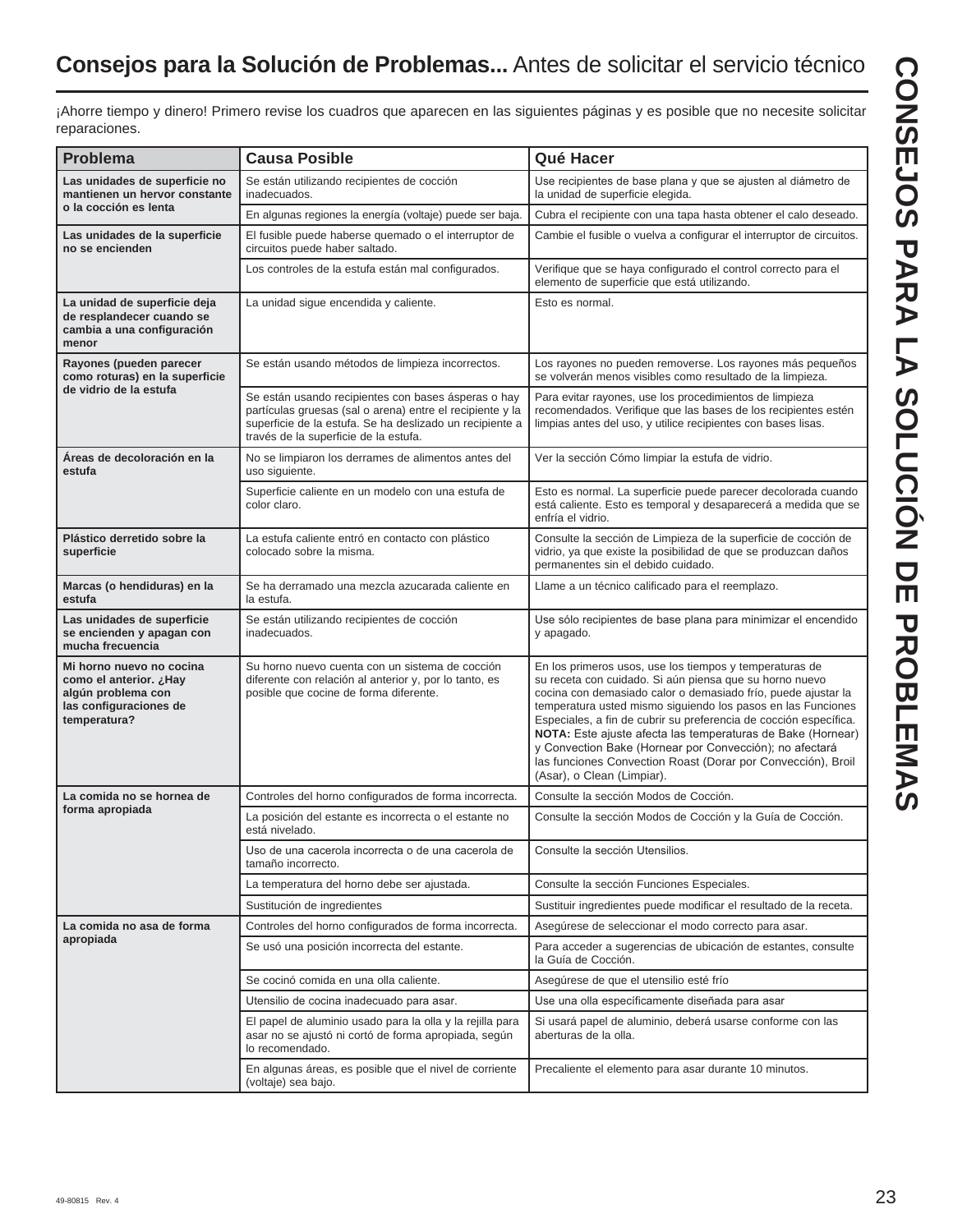## **Consejos para la Solución de Problemas...** Antes de solicitar el servicio técnico

| <b>Problema</b>                                                                        | <b>Causa Posible</b>                                                                                                                          | Qué Hacer                                                                                                                                                                                                                                                                         |
|----------------------------------------------------------------------------------------|-----------------------------------------------------------------------------------------------------------------------------------------------|-----------------------------------------------------------------------------------------------------------------------------------------------------------------------------------------------------------------------------------------------------------------------------------|
| La temperatura del horno                                                               | La temperatura del horno debe ser ajustada.                                                                                                   | Consulte la sección Funciones Especiales.                                                                                                                                                                                                                                         |
| es demasiado caliente o<br>demasiado fría                                              |                                                                                                                                               |                                                                                                                                                                                                                                                                                   |
| El horno no funciona o<br>parece no funcionar                                          | Es posible que un fusible de su hogar se haya quemado o<br>que el disyuntor se haya desconectado.                                             | Reemplace el fusible o reinicie el disyuntor.                                                                                                                                                                                                                                     |
|                                                                                        | Controles del horno configurados de forma incorrecta.                                                                                         | Consulte la sección Uso del Horno.                                                                                                                                                                                                                                                |
|                                                                                        | El horno se encuentra en Sabbath Mode (Modo Sabático)                                                                                         | Verifique que el horno no esté en Sabbath Mode (Modo Sabático).<br>Consulte la sección Funciones Especiales.                                                                                                                                                                      |
| Sonido de "chisporroteo" o<br>"traqueo"                                                | Éste es el sonido de metal calentándose o enfriándose durante<br>las funciones de cocción y limpieza                                          | Esto es normal.                                                                                                                                                                                                                                                                   |
| ¿Por qué la estufa hace un<br>sonido de "clic" cuando uso<br>el horno?                 | Su estufa fue diseñada para mantener un control más<br>ajustado sobre la temperatura del horno.                                               | Esto es normal.                                                                                                                                                                                                                                                                   |
| El reloj y el temporizador no<br>funcionan                                             | El fusible puede haberse quemado o el interruptor de<br>circuitos puede haber saltado.                                                        | Cambie el fusible o vuelva a configurar el interruptor de circuitos.                                                                                                                                                                                                              |
|                                                                                        | El enchufe de la cocina no está introducido del todo en el<br>tomacorriente.                                                                  | Verifique que el enchufe eléctrico esté conectado a un<br>tomacorriente con tensión y adecuada conexión a tierra.                                                                                                                                                                 |
|                                                                                        | Los controles del horno están mal configurados.                                                                                               | Ver la sección Cómo usar el temporizador de cocina.                                                                                                                                                                                                                               |
|                                                                                        | Pantalla del reloj apagada                                                                                                                    | Controle las configuraciones de la Pantalla del Reloj en la sección<br>de Funciones Especiales                                                                                                                                                                                    |
| El cajón de almacenamiento<br>no cierra                                                | El cable de energía puede estar obstruyendo el cajón en la<br>parte trasera inferior de la cocina.                                            | Cambie la ubicación del cajón y del cable de energía. Ver las<br>instrucciones de Remoción del cajón de almacenamiento en la<br>sección Cuidado y limpieza de la cocina.                                                                                                          |
|                                                                                        | Guía o riel del cajón incorrectamente alineada con el soporte                                                                                 | Vuelva a colocar el cajón. Ver las instrucciones de Remoción del<br>cajón de almacenamiento en la sección Cuidado y limpieza de la<br>cocina.                                                                                                                                     |
| La puerta del horno<br>alineada.                                                       | La puerta no está bien                                                                                                                        | Dado que la puerta del horno es desmontable, a veces está<br>torcida se desequilibra durante la instalación. Para alinear la<br>puerta, vuelva a instalar la misma. Consulte las instrucciones<br>sobre "Cómo Retirar la Puerta del Horno" en la sección "Cuidado<br>y Limpieza". |
| La luz del horno no<br>funciona                                                        | La lámpara está floja o presenta defectos.                                                                                                    | Ajuste o reemplace la lámpara.                                                                                                                                                                                                                                                    |
|                                                                                        | La luz de funcionamiento del interruptor está rota.                                                                                           | Llame al servicio técnico.                                                                                                                                                                                                                                                        |
|                                                                                        | El horno se encuentra en Sabbath Mode (Modo Sabático)                                                                                         | Verifique que el horno no esté en Sabbath Mode (Modo Sabático).<br>Consulte la sección Funciones Especiales.                                                                                                                                                                      |
| El modo de limpieza<br>automática del horno no<br>funciona                             | La temperatura del horno es demasiado caliente como para<br>configurar la limpieza automática.                                                | Espere a que el horno se enfríe y reinicie los controles.                                                                                                                                                                                                                         |
|                                                                                        | Los controles del horno están configurados de forma<br>incorrecta.                                                                            | Consulte la sección de Limpieza del Horno.                                                                                                                                                                                                                                        |
|                                                                                        | La puerta no está cerrada                                                                                                                     | Cierre la puerta del horno completamente.                                                                                                                                                                                                                                         |
| Exceso de humo durante un<br>ciclo de limpieza                                         | Suciedad o grasa excesiva.                                                                                                                    | Presione la tecla Cancel/Off (Cancelar/ Apagar) Abra las<br>ventanas para liberar el humo en la habitación. Espere hasta que<br>la luz de la función LOCKED (Bloqueado) desaparezca. Limpie el<br>exceso de suciedad y reinicie el ciclo de limpieza.                             |
| Humo excesivo al asar                                                                  | La comida está demasiado cerca del quemador.                                                                                                  | Baje la posición del estante con comida.                                                                                                                                                                                                                                          |
| La puerta del horno no se<br>abrirá luego de un ciclo de<br>limpieza                   | El horno está demasiado caliente.                                                                                                             | Espere a que el horno se enfríe por debajo de la temperatura de<br>bloqueo.                                                                                                                                                                                                       |
| El horno no limpia luego de<br>un ciclo de limpieza                                    | Los controles del horno están configurados de forma<br>incorrecta.                                                                            | Consulte la sección de Limpieza del Horno.                                                                                                                                                                                                                                        |
|                                                                                        | El horno estaba demasiado sucio.                                                                                                              | Limpie derrames excesivos antes de iniciar el ciclo de limpieza. Es<br>posible que, en hornos con mucha suciedad, sea necesario usar<br>la limpieza automática nuevamente o usarla durante un período<br>de tiempo más prolongado.                                                |
| "LOCK DOOR" (Puerta<br>Trabada) titila en la pantalla                                  | El ciclo de limpieza automática fue seleccionado pero la<br>puerta no está cerrada.                                                           | Cierre la puerta del horno. Cierre la puerta con el pestillo en<br>aquellas unidades que cuenten con un pestillo manual.                                                                                                                                                          |
| La luz de LOCKED DOOR<br>(Puerta Bloqueada) está<br>encendida cuando desea<br>cocinar. | La puerta del horno está bloqueada debido a que la<br>temperatura interior del horno no descendió por debajo de la<br>temperatura de bloqueo. | Presione la tecla Cancel/Off (Cancelar/ Apagar) Deje que el<br>horno se enfríe.                                                                                                                                                                                                   |
| "F – y un número o letra"<br>titila en la pantalla                                     | Tiene un código de error de función.                                                                                                          | Presione la tecla Cancel/Off (Cancelar/ Apagar) Permita que<br>el horno se enfríe durante una hora. Vuelva a poner el horno en<br>funcionamiento.                                                                                                                                 |
|                                                                                        | Si el código de función se repite.                                                                                                            | Desconecte totalmente la corriente de la cocina durante por lo<br>menos 30 minutos y vuelva a conectar la misma. Si el código de<br>error de función se repite, llame al servicio técnico.                                                                                        |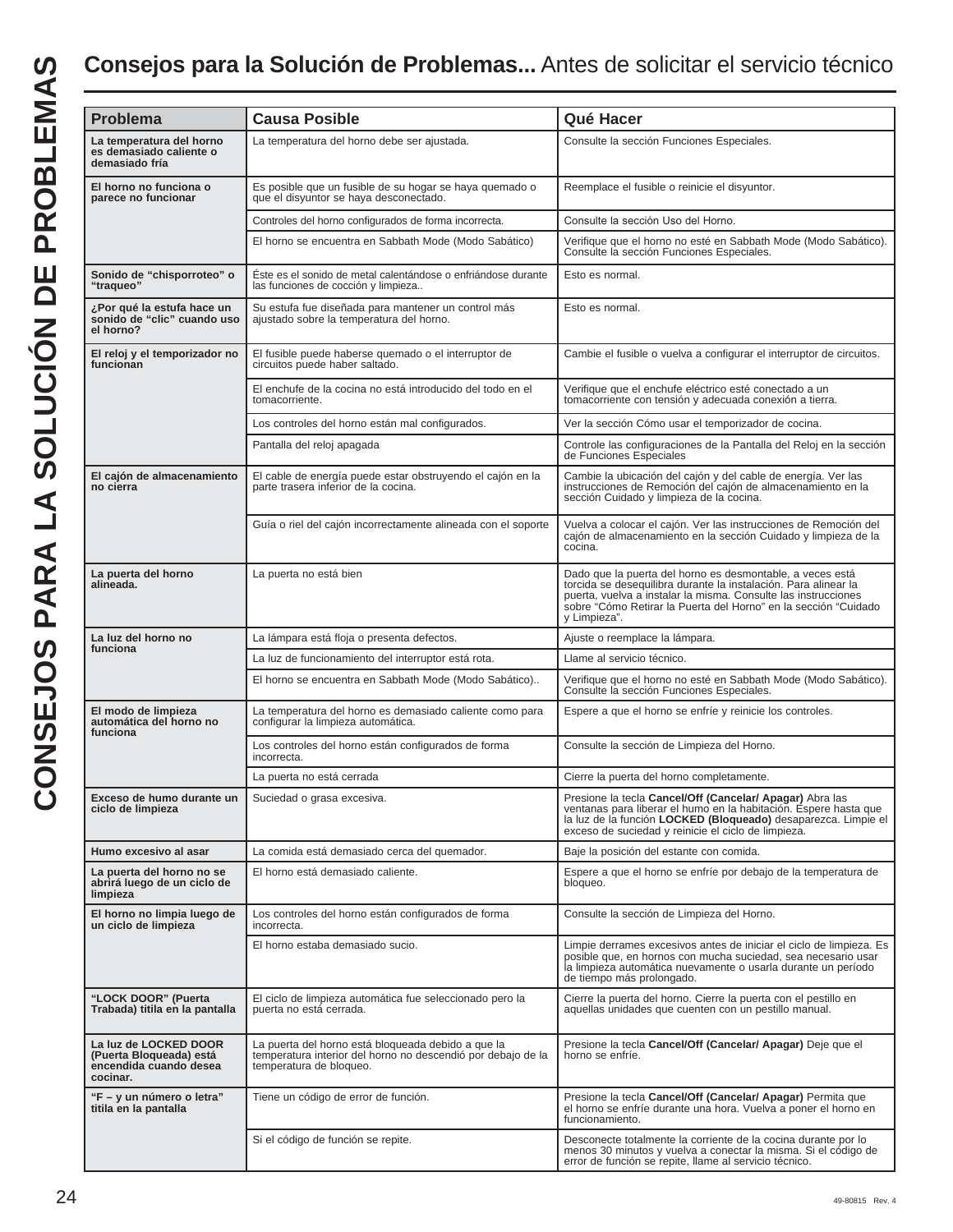## **Consejos para la Solución de Problemas...** Antes de solicitar el servicio técnico

| <b>Problema</b>                                                                                                   | <b>Causa Posible</b>                                                                                                                                                                                                                    | Qué Hacer                                                                                                                                                                                                                                                                                                                                                               |
|-------------------------------------------------------------------------------------------------------------------|-----------------------------------------------------------------------------------------------------------------------------------------------------------------------------------------------------------------------------------------|-------------------------------------------------------------------------------------------------------------------------------------------------------------------------------------------------------------------------------------------------------------------------------------------------------------------------------------------------------------------------|
| La pantalla queda en<br>blanco                                                                                    | Es posible que un fusible de su hogar se haya quemado o<br>que el disyuntor se haya desconectado.                                                                                                                                       | Reemplace el fusible o reinicie el disyuntor.                                                                                                                                                                                                                                                                                                                           |
|                                                                                                                   | El reloj está apagado.                                                                                                                                                                                                                  | Consulte la sección Funciones Especiales.                                                                                                                                                                                                                                                                                                                               |
| Corte de corriente, el<br>reloj titila                                                                            | Corte o exceso de corriente                                                                                                                                                                                                             | Reinicie el reloj. Si el horno estuvo en uso, deberá reiniciar el<br>mismo presionando la tecla Cancel/ Off (Cancelar/ Apagar)<br>configurando el reloj y reiniciando cualquier función de cocción.                                                                                                                                                                     |
| Olor a "quemado"<br>o "aceite" desde la<br>ventilación                                                            | Esto es normal en un horno nuevo y desaparecerá con el<br>tiempo.                                                                                                                                                                       | Para acelerar el proceso, configure un ciclo de limpieza<br>automática por un mínimo de 3 horas. Consulte la sección de<br>Limpieza del Horno.                                                                                                                                                                                                                          |
| Olor fuerte                                                                                                       | Un olor en la aislación alrededor del interior del horno<br>es normal desde las primeras veces en que el horno es<br>usado.                                                                                                             | Esto es temporario y desaparecerá luego de varios usos o de<br>un ciclo de limpieza automática.                                                                                                                                                                                                                                                                         |
| Se oye un ventilador                                                                                              | Un ventilador de convección puede encenderse y<br>apagarse automáticamente.                                                                                                                                                             | Esto es normal. Para potenciar al máximo una cocción pareja,<br>el ventilador está diseñado para girar en ambas direcciones,<br>con una pausa entre ellas. El ventilador de convección<br>funciona durante el precalentamiento del ciclo de horneado.<br>El ventilador se apagará después de que el horno haya<br>alcanzado la temperatura configurada. Esto es normal. |
|                                                                                                                   | Es posible que un ventilador de enfriamiento se active<br>automáticamente                                                                                                                                                               | Esto es normal en algunos modelos. El ventilador de cocción<br>se apagará y encenderá para enfriar las partes internas. Podrá<br>funcionar una vez apagado el horno.                                                                                                                                                                                                    |
| La puerta de vidrio del<br>horno parece estar<br>"teñida" o tener un color<br>"arcoíris". ¿Es esto un<br>defecto? | No. El vidrio del horno interno está cubierto con una<br>barrera de calor que refleja este último nuevamente hacia<br>el horno, a fin de evitar la pérdida de calor y de mantener<br>fría la puerta externa mientras se hornea.         | Esto es normal en algunos modelos. Bajo ciertas luces y<br>ángulos, es posible que visualice esta tinta o arcoíris.                                                                                                                                                                                                                                                     |
| A veces el horno tarda<br>más en precalentarse a<br>la misma temperatura                                          | Utensilio o comida en el horno                                                                                                                                                                                                          | El utensilio o la comida en el horno hará que éste tarde más<br>en precalentarse. Retire estos artículos para reducir el tiempo<br>de precalentamiento.                                                                                                                                                                                                                 |
|                                                                                                                   | Número de estantes en el horno                                                                                                                                                                                                          | Agregar más estantes al horno hará que éste tarde más en<br>precalentarse. Retire algunos estantes.                                                                                                                                                                                                                                                                     |
|                                                                                                                   | Diferentes modos de cocción                                                                                                                                                                                                             | Los diferentes modos de cocción utilizan diferentes métodos<br>de precalentamiento para calentar el horno en un modo de<br>cocción específico. Algunos modos tardarán más que otros<br>(tales como: horneado por convección múltiple).                                                                                                                                  |
| La pantalla destella                                                                                              | Corte de energía.                                                                                                                                                                                                                       | Reconfigure el reloj.                                                                                                                                                                                                                                                                                                                                                   |
| La pantalla no muestra<br>"oFFSEt"                                                                                | Los botones de control del horno no se presionaron<br>correctamente.                                                                                                                                                                    | Los botones Broil Hi/Lo (asar alto/bajo) y Bake (hornear)<br>deben presionarse al mismo tiempo y sostenerse durante 3<br>segundos.                                                                                                                                                                                                                                      |
| El control emite una<br>señal después de<br>ingresar un tiempo de<br>cocción o de inicio                          | Olvidó ingresar un temperatura de horneado o un horario<br>de limpieza.                                                                                                                                                                 | Presione el botón Bake (hornear) y la temperatura deseada<br>o el botón Self Clean (auto-limpieza) y el tiempo de limpieza<br>deseado.                                                                                                                                                                                                                                  |
| Resulta difícil deslizar<br>las bandejas del horno                                                                | Las parrillas de color plateado brillante se limpiaron en un<br>ciclo de auto limpieza.                                                                                                                                                 | Aplique una pequeña cantidad de aceite vegetal en una toalla<br>de papel y frote los bordes de las bandejas del horno. No<br>rocíe con Pam <sup>®</sup> u otro lubricante en spray.                                                                                                                                                                                     |
| El cajón no se desliza<br>bien o hay que tirar de él                                                              | El cajón no está bien alineado.                                                                                                                                                                                                         | Extienda el cajón por completo y presiónelo hasta el fondo.<br>Ver la sección Cuidado y limpieza de la cocina.                                                                                                                                                                                                                                                          |
|                                                                                                                   | El cajón está muy cargado o la carga no está equilibrada.                                                                                                                                                                               | Reduzca el peso. Redistribuya el contenido del cajón.                                                                                                                                                                                                                                                                                                                   |
| Emisión de vapor desde<br>la ventilación                                                                          | Cuando se utilizan los hornos, es normal ver una emisión<br>de vapor de la ventilación del horno. A medida que el<br>número de bandejas o la cantidad de alimentos a cocinar<br>se incrementa, la cantidad de vapor visible se elevará. | Esto es normal.                                                                                                                                                                                                                                                                                                                                                         |
| Quedan restos de agua<br>en la puerta del horno<br>luego del Ciclo de<br>Limpieza al Vapor.                       | Esto es normal.                                                                                                                                                                                                                         | Retire el agua restante con una esponja o tela seca.                                                                                                                                                                                                                                                                                                                    |
| El horno no realiza la<br>limpieza al vapor.                                                                      | En la pantalla titila la palabra HOT (Caliente).                                                                                                                                                                                        | Espere a que la cocina se enfríe a temperatura ambiente y<br>reinicie los controles.                                                                                                                                                                                                                                                                                    |
|                                                                                                                   | Controles del horno configurados de forma incorrecta.                                                                                                                                                                                   | Consulte la sección Uso de Limpieza al Vapor.                                                                                                                                                                                                                                                                                                                           |
|                                                                                                                   | La puerta del horno no está cerrada ni en la posición<br>bloqueada.                                                                                                                                                                     | Asegúrese de cerrar la puerta. Para los modelos con traba,<br>asegúrese de mover la manija de la traba de la puerta<br>totalmente hacia la derecha.                                                                                                                                                                                                                     |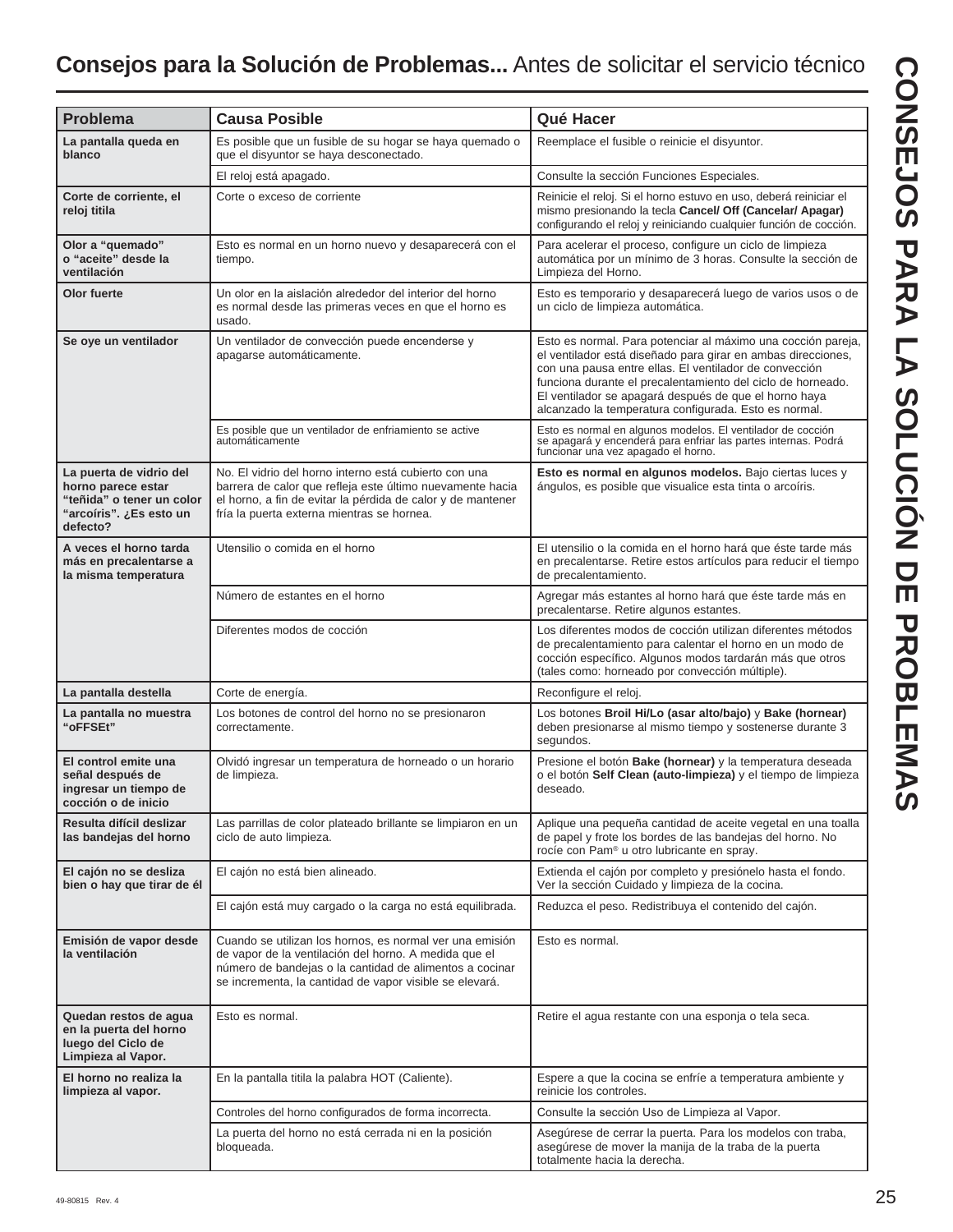Todo el servicio de garantía es provisto por nuestros Centros de Servicio de Fabricación, o un técnico autorizado de Customer Care®. Para programar una visita del servicio técnico a través de Internet, visítenos en **GEAppliances.com/service**, o llame a GE Appliances al 800.GE.CARES. Cuando llame para solicitar el servicio, tenga los números de serie y modelo disponibles.

Para realizar el servicio técnico de su electrodoméstico, se podrá requerir el uso de datos del puerto de abordaje para su diagnóstico. Esto da al técnico del servicio de fábrica de GE Appliances la habilidad de diagnosticar de forma rápida cualquier problema con su electrodoméstico, y de ayudar a GE Appliances a mejorar sus productos al brindarle a GE Appliances la información sobre su electrodoméstico. Si no desea que los datos de su electrodoméstico sean enviados a GE Appliances, solicitamos que le indique a su técnico no entregar los datos a GE Appliances en el momento del servicio. Garantía limitada de la cocina eléctrica GE Appliances<br>
For experiments are provisive por nuestros Centros de Servicio de Fabricación, o un técnico autorizado de Customer Care<sup>®</sup>.<br>
Para programar una visita del servicio té

| Por el Período de         | GE Appliances reemplazará                                                                                                                                                                                                                                                                                |
|---------------------------|----------------------------------------------------------------------------------------------------------------------------------------------------------------------------------------------------------------------------------------------------------------------------------------------------------|
| Un Año<br>compra original | Cualquier parte de la cocina que falle debido a un defecto en los materiales o la fabricación. Durante<br>Desde la fecha de la esta garantía limitada de un año, GE Appliances también proveerá, sin costo, todo el trabajo y el<br>servicio en el hogar para reemplazar la parte que presente defectos. |

#### **Qué no cubrirá GE Appliances:**

- Viajes del técnico del servicio a su hogar para enseñarle sobre cómo usar el producto.
- Instalación, entrega o mantenimiento inadecuados.
- Fallas del producto en caso de abuso, mal uso, modificación o uso para propósitos diferentes al original o uso comercial.
- Daños a la estufa de vidrio provocados por el uso de limpiadores distintos de las cremas y paños recomendados.
- Daños a la estufa de vidrio provocados por derrames endurecidos de materiales azucarados o plástico derretido que no se limpiaron de acuerdo con las instrucciones del Manual del Propietario.
- Reemplazo de fusibles de la casa o reinicio de disyuntores.
- Daños ocasionados sobre el producto por accidente, incendio, inundaciones o catástrofes naturales.
- Daños sobre el acabado, tales como óxido sobre la superficie, deslustres o manchas pequeñas no informadas dentro de las 48 horas luego de la entrega.
- Daños incidentales o consecuentes causados por posibles defectos sobre este producto.
- Daño causado después de la entrega.
- Producto no accesible para brindar el servicio requerido.
- Solicite el servicio técnico para reparar o reemplazar las lámparas, excepto las lámparas LED.

#### **EXCLUSIÓN DE GARANTÍAS IMPLÍCITAS**

Su única y exclusiva alternativa es la reparación del producto, como se indica en la Garantía Limitada. Las garantías implícitas, incluyendo garantías implícitas de comerciabilidad o conveniencia sobre un propósito particular, se limitan a un año o al período más corto permitido por la ley.

Esta garantía limitada se extiende al comprador original y a cualquier propietario posterior de los productos comprados para uso doméstico dentro de EE. UU. Si el producto está en un área donde no se encuentra disponible un Proveedor Autorizado del Servicio Técnico de GE Appliances, usted será responsable por el costo de un viaje o se podrá requerir que traiga el producto a una ubicación del Servicio Técnico de GE Appliances autorizado para recibir el servicio. En Alaska, la garantía limitada excluye el costo de envío o visitas de servicio a su domicilio. Algunos estados no permiten la exclusión o limitación de daños fortuitos o consecuentes. Esta garantía limitada le otorga derechos legales específicos, y usted también podría tener otros derechos que varían de estado a estado. Para conocer cuáles son sus derechos legales, consulte a la oficina de asuntos del consumidor local o estatal o al Fiscal de su estado.

#### **Garante: GE Appliances,** a **Haier** company

Louisville, KY

**Garantías Extendidas:** Adquiera una garantía extendida de GE Appliances y conozca los descuentos especiales que están disponibles mientras su garantía aún está vigente. Puede acceder a la misma a través de Internet en cualquier momento en

#### **GEAppliances.com/extended-warranty**

o llamando al 800.626.2224 durante el horario comercial. Los Servicios para los GE Appliances aún estarán disponibles cuando su garantía caduque.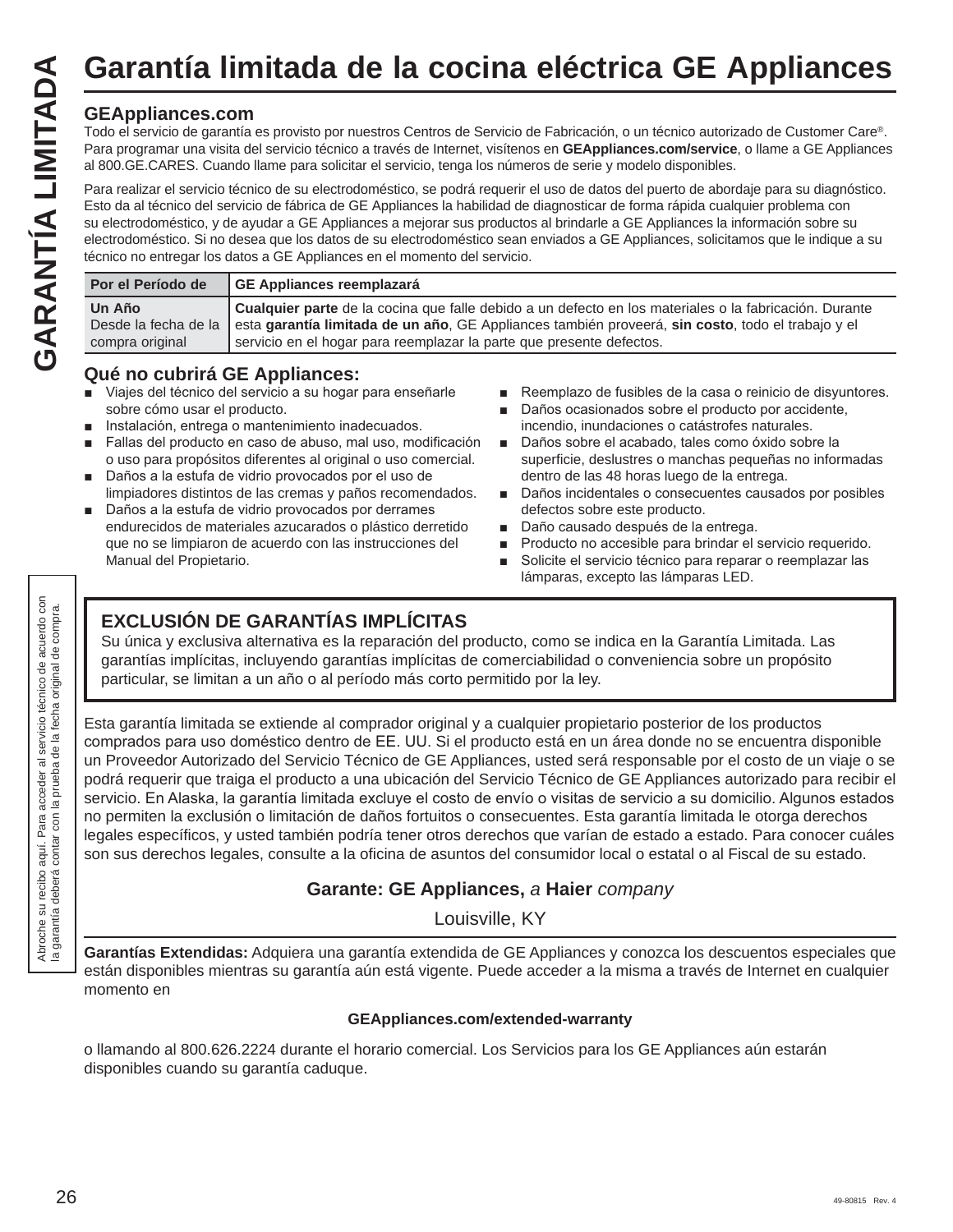#### **¿Busca Algo Más?**

#### **¡GE Appliances ofrece una variedad de accesorios para mejorar sus experiencias de cocción y mantenimiento!**

Para acceder a números telefónicos e información de sitios Web, consulte la página de Soporte para el Consumidor.

Estos y otros productos están disponibles:

#### **Accesorios**

| Olla para Asar Pequeña (8 $\frac{3}{4}$ " x 1 $\frac{1}{4}$ " x 13 $\frac{1}{2}$ ")         |
|---------------------------------------------------------------------------------------------|
| Olla para Asar Grande* (12 $\frac{3}{4}$ " x 1 $\frac{1}{4}$ " x 16 $\frac{1}{2}$ ")        |
| Olla para Asar Extra Grande** (17 $\frac{3}{4}$ " x 1 $\frac{1}{4}$ " x 19 $\frac{1}{2}$ ") |

#### **Piezas**

| Estantes del horno  |
|---------------------|
| Elementos del horno |
| Lámparas de luz     |
|                     |

Sonda

#### **Suministros de Limpieza**

Limpiadores de Acero Inoxidable CitriShine™

Limpiador para Electrodomésticos de Acero Inoxidable

Almohadillas de Limpieza no Abrasivas para Superficies de Cocción de Cerámica

Limpiador para Superficies de Cocción de Cerámica

Espátula para Superficies de Cocción de Cerámica

Kit (el kit incluye crema y espátula para placa de cocción)

\*La olla para asar grande no entra en cocinas de 20"/24".

\*\*La olla XL no entra en hornos de pared de 24", empotrables de 27" o cocinas de 20"/24".

NOTAS: Vaya al sitio web de GE Appliances para ver los limpiadores recomendados.